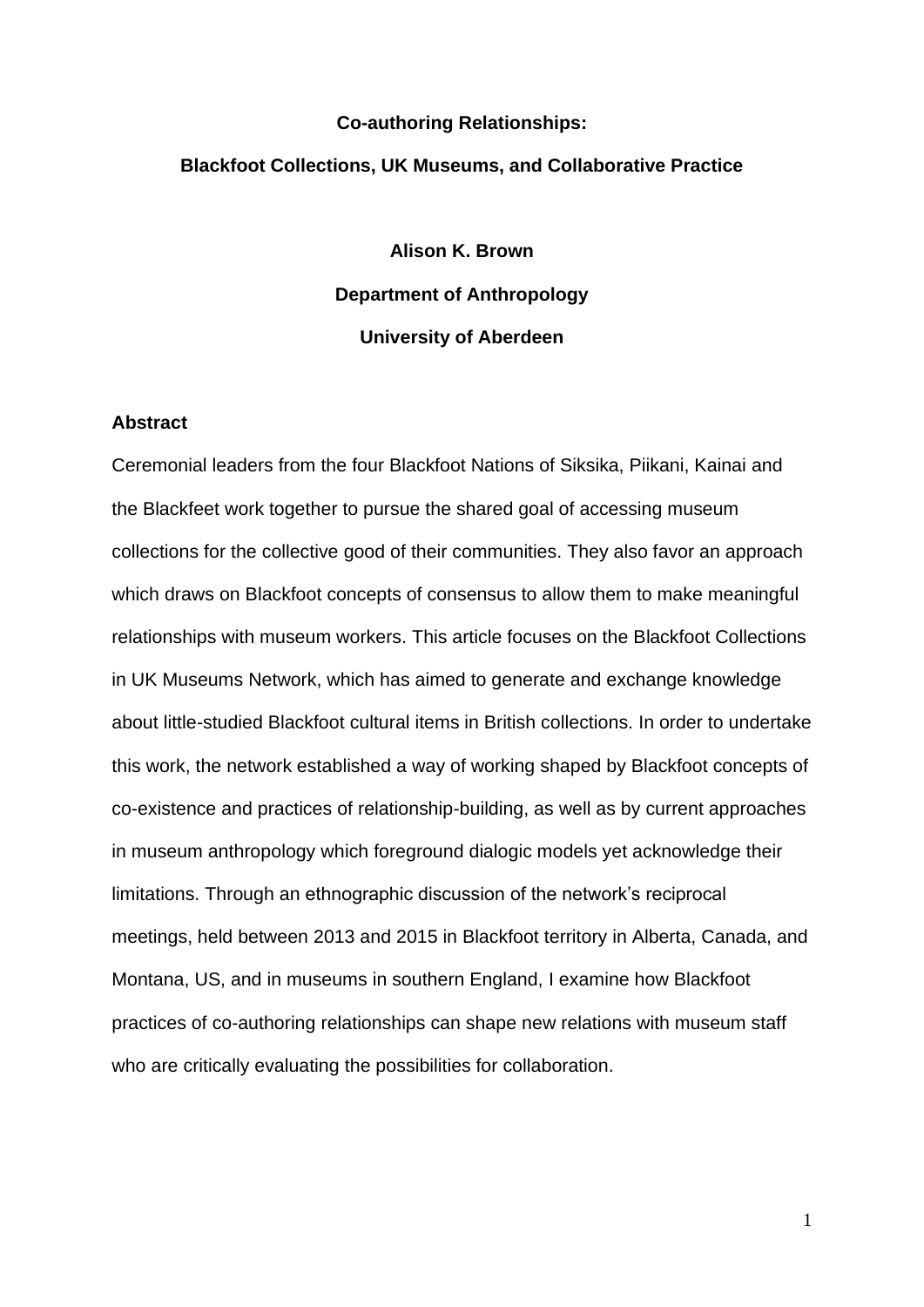### **Introduction**

This article concerns museum-centered research that is critically informed by emergent museological theories as well as by concepts of consensus and relationship-building practices favored by indigenous museum users. The focus is on the Blackfoot Collections in UK Museums Network which has brought together researchers from the Siksika, Piikani and Kainai Nations in southern Alberta, Canada, the Blackfeet Nation, Montana, United States, staff of the Museum of Archaeology and Anthropology (MAA) at the University of Cambridge and the Royal Albert Memorial Museum (RAMM), Exeter, both in England, with myself, from the Department of Anthropology, University of Aberdeen, Scotland, as network leader.<sup>1</sup> Our aims are to generate and exchange knowledge about little-studied Blackfoot cultural items in British collections with a view to enhancing their curation and to considering future access to Blackfoot-speaking peoples of this material. To do this we have established a way of working shaped by Blackfoot practices of relationshipbuilding and concepts of co-existence and of consensus. There are several Blackfoot words that broadly encompass what would be understood in English as 'consensus' and these have informed our network's working practice. They include Aatsao'tssapi'tsiyaawa, which translates as "They all agreed together"<sup>2</sup>, and *Itomaniyo'op,* which literally translates as "They all came up with the truth".<sup>3</sup> In addition, our practice has been shaped by current approaches in curatorship which foreground dialogic models yet acknowledge their limitations.

The network emerged from my long-term fieldwork with Blackfoot colleagues, and from their desire to extend their existing working relationships with North American museums to those in Europe (Brown et al 2006; Brown and Peers 2013; Brown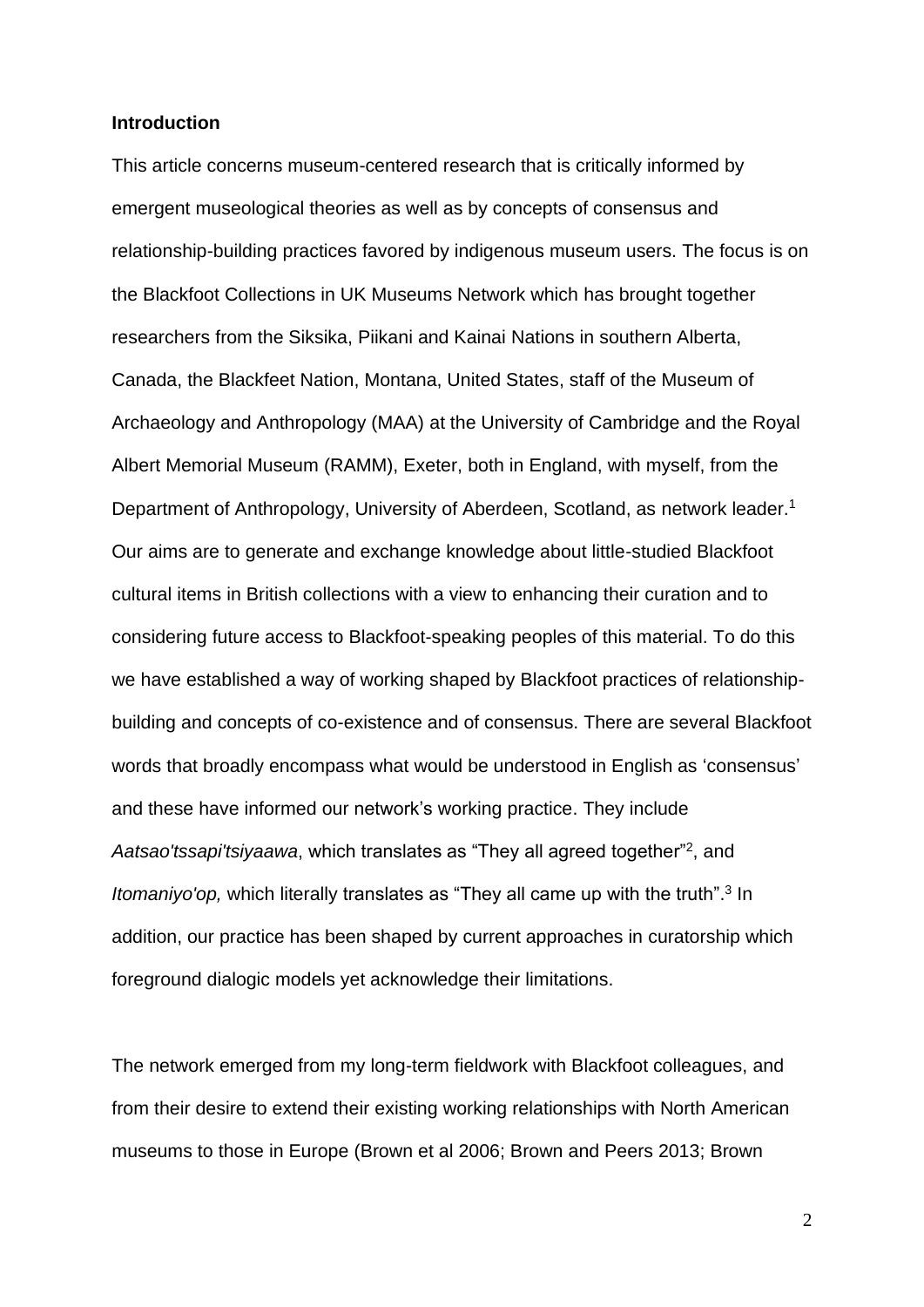2014). Like many First Nations, the Blackfoot consider engagement with tangible and intangible heritage to be crucial to cultural revitalization. Access to material heritage is often (though not always) linked to the repatriation of items deemed essential for spiritual, physical and emotional health, and the Blackfoot have been at the forefront of the repatriation movement in North America for three decades. Blackfoot colleagues had visited several UK museums in connection with this work before the project began, but had not been to the MAA or RAMM where, arguably, the most significant Blackfoot material in the UK resides. The Blackfoot collections in the MAA are the most sizeable in a British museum and include many items connected with ceremony. Those in the RAMM are linked to the diplomatic relationship between the Blackfoot in Canada and the British Crown, formalized with the signing of Treaty 7 in 1877 and which remains the basis of their political relations with the state. The histories of nation-to-nation relations are entangled within cultural items in these museums, but as no Blackfoot had engaged directly with them, knowledge of their significance was partial. It was our hope that our network would foster "exploratory discussions" that would begin to address the gaps that exist between UK museums and the Blackfoot that both limit the interpretation of collections in ways that support cross-cultural awareness and the ability of Blackfoot to contribute to their care (A. Pard to A. Brown, 31 March 2011).

Our approach is located between "collaborative ethnography" (Lassiter 2005) and "team ethnography" (Clerke and Hopwood 2014). Blackfoot partners have not coauthored scholarly articles emerging from the project, though collaboration was "deliberately and explicitly" emphasized in how we framed our funding application, the planning and undertaking of fieldwork, and the subsequent evaluative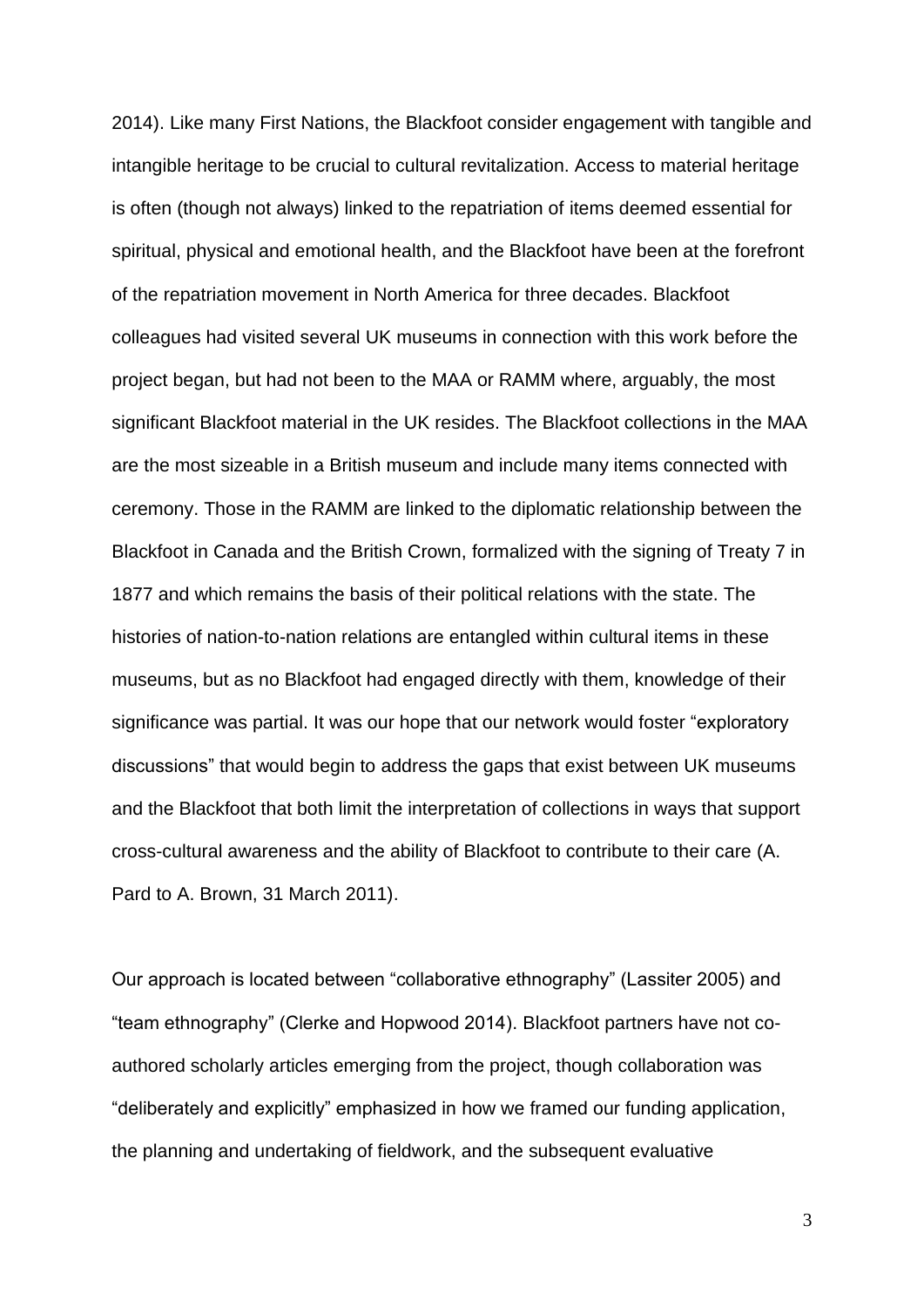discussions (Lassiter 2005, 16). It is also explicit, as I show below, in how Blackfoot come together to approach museums. Only the UK-based project team have written about our work, though some Blackfoot colleagues have read drafts of what we have written. Our decision to work in this way, of course, raises questions about the authority of these publications, and whether they adequately reflect our activities. While we recognize the limitations of our approach, it is based on a collective decision made early on. As the network was testing possibilities for building relations with museums that had no prior meaningful engagement with the Blackfoot, we agreed that co-authoring relationships was far more important than co-authoring articles. Additionally, although most Blackfoot partners have some experience of academic publishing, they have little time to work on scholarly papers and choose to disseminate their research to community audiences through alternative forms.

Anthropology relies on nurturing relationships between researchers and those from whom they wish to learn and, in museum anthropology, co-curation and collaboration have dominated theory and practice over the last twenty years. Successful collaborations are not, of course, confined to anthropology or to museum work. The Blackfoot are well aware of the need to cultivate healthy relationships with those with whom they share their world, whether they be animal beings, spirit beings, or other human beings. Wolves, for example, taught people about the importance of cooperation, and many Blackfoot ceremonies concern with aspects of human-animal relations which are manifested through engagement with ceremonial bundles that contain parts of animals, birds and plants that "stand in for the extended network of animate, inspirited kin" and "remind human beings of their vulnerability and that their survival depends upon alliances formed with the other beings in times past, social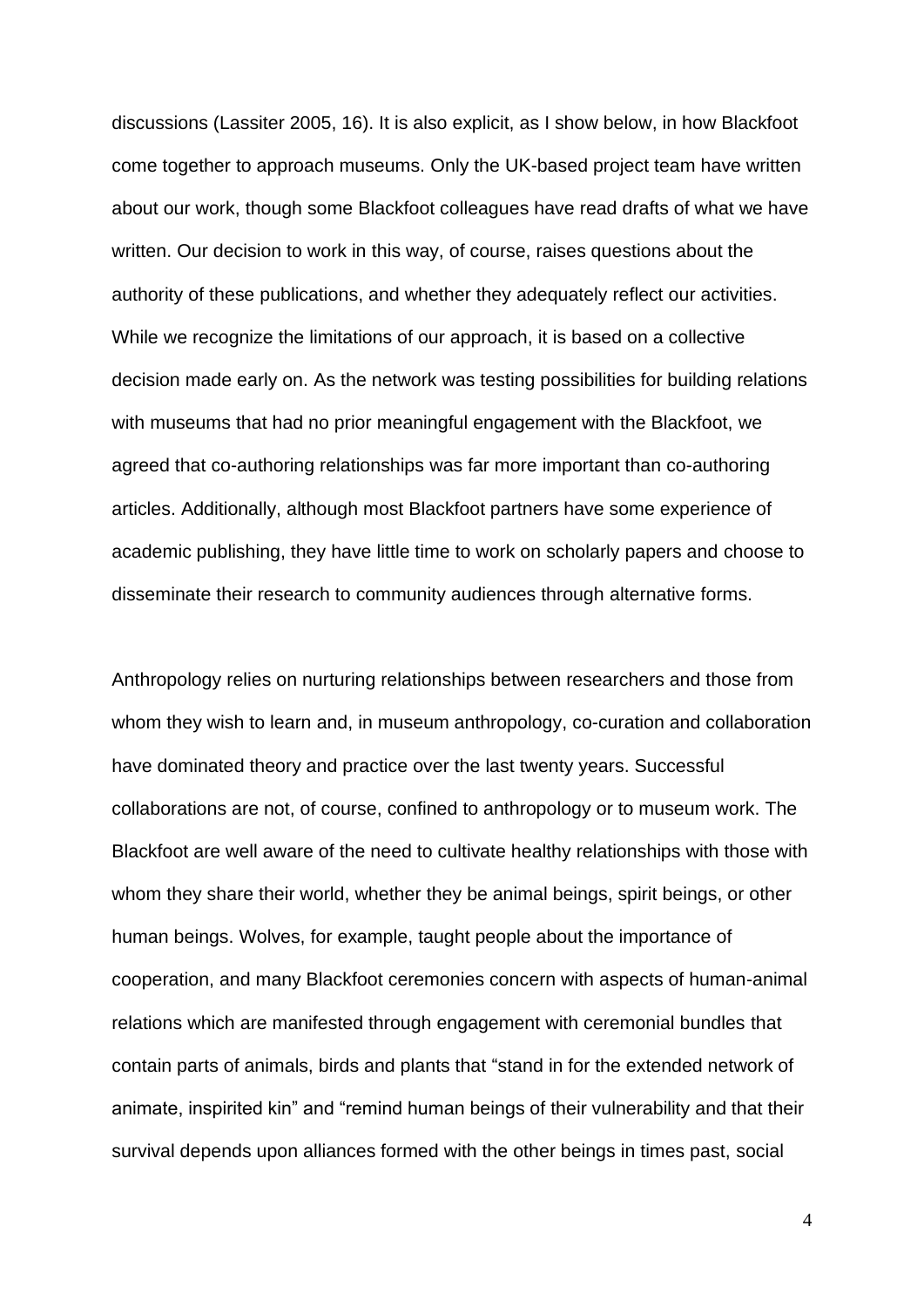contracts still in force" (Chambers and Blood 2009, 255). Related to this, Bastien (2004, 5) writes that Blackfoot ways of understanding are enmeshed within the connections that people maintain with the natural and cosmic forces around them; "the knowledge exists as long as the relationships with the alliances continue and changes as these relationships change."

Just as Blackfoot take great care to nurture their relationships with the world around them, they are also careful in their relations with other people.<sup>4</sup> Oral tradition and documentary sources offer many examples of how they negotiated political, military and economic relations with other groups, including with Europeans who arrived in their territory in the eighteenth century. Access to horses and guns transformed intertribal relations and were adapted into existing frameworks, along with other trade goods that came with the Hudson's Bay Company, the American Fur Company, and with independent traders (Ewers 1958; Nugent 1993; Binnema 2006). Blackfoot nowadays argue that although their relations with outsiders were tested during this period of economic and social transformation, core values remained strong (Conaty 1995; Conaty 2015, 61). Furthermore, given more recent experiences of settler colonialism, they are sharply aware of the importance of strong relations, and of the consequences when those made in good faith break down. Lame Bull's Treaty (1855) and Treaty 7 (1877) included provisions for land entitlement, annuity payments, access to education and health care, assistance with resource development, and the maintenance of hunting and trapping rights. Yet in the aftermath of the treaties, further disenfranchisement from land, sickness and starvation, and attacks on ceremony and language, supported by Church and federal policies, contributed to the near devastation of Blackfoot communities and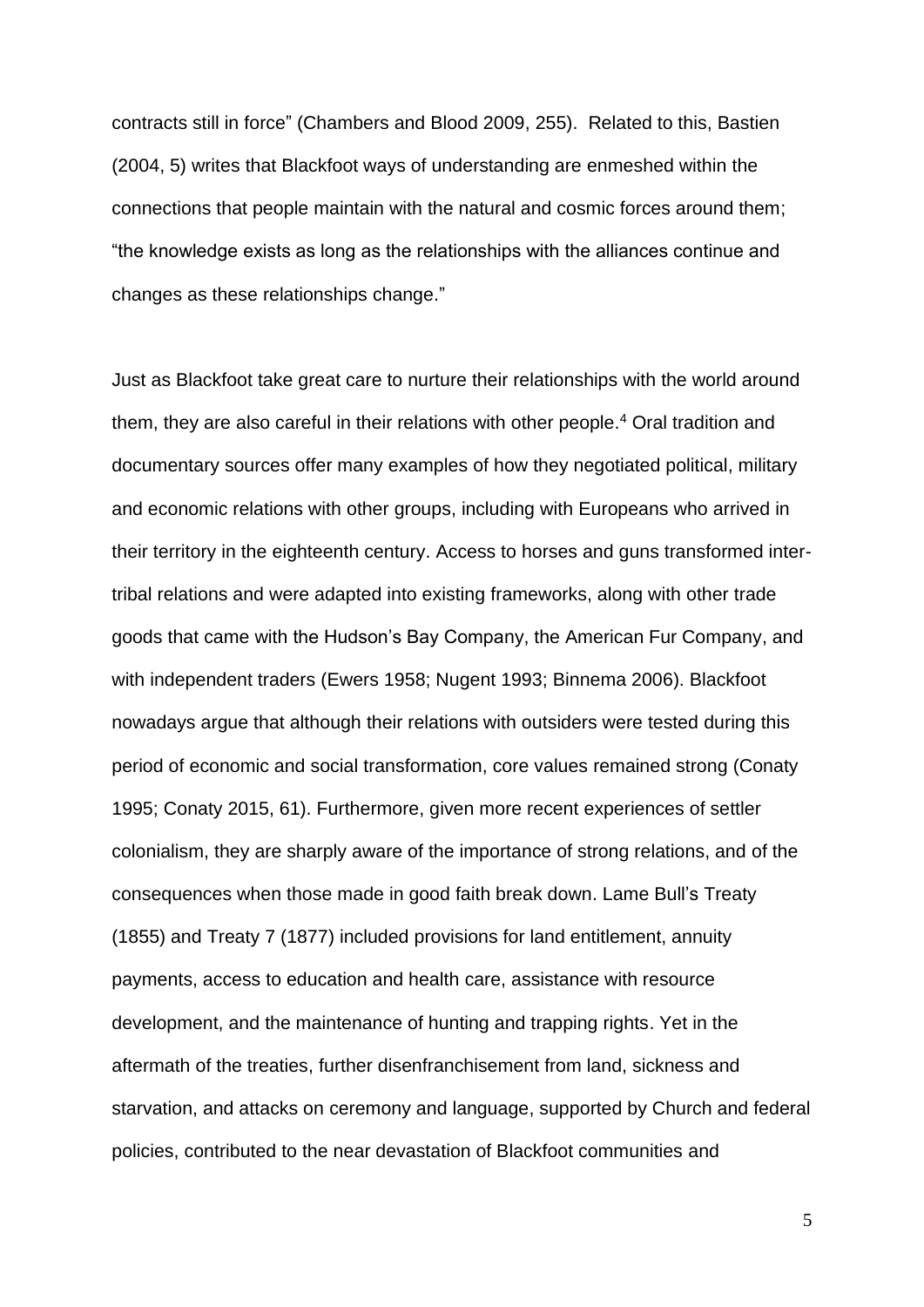intergenerational transmission of historic trauma (Tovías 2011; Wesley-Esquimaux and Smolewski 2004).

Nowadays, the Blackfoot are recovering from this dark period of their history, yet their communities continue to experience disproportionate social and economic challenges. Racism in the towns and farming communities located near the reserves is evident, and opportunities available to other residents are often closed to Blackfoot. Whittles and Patterson (2009, 97) claim that "as a result of the extreme dislocation and poverty that they commonly experience, urban Aboriginal people are often perceived as culturally dead, as people who left the remaining elements of their culture back on the reserve". This statement resonates with many of my colleagues who tell me that nearby towns and cities can feel unwelcoming, which hinders positive and productive relations between Blackfoot and other people living locally. Furthermore, like all communities, there are diverse opinions about matters of culture, and not all Blackfoot are interested in traditional knowledge or community histories (Potts 2015, 142). Given this, skills in negotiation, collaboration and diplomacy continue to be crucial for Blackfoot individuals in many aspects of their daily lives. It should come as no surprise that these skills are evident in how they coauthor relations with museums.

# **Collaborative work in museums**

The Blackfoot Collections in UK Museums Network is very much influenced by the collaborative turn in anthropology, particularly as it has shaped relationships between indigenous peoples and external researchers within North America (e.g., Biolsi and Zimmerman 1997; Lassiter 2005; Field 2008) and in other parts of the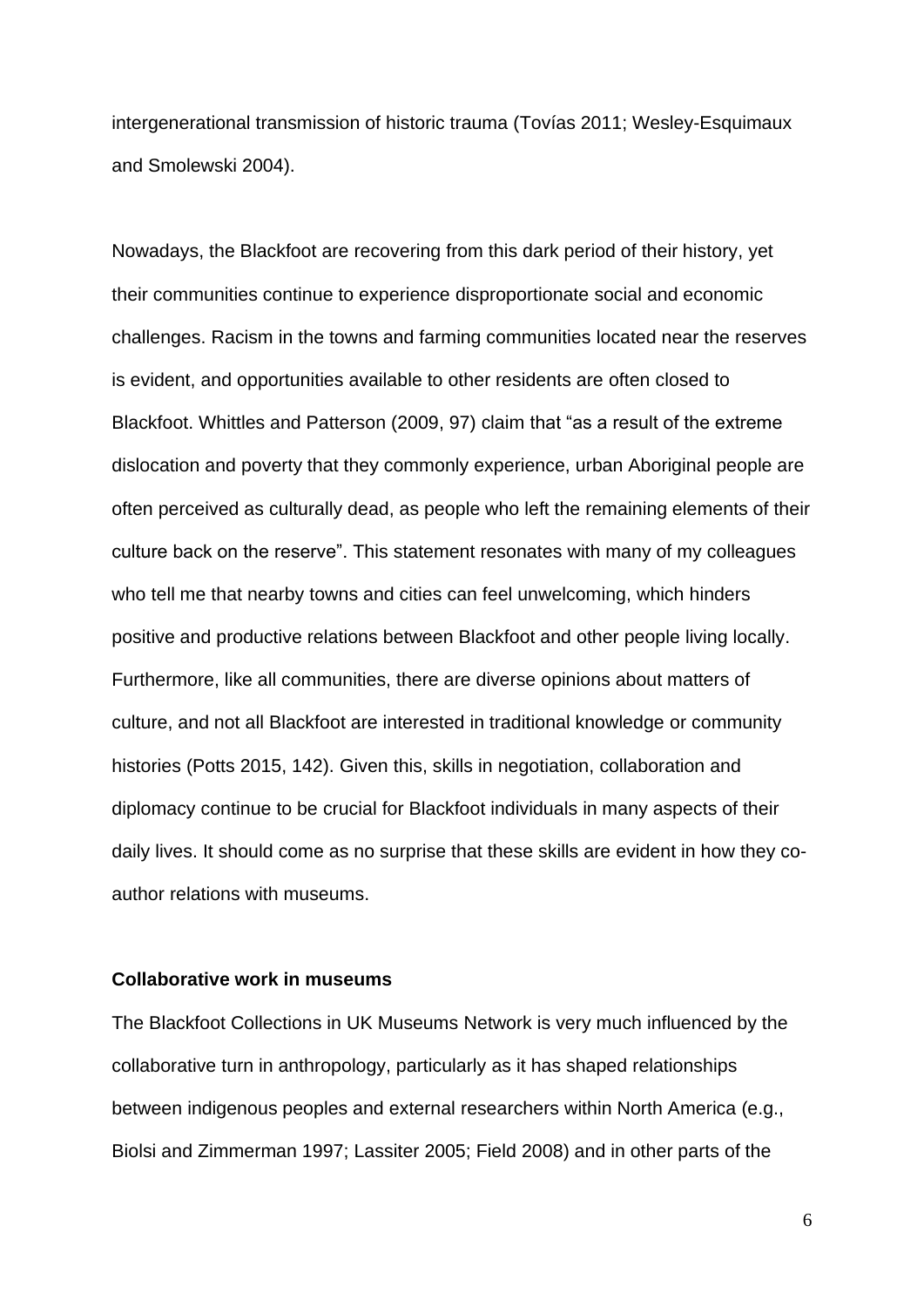word, "where ethnographic relationships can entail special kinds of expectations and commitments" which generate obligations and inspiration (Salmond 2013, 3). It is also guided by debates in museum anthropology concerning the extent to which collaboration is possible and which highlight the tensions that can emerge in museum spaces (e.g., Ames 1992; Jessup and Bagg 2002). The status of objects in museums has also been reassessed as part of the wider material turn in anthropology. Cultural items are routinely analyzed in connection to their place within social relations, rather than as abstractions used to inform classificatory knowledge systems. Moreover, many curators recognize that these social relations may extend beyond those with other humans to relations with non-human beings; thus the tangible is no longer viewed as the primary means through which the significance of artefacts is expressed. Accordingly, while many items in anthropology museums were originally acquired as scientific specimens, intended to demonstrate the variety and richness of human cultures and to be preserved for posterity, over time the object has become decentered. Allied to these theoretical and methodological shifts it is now commonly accepted that cultural items acquired during colonial encounters are embedded in power relations that continue to shape contemporary engagements with them. These relations form the back-story to a variety of experiences indigenous peoples have had with museums, from contestation over ownership and authority to represent, to very positive examples of co-curatorship (Phillips 2011; Clifford 2014).

Terms such as "collaborative museology" (Schultz 2011) or "contact work" (Nicks, 2003) have become routine within the museum sector. The practices they encompass are by no means restricted to engagements with indigenous peoples and discourses about what collaboration involves can be rather abstract. Without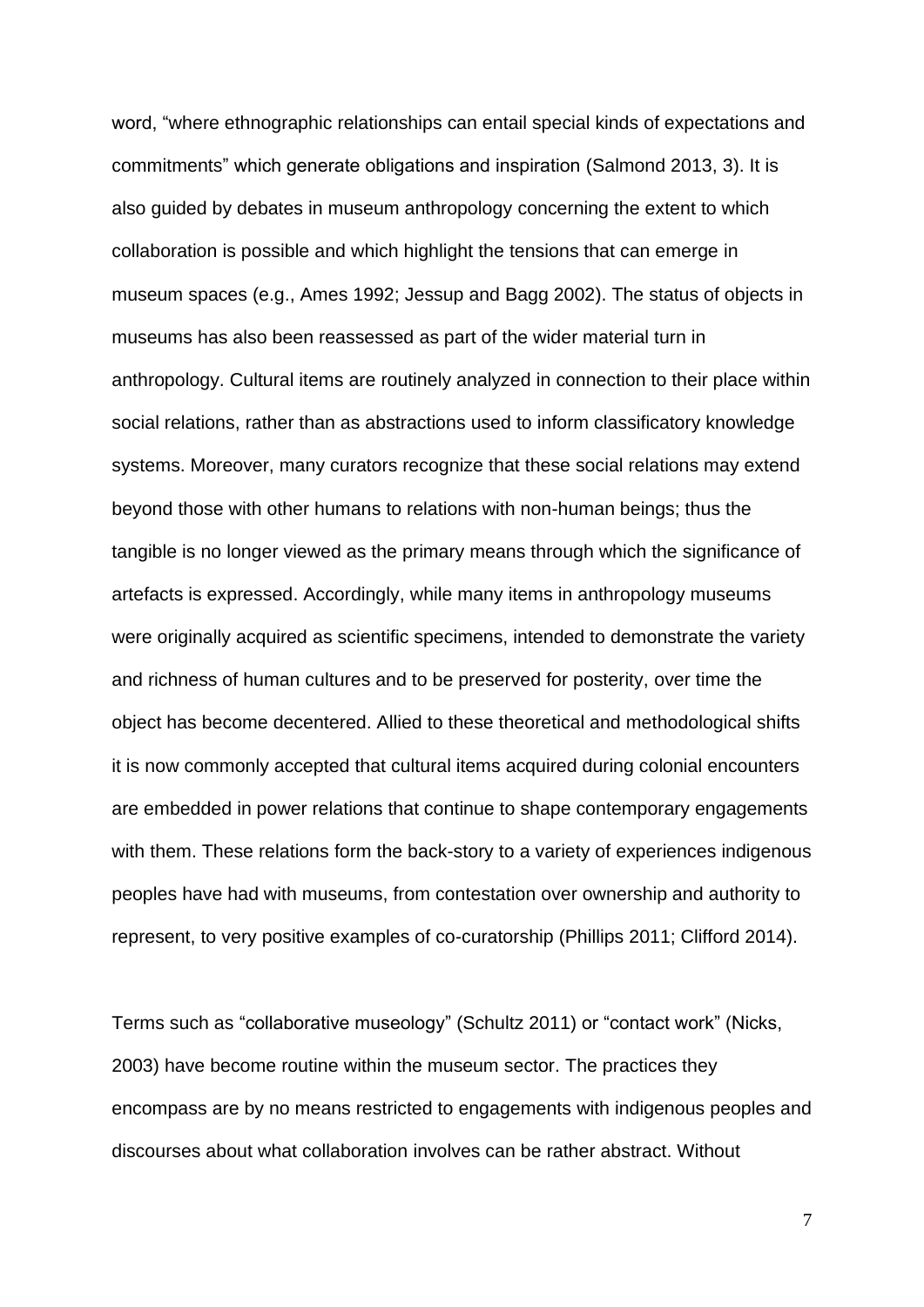glossing over the existence of traditional power hierarchies, Golding describes collaboration ideally as "sustainable and distinct from tokenistic participation, consultation, and information gathering, although one-off collaborative activity may mark a beginning for museums to risk more inclusive ways of working" (2013, 20). Collaborative museology is generally celebrated, though the limitations of the models which have influenced it – perhaps most famously James Clifford's essay 'Museums as Contact Zones' (1997) – are being articulated more frequently. Robin Boast (2011, 56), for example, has claimed that the contact zone model "is now more or less synonymous" with inclusion programs in museums, and this is especially so in Europe. The flipside to this, he cautions, is that the model has been used more selectively and far less critically than desirable, resulting in overly optimistic representations of engagements that are persistently neo-colonial in nature and which may, in fact, "destroy the very empowerment that [the contact zone] is meant to engender." Boast explicitly supports collaboration, in that "it is an important feature of the empowerment of communities whose patrimony museums hold", but he questions the assumptions that underpin how the contact zone is used, and advocates for recognition that it is not just "inherently asymmetric" but "is a site in and for the center"  $(2011, 67)$ <sup>5</sup> Similarly, Lynch and Alberti argue that contact zones are places for contestation, rather than collaboration, and that collaborative projects may productively generate "dicensus" which invites further dialogue (2010:16)

Where does this leave those of us who wish to work collaboratively, but who also want to better understand how indigenous frameworks shape museum engagements? Closer examination of inter-community engagement is a logical starting point, as noted by Bryony Onciul (2015), who has proposed an "engagement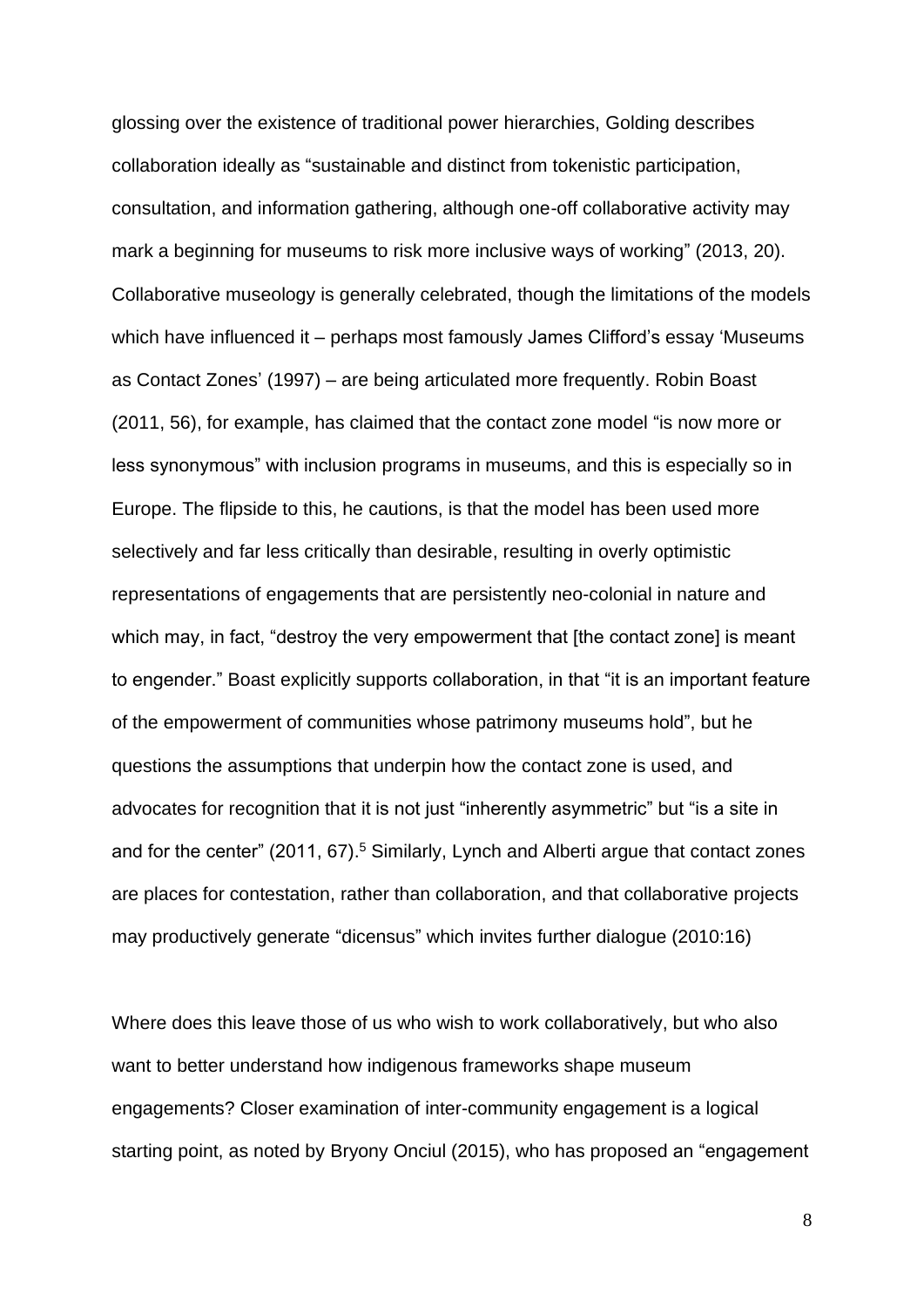zone" model. Based on interviews with Blackfoot and heritage organizations in Alberta she draws attention to the negotiations *within* and *between* groups that are part of cross-cultural collaborative museum work. Though her work is not based on direct participation, it usefully contributes to unpacking internal dynamics within cultural/heritage projects. Too often, engagements between museum and community are framed dualistically without addressing internal tensions or recognizing individual perspectives. Given the lack of First Nations involvement in creating theory through which to understand these engagements, perhaps this should come as no surprise, but having participated in several large-scale projects over the last two decades involving museums, Blackfoot cultural leaders, educators, and others, my observation is that inter-community negotiations are absolutely critical to how Blackfoot operate in museum spaces. These negotiations reflect Blackfoot practices of seeking consensus in their relations with each other and with other persons. This leads me to argue that, when applied to museum contexts, the co-authoring of relationships may be more actively shaped by Blackfoot cultural protocol and ways of behaving than might be apparent to museum colleagues.

#### **Blackfoot experiences of museums**

The Blackfoot are no strangers to museums; their material culture has long fascinated collectors, anthropologists and art historians alike. Some of the earliest non-archaeological items date from the period when the Blackfoot maintained the balance of power within their territory, and exchanged material goods with outsiders to cement diplomatic relations. Later in nineteenth century, as most Blackfoot concentrated on simply surviving, missionaries, colonial agents, and anthropologists steeped in ideas of the culture concept, amassed collections which were believed to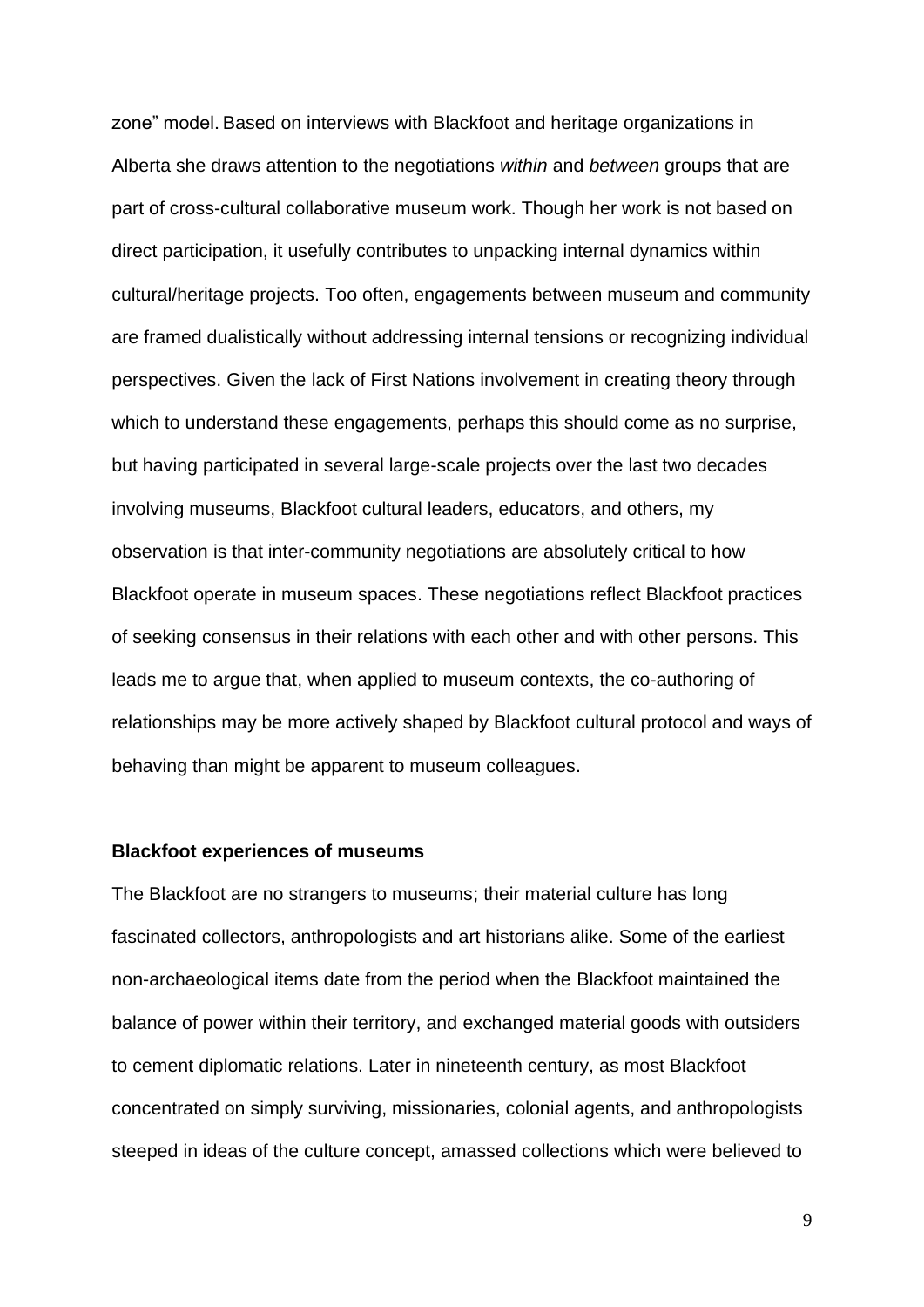represent the full spectrum of material culture: domestic utensils, clothing and adornment, horse trappings and weapons, as well as ancestral remains and individually or communally-owned ceremonial items. From a low point in the 1960s, when it seemed that there was no future for Blackfoot ceremonies, the Blackfoot have revitalized and reclaimed their cultural heritage as part of their efforts to heal from historical trauma, and this has involved engaging directly with museums (Conaty and Janes 1997; Crop Eared Wolf, 1997; Conaty 2008; Lokensgard 2010; Noble and Crowshoe 2002; Bell et al 2008).

Not surprisingly, many Blackfoot ceremonial leaders' earliest engagements with museums took place in Alberta, where three of the four Blackfoot nations are located. The Glenbow in Calgary and the Royal Alberta Museum in Edmonton both have sizeable collections of Blackfoot material gathered over a number of decades (Conaty 2015, 44-49). Largely due to the persistence of Blackfoot leaders, these museums moved from policies of short-term loans of ceremonial items during the 1970s, to long-term loans in the early 1990s, to full repatriation by the turn of the twenty-first century, following the passage of the First Nations Sacred Ceremonial Objects Repatriation Act (FNSCORA) (2000) and The Blackfoot First Nations Sacred Ceremonial Objects Repatriation Regulation (2004). The Blackfoot soon turned their attention to museums beyond Alberta, and some have responded positively (though not always swiftly or, indeed, graciously) to repatriation requests. In recent years the Blackfoot have repatriated ceremonial bundles from museums including the Denver Art Museum, the Museum of the American Indian, Heye Foundation (prior to its incorporation into the Smithsonian Institution), and the Marischal Museum at the University of Aberdeen (Curtis 2008). Having returned home, these bundles now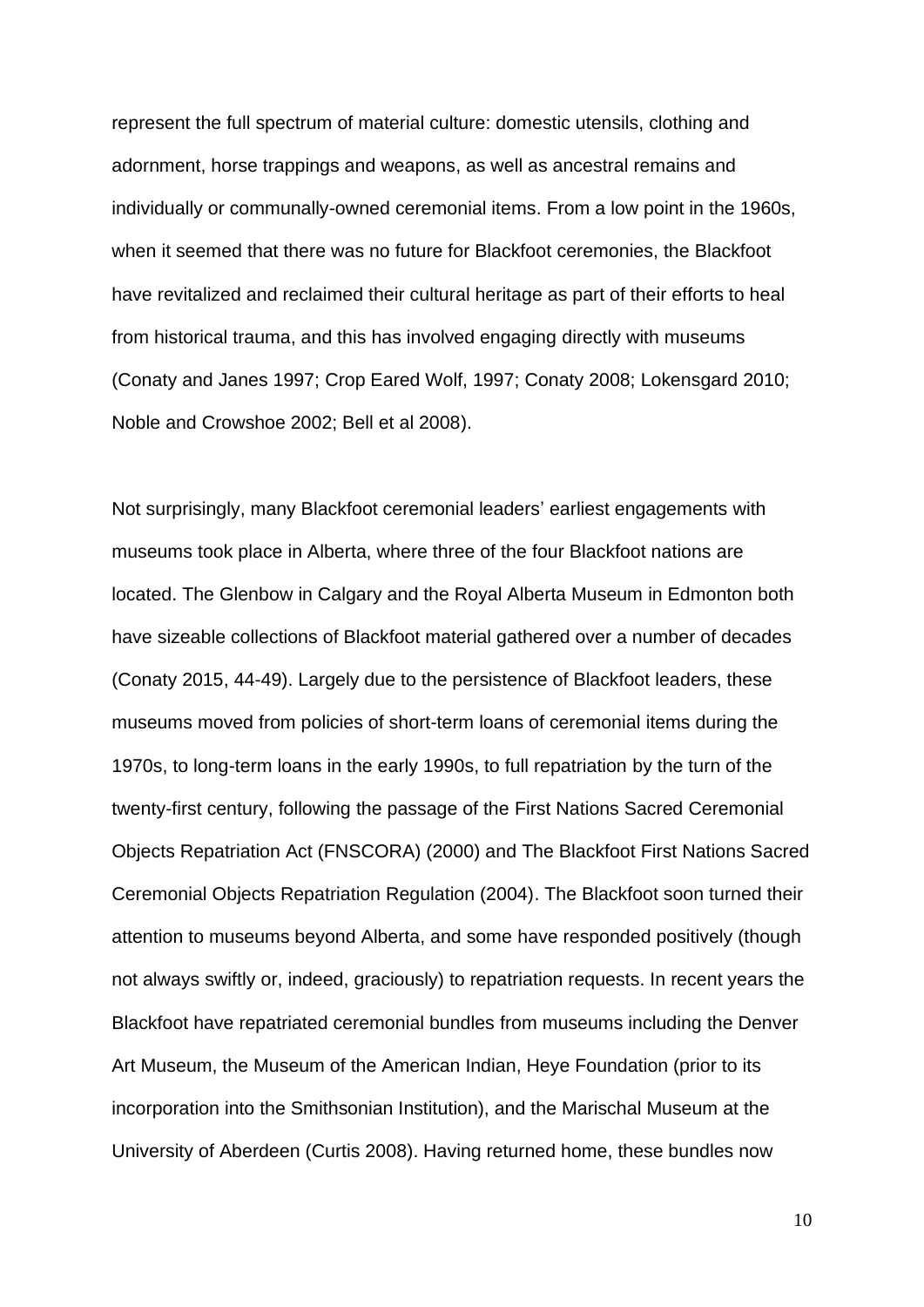participate in the lives of their communities, a process that has provided opportunities for more people to get involved in Blackfoot ceremony and has led to enormous cultural and social benefits (Conaty 2015).

Repatriation is, of course, just one aspect of Blackfoot engagement with museums. Many Blackfoot have been involved with exhibition projects in North America and beyond. Both the Glenbow and Royal Alberta Museum have delivered, or are currently developing, gallery projects with significant Blackfoot participation. Indeed, the Glenbow's Blackfoot gallery, which opened in 2001, is often cited as a model of co-curation (Conaty 2003; Conaty and Carter 2005; Harrison 2005). Blackfoot have also contributed to exhibition and access projects at the National Museum of the American Indian, Washington DC, the Zeeuws Museum in the Netherlands (van Santen 2013), and to the Blackfoot Shirts Project (Brown and Peers 2013). Many Blackfoot are also active in protecting and interpreting traditional territories. For example, archaeological excavations carried out on Blackfeet land are undertaken with the guidance of the Tribal Historic Preservation Officer, and Blackfoot cultural specialists from all four nations regularly advise industry about sites of significance on land identified for potential resource extraction. This work extends to land in British Columbia and Saskatchewan, which is part of Blackfoot traditional territory but is outside the provincial boundaries. Efforts to consult with Blackfoot about sites beyond Alberta thus reflect a new respect for traditional territory. Blackfoot ceremonialists also are involved in securing access to sites on privately owned lands. These discussions are fraught at times but, as Chambers and Blood (2009) argue, Blackfoot participation in the care of sacred sites, as well as of the cultural heritage associated with them, is crucial to maintaining relationships not just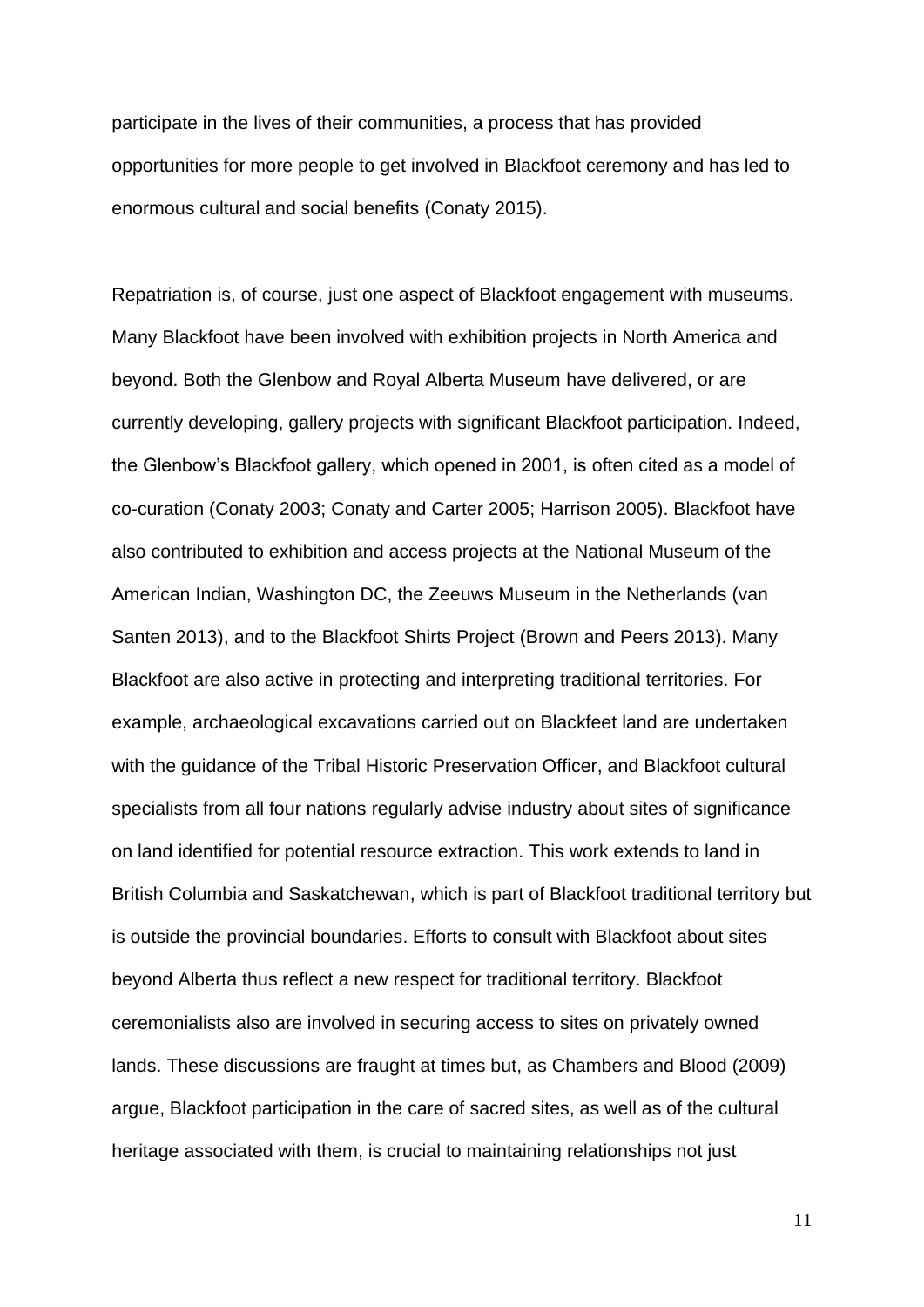between humans (Blackfoot and newcomers), but between humans and other beings. Their work proposes a revision to how we might understand repatriation, in that as bundles return home through repatriation processes, and ceremonies are revived, people actively re-engage with the land and visit places that are intimately connected with Blackfoot cosmology.

As this brief overview shows, Blackfoot ceremonial leaders have considerable experience of heritage matters that informs how they negotiate access to collections. Many of those involved in the early stages of relationship-building with museums have now passed on, but other leaders are taking their work forward into international arenas. Whenever possible, younger members of Blackfoot sacred societies participate in this work so that the transmission of knowledge across generations concerns not only knowledge of ceremony, but also of how to engage positively and productively with museums in a way that fosters consensus through the co-authoring of relationships.

# **Network origins**

The Blackfoot Collections in UK Museums Network has its immediate origins in a conference held in 2011 at the Pitt Rivers Museum, Oxford, which I co-organized as part of the Blackfoot Shirts Project (Brown and Peers 2013). Several curators presented on Blackfoot collections in their care and towards the end of the conference Blackfoot delegates met with myself, Anita Herle from the MAA, and Tony Eccles from the RAMM to discuss creating a project which would focus on these two museums. <sup>6</sup> This was strategic. First, despite their historical and ceremonial significance, Blackfoot colleagues had never accessed these collections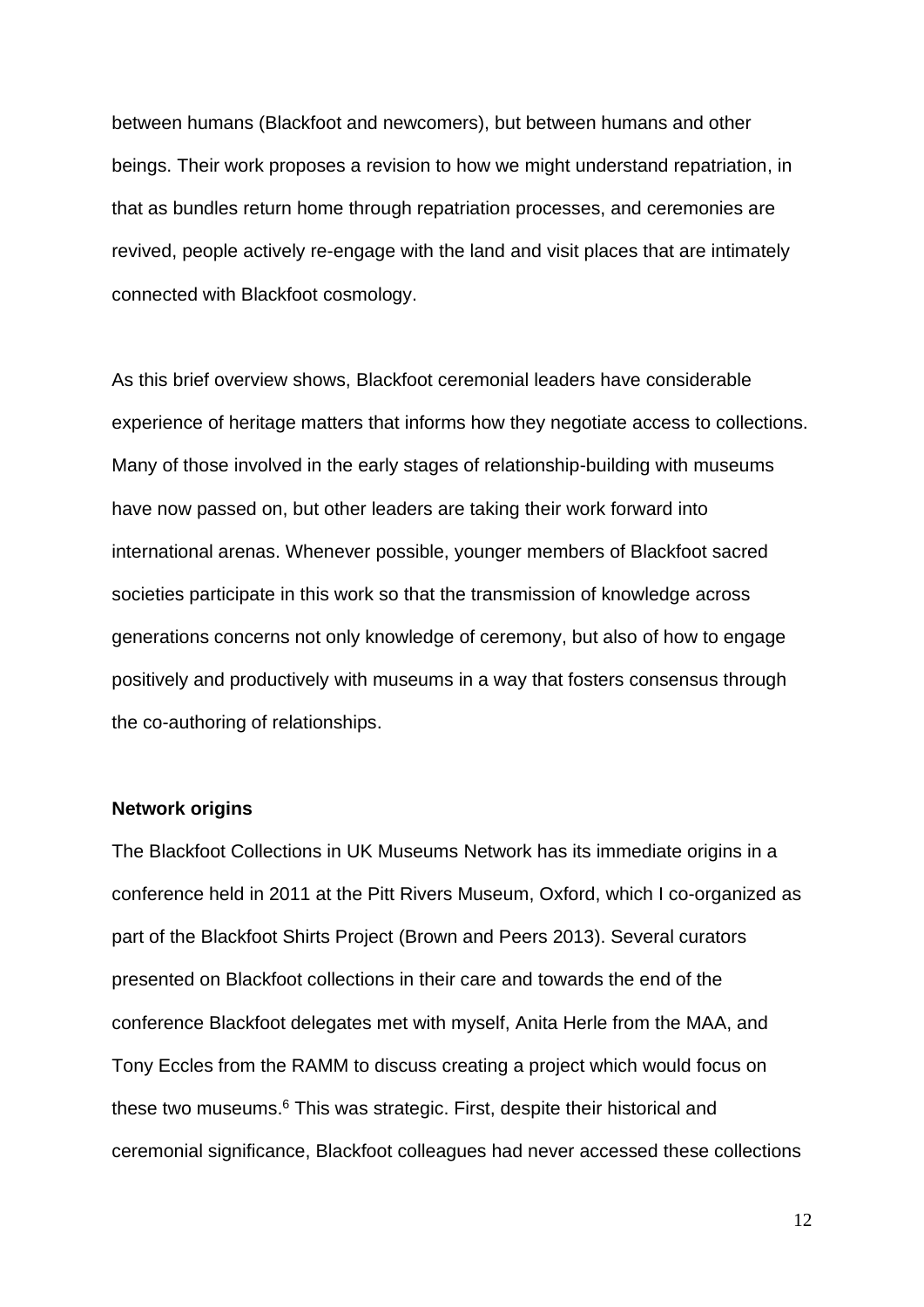in person, though some were familiar with the MAA holdings through my doctoral research. Second, we agreed that a European museum tour would be too challenging, given the distances involved, potential costs, and commitment required by Blackfoot participants. Such visits are emotionally, spiritually and physically exhausting, and the stakes are high. Further, most individuals who participate in museum research visits are in full-time employment, and all of them have family and other responsibilities that make it difficult to be away from home for lengthy periods. Given these circumstances, we agreed that keeping the visit focused would allow us to identify strategies for maximizing trans-Atlantic visits, with a view to developing research partnerships with museums in continental Europe at a later stage.

There was also consensus that the project should involve a small and specialized group. Blackfoot cultural protocol is shaped by *pommaksiistsi* – or ritual transfer – of rights to sacred knowledge and, in turn, to the safe handling of ceremonial items. It also involves rules of behavior which are strictly adhered to by those the Blackfoot refer to as "ceremonial people" and are respected by many of those who are not. Museum staff are also expected to be aware of cultural protocol and my experience is that Blackfoot ceremonial leaders are willing to explain – to a point – how protocol informs their actions, so as to enable museum staff to better understand their position. Museums contain many utilitarian items that are not subject to cultural protocols, but as sacred knowledge and the associated rights to handle holy items is ceremonially transferred, only those who have been through the appropriate ritual transfers should physically engage with them. The individuals who attended our initial meeting have the transfer rights – and thus the appropriate authority; they are also experienced in undertaking museum research, in co-curation, and in negotiating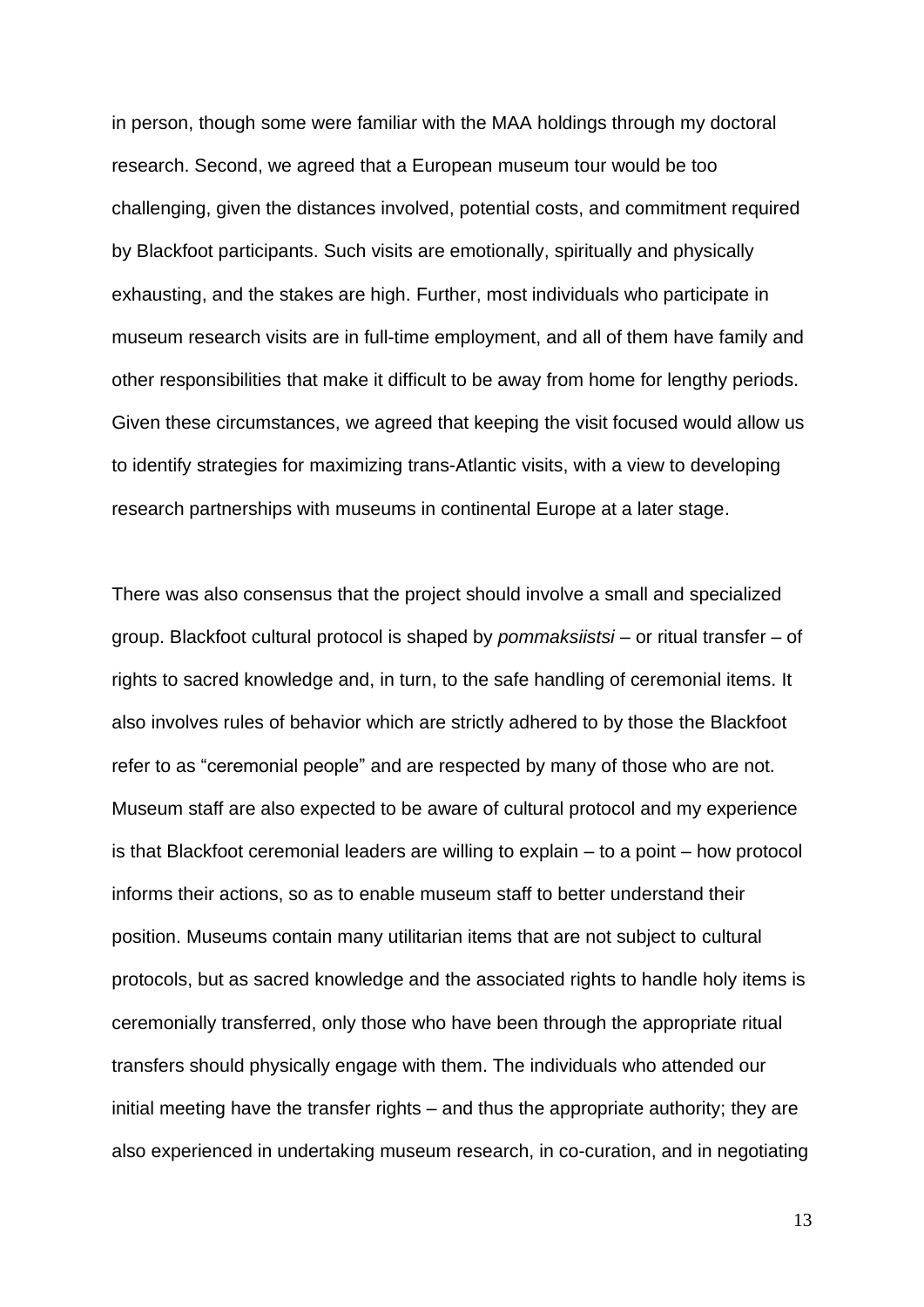repatriations. They are by no means the only people in their communities involved in these matters, but they are recognized as leaders in the ceremonial realm as well as in the realm of cross-cultural education. The Blackfoot support each other in ceremony and other cultural matters, and we agreed that the network should include individuals from each nation as well as individuals with transfer rights to as wide a range of ceremonial knowledge bases as possible. The group suggested that these individuals be drawn from the societies established in Alberta for the purposes of representing their own nation in repatriation claims: Mookaakin Culture and Heritage Society (Kainai); the Blackfoot Crossing Historical Foundation (Siksika); the Long Time Trail Society (Piikani). The group also recommended that the Tribal Historic Preservation Officer for the Blackfeet Tribe, who was not at the conference, be approached to represent his community.

The museums' records showed that their collections were almost exclusively provenanced to three of the four Blackfoot nations, but as ceremonial materials can be transferred between people from different nations, place of collection does not always imply place of 'belonging'. Indeed, the major ceremonial bundles are considered to belong to all Blackfoot people, though certainly some cultural items are associated with age-grade and other sacred societies that are specific to one or other of the nations (Conaty 2015, 90-91). Concepts of ownership and the associated protocols are thus far more complex than those unfamiliar with Blackfoot ways might appreciate. Accordingly, decisions regarding the network composition were made through consensus by the Blackfoot themselves. In the event, eight colleagues (two from each nation) were named in the funding application, and two further colleagues joined the delegation, partly at their own expense, and played very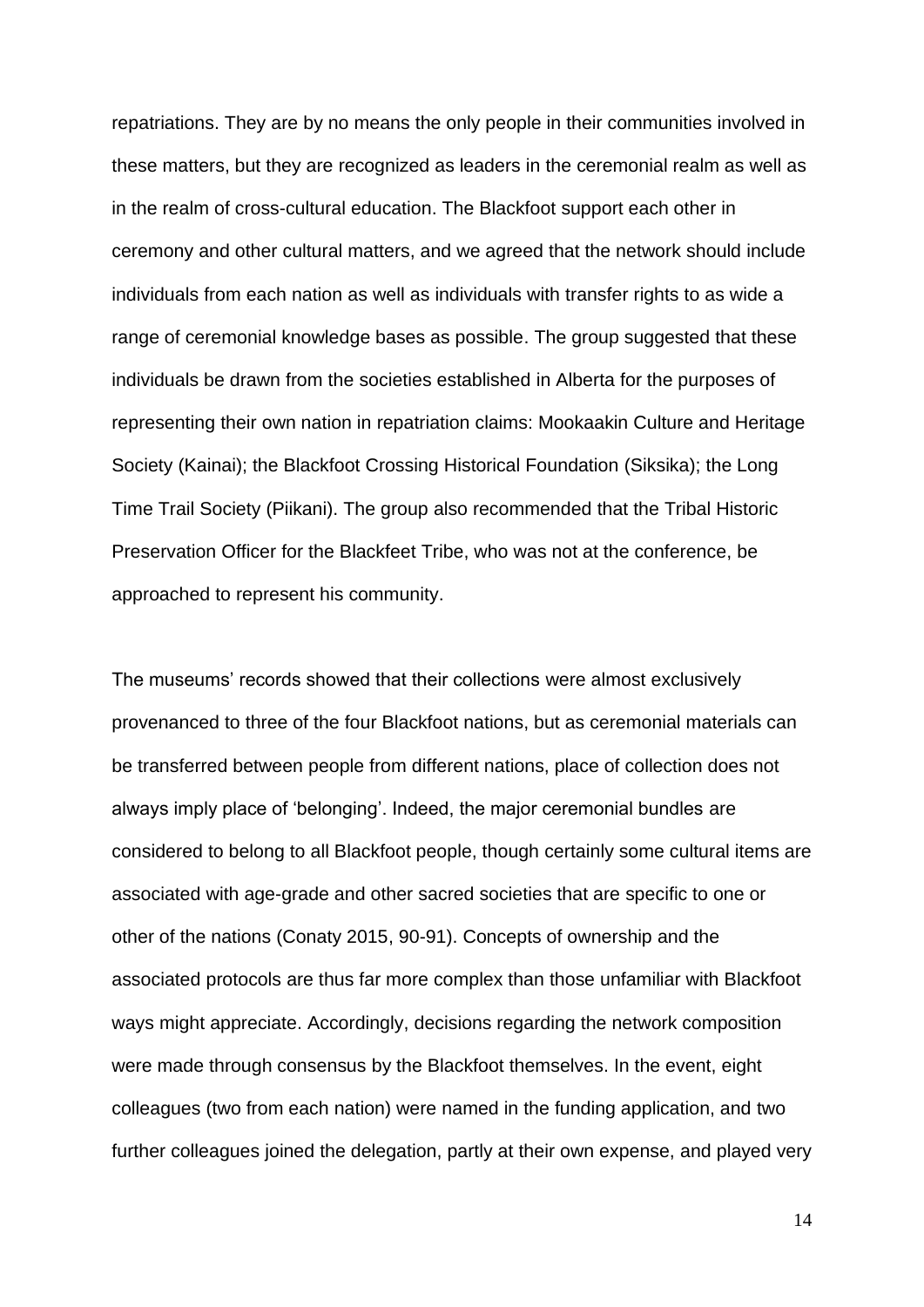significant roles in it. It would have been difficult to support a larger group, due to the reasons put forward by the Blackfoot themselves, but also because neither museum has research extensive facilities. From previous experience, the curators felt that hosting more than a dozen people (including the UK team) could be unproductive. As we wanted to respect Blackfoot cultural protocols regarding ceremonial authority, as well as curatorial concerns about safely and sensitively accommodating the group, we agreed to limit its size. In retrospect, it could be argued that we compromised too much with regards to group size and composition, but there was an internal logic to how the delegation was put together, and this was a difficult balance to get right.

I had the task of identifying a suitable funder and settled on the Leverhulme Trust, which is supportive of research that enables "a refreshing departure from established patterns of working – either for the individual, or for the discipline"<sup>7</sup> . The Trust also has a history of funding collaborations between academic and non-academic partners and is supportive of international projects. Once it was agreed who would represent each Blackfoot nation, the work of writing the funding application began. I wrote the drafts, which were then sent to all partners for their input, and we spoke as regularly as possible on the phone. Writing coherently, when numerous partners were involved is undeniably tricky and while the words on the page were not coauthored, the ideas informing the content of the application most certainly were. As we discussed the application in its different stages we were co-authoring our project primarily through spoken dialogue rather than through text. Nevertheless, there were limitations to this way of working. Given the time difference and that not all network partners use email, getting feedback was a lengthy process, and at times, felt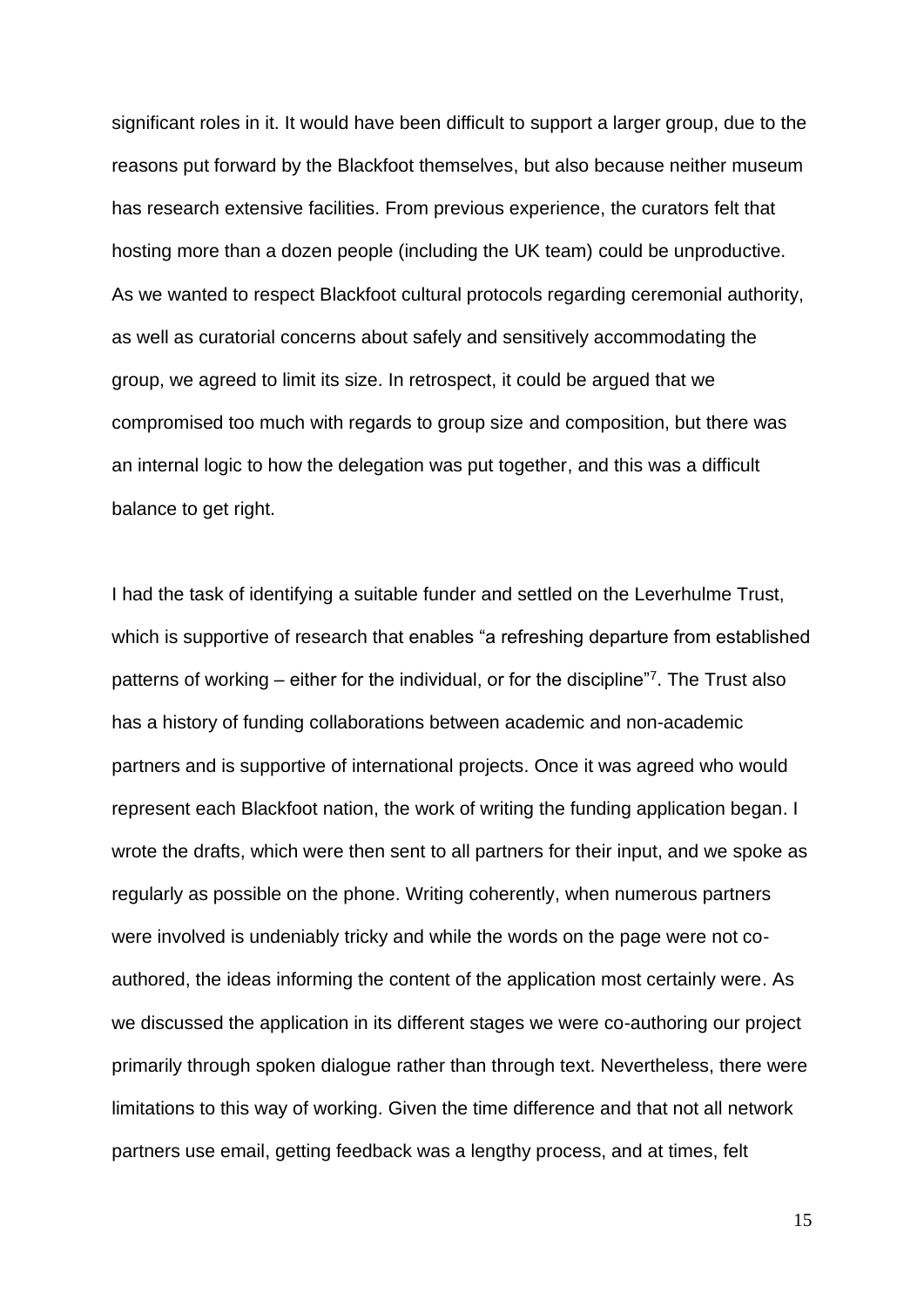unsatisfactory (to me if not to my colleagues). I was sometimes uncomfortable speaking to partners individually about matters that would have benefitted from group discussion, but conference calls would have been difficult to arrange given the numbers and schedules of those involved. There were also times when I would have appreciated more sustained advice on how to proceed with particular aspects of the application, rather than a short email telling me that my suggestions were fine. It transpires that my colleagues' view was that I knew more about writing grants than they did, and so I should just get on with it, whereas I was conscious that I was making decisions on topics which seemed to me to require consensus. Similarly, once the funding was in place and we were establishing the schedule in detail, my attempts to make decisions by consensus did not always work. I make these points simply to flag them as tensions that, I suspect, are common when trying to develop projects collaboratively (particularly when partners are geographically scattered), and to observe that these tensions can be experienced quite differently by those involved.

We structured the network in such a way that it would involve reciprocal learning for all partners. In addition to planning and evaluation meetings for the UK team, there were two main periods of research. The first involved Blackfoot partners visiting the MAA and the RAMM in November 2013<sup>8</sup>; the second was the visit of the UK team to Blackfoot territory in August 2014. Blackfoot partners argued that for the museum staff to understand the significance of the collections for which they are responsible and to develop positive working relationships, meeting in Blackfoot territory was essential. In our application we emphasized that this structure was especially novel in European contexts, where co-authoring relations is difficult given that museum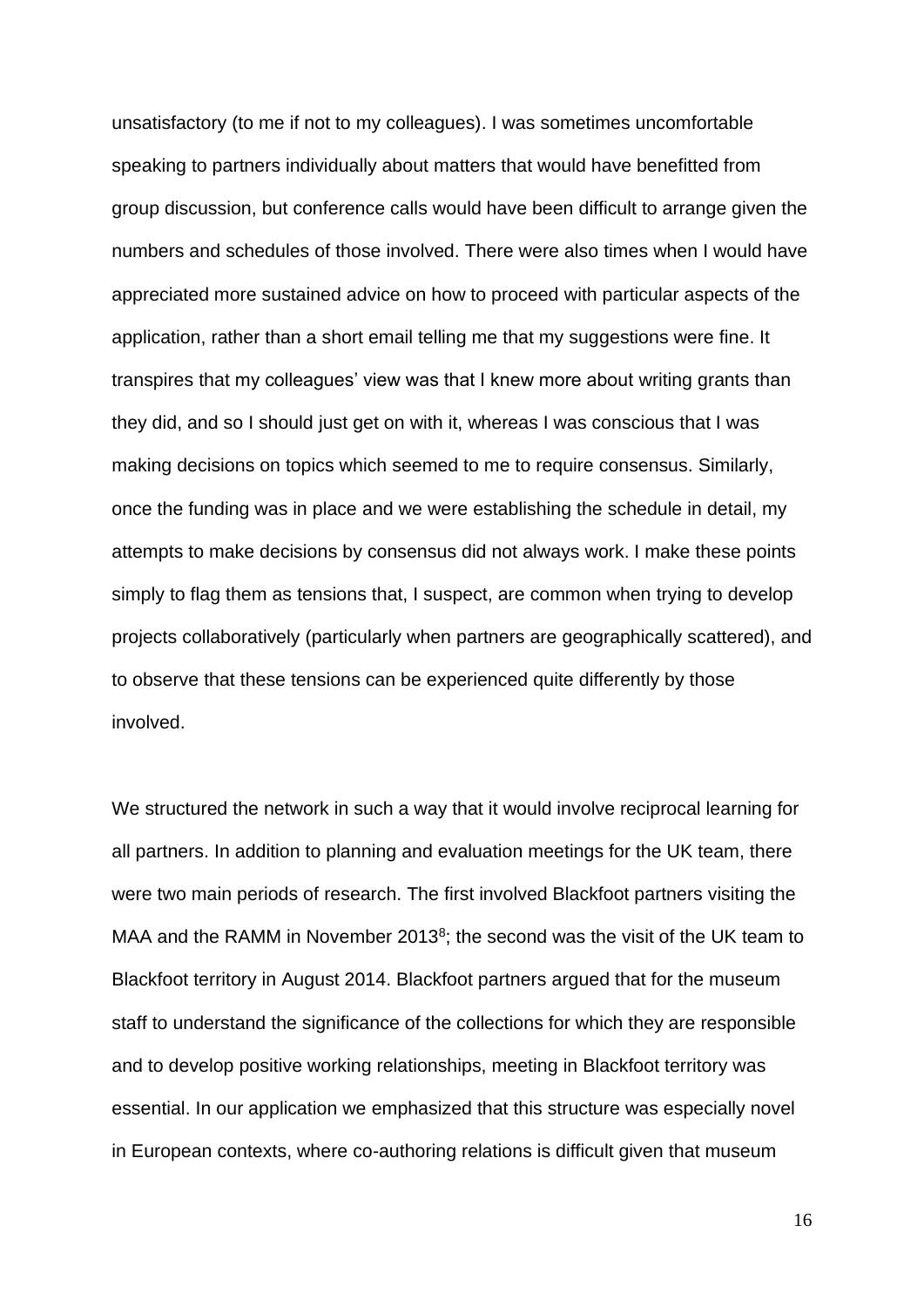staff are usually responsible for global collections and are rarely able to engage in long-term fieldwork, but it is crucial given the historically unequal power relations between museums and indigenous peoples. We also noted that despite the goal of Blackfoot leaders to access museum collections outside of North America, few domestic funds were available for international travel. There is, of course, an inherent inequality in the network (and indeed, in many similar projects), in that while the UK team participated primarily as part of our jobs, most of our Blackfoot colleagues had to use some of their annual leave to make the visit to the UK. Few grants allow for the payment of honoraria equal to the amount of salary that participants taking unpaid leave would lose, and visa requirements were a further complication. These inequalities are undeniable, but is also the case that museum managers and grant agencies rarely recognize the investment of personal time and resources for museum staff who participate in these projects, despite their championing of inclusionist practices in policy documents. As a sector, we need to consider these issues carefully and advocate for change.

### **Fieldwork in and beyond museums**

We experienced our engagements in the museum storage areas and galleries and at various locations throughout Blackfoot territory in very different ways. Here I present four encounters to illustrate the strategies used by Blackfoot to co-author relationships with museum staff. These moments highlight some of the challenges, tensions and productive moments of trans-Atlantic teamwork and are drawn from field notes, recorded dialogue from group meetings and public events, so as to incorporate voices other than my own. The efforts made to achieve consensus as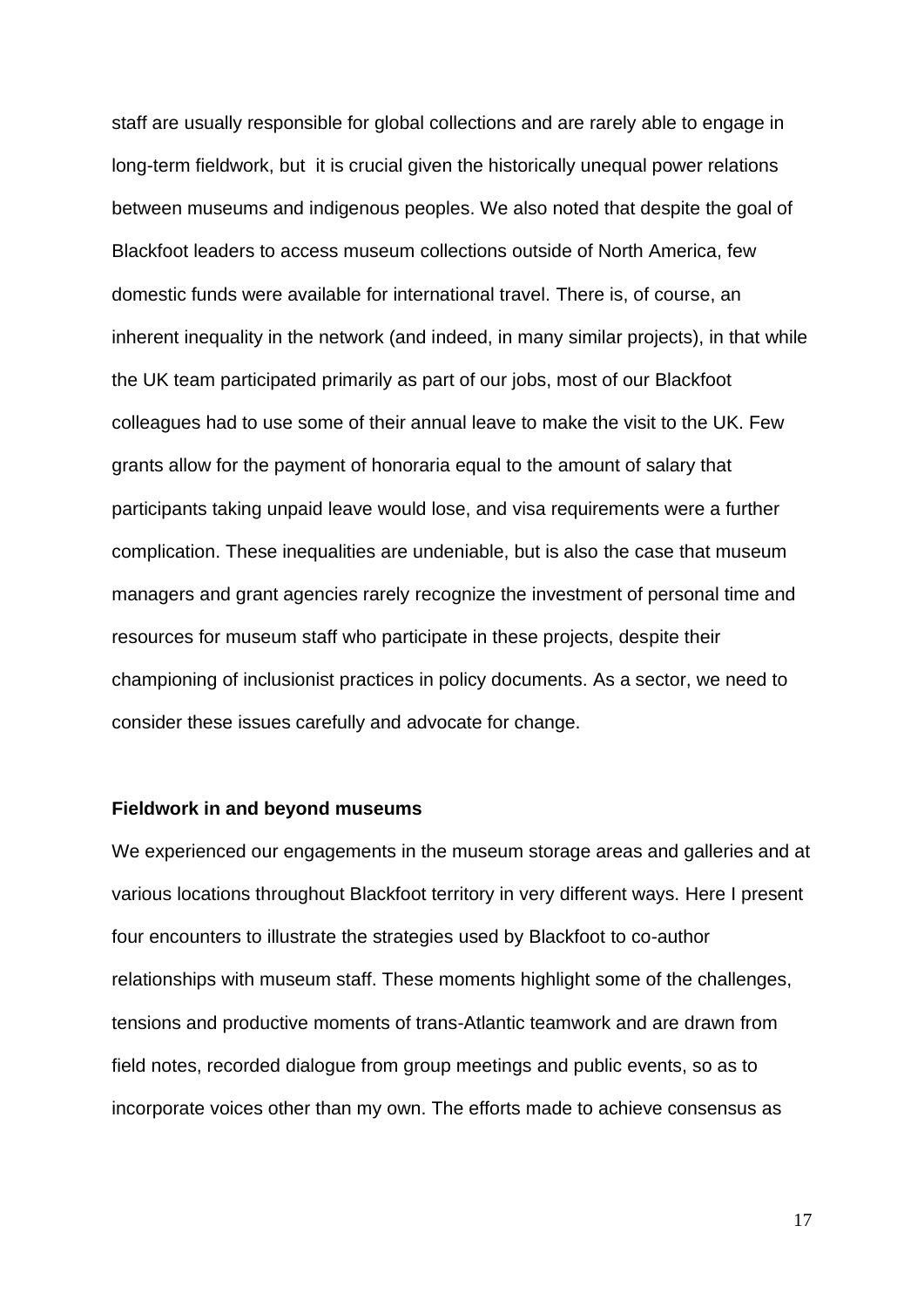the project developed could be considered an indigenization of the collaborative process, though one which our broader team does not yet fully appreciate.

### Museum of Archaeology and Anthropology, Cambridge

*The day starts with Frank tired and not eating or sleeping properly and talking about changing his flight to go home early. He is upset about the Vanishing Indian paradigm, which he read about in the Haddon article the night before.<sup>9</sup> "They tried to assimilate us; we were not vanishing." By the end of the day he seemed more settled and ready to continue.*

*We arrive at the museum around 10am. I have a quick word with Anita, and report on the above. She asks if there's anything they can do. There really isn't. The staff are bending over backwards and doing all they can. It is the context of it all, and this is a tense and emotional time. ... After prayers<sup>10</sup>, Narcisse makes a formal speech about wanting to let Anita and Rachel know that this is very difficult for them, and it is important that they know this. He said their "stuff is all over the world, even in Japan". The time they spend together at these meetings is important for them to reenergize.*

I wrote these notes on the third day of our visit to Cambridge. Many of the group were suffering from jetlag and the cultural disorientation of being in a small university town. Being confronted with, in one case, family materials, was proving to be difficult, as was absorbing the extant documentation that fore-grounded anthropological perspectives current in the early twentieth century and which reinforced the contexts in which the MAA collections were assembled. One of these collections was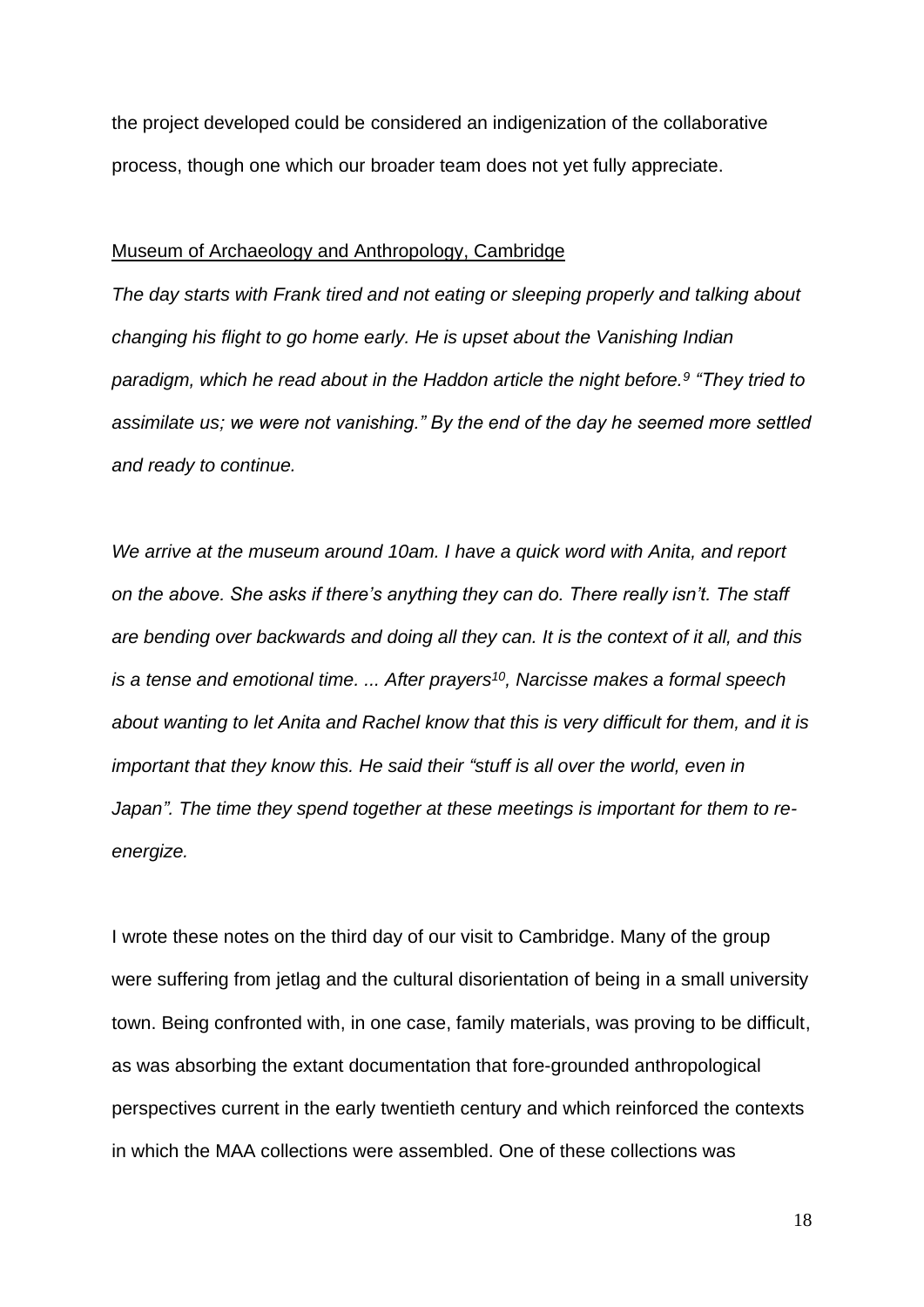acquired on the Blackfeet reservation in 1909 by Cambridge anthropologist Alfred Haddon and includes photographs, a memoir, lists of Blackfoot words and genealogies, and several well-documented cultural items. Network partners were sent object lists, copies of the memoir and genealogies well in advance of their visit, and for all its colonial language, we were told that the information Haddon recorded is "helpful" and "made sense" (author field notes, 19 November 2013). Nonetheless, for at least one member of the group, re-visiting Haddon's words after witnessing his companions' response to the collection was jarring. Such documentation written *about* the Blackfoot, but not *with* them, challenges their understanding of their own history and culture. Being faced with such narratives, and feeling obligated to defend their own view of history, is a constant frustration.

The previous afternoon had been especially hard and had involved looking at many personally-owned items associated with ceremony. My overriding recollection is of helping the museum staff to pack the boxes after we had finished, glancing up occasionally to our colleagues who were sitting opposite me as I did so. I distinctly remember feeling nauseous as I wrapped each of the necklaces, bags and other items in acid-free tissue, and gently laid them in their wooden boxes, knowing that it had been a long time since they had heard Blackfoot voices, and that it would probably be a long time until they heard them again. Afterwards, some of our group went for a stroll around Cambridge. It was dusk, and negotiating the cobblestones – and the swarms of cyclists – temporarily took our minds from what we had witnessed in the workroom. Later that evening, I joined two of our party in the hotel for coffee and a chat. Being in the museum, they told me, reminded them of what it was like to work with the Glenbow twenty years previously, "when no-one there knew anything."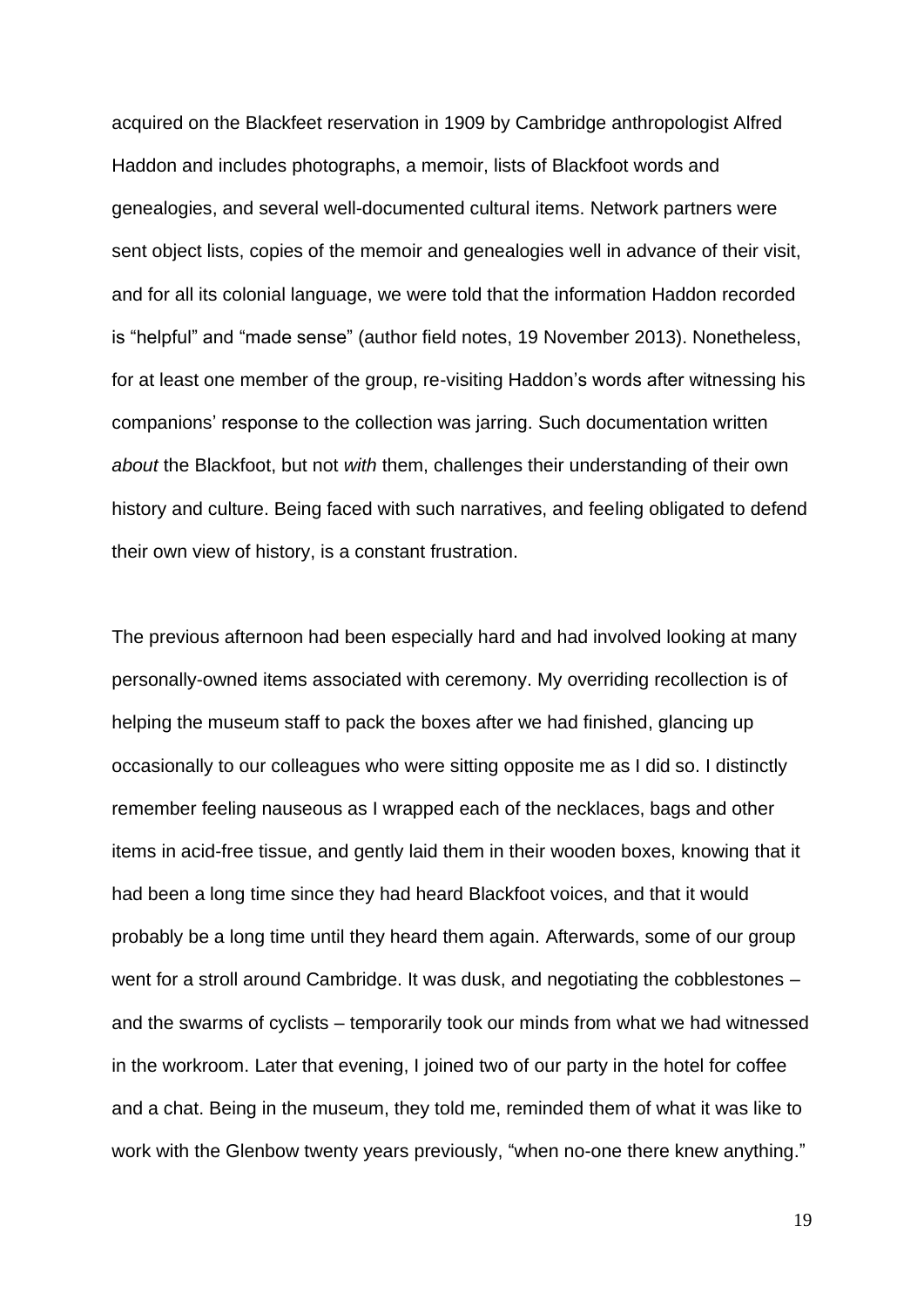"It was small steps, baby steps," they said, in relation to how staff in that museum learned how to adjust their curatorial practice and how the Blackfoot themselves began to understand museum protocols. "But we have to start somewhere" (H. Yellow Old Woman and K. Ayoungman, author field notes, 20 November 2013).

Museums can be confusing places (C. Murray, author field notes, 25 November 2013). Finding ways to overcome what can be very different ways of relating to cultural materials and to each other is immensely challenging, but is crucial to coauthoring relationships. The staff at the MAA had no prior experience of working with Blackfoot people, but they do have considerable experience of working with indigenous groups from the many other parts of the world. Indeed, within European contexts, Herle has been at the forefront of developing collaborative museum projects, having experimented with this way of working since the early 1990s (e.g., Herle 1994, 2003). Given the geographical range and size of the MAA collections, and the constraints of working in a historic building with limited resources, developing long-standing meaningful relationships is incredibly difficult. What could be seen as 'holding back' from developing a close working relationship would more fairly be characterized as hesitancy to promise more than can be delivered based on the reality of the situation and the recognition that small steps are nevertheless tremendously important.

Overcoming the tensions inherent in these encounters is also difficult given that museum staff have inherited collections management systems that they recognize as being out of step with how indigenous researchers may see the world. Collections – numbered and called "objects" by museum staff – for example, are stored together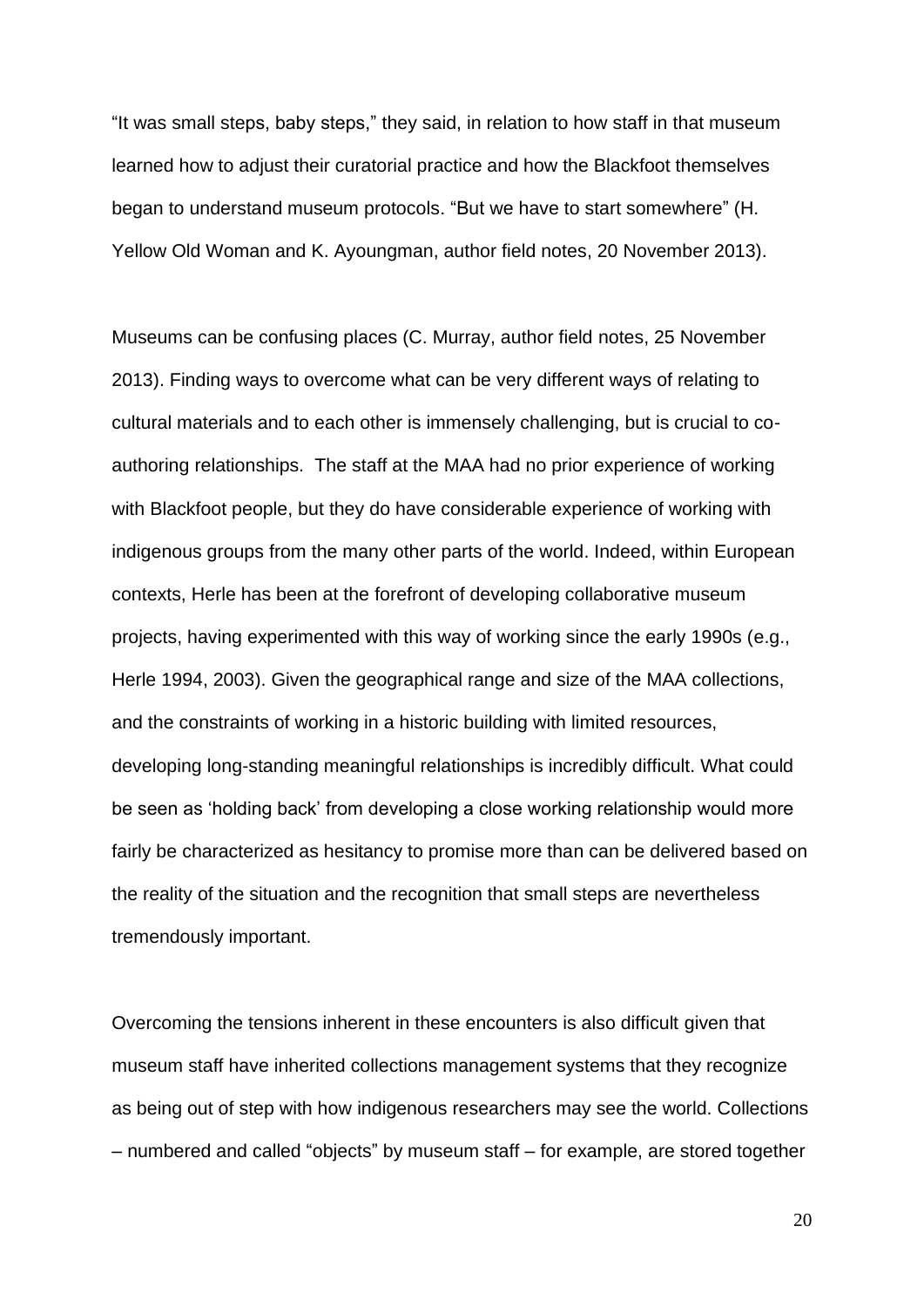in ways that privilege museum organizational structures, but bear no relation to Blackfoot knowledge systems. The gaps between these knowledge systems are vast. Museum objects are often referred to by assemblage, according to the name of the donor or collector: thus, the Haddon Collection or the Denny Collection.<sup>11</sup> Sometimes they are referred to in speech only by their identification number. This use of language makes sense to museum staff, who must "manage" the collections, but it rarely make sense to Blackfoot, who can find it alienating and of limited use.<sup>12</sup> During their fieldwork in the MAA and RAMM Blackfoot colleagues made suggestions that would enable the staff to better care for the collections in ways that reflected Blackfoot knowledge and values. For example, they recommended separating out some materials that were stored together at the MAA, a request which the museum staff immediately acted upon. They also attended to ceremonial items by women members of the group carefully wrapping in the proper way bundles that had been disturbed much earlier in their museum history.<sup>13</sup> On our final afternoon, after all the boxes had been returned to the storage area, we had tea in the workroom where we had spent much of the previous three days. Over the next two hours, Blackfoot colleagues told stories about their experiences in museums in other towns and cities, often shaking with laughter as the museum staff looked on, mildly bemused.

#### Royal Albert Memorial Museum, Exeter

*Where I am at is the relationship will have to go further, in that our people don't know much about your people, about this place. This museum is situated in an area that is very significant to the people of Devon. What happened here - and this is King Arthur's country - it is about learning about each other and it is not about beating up*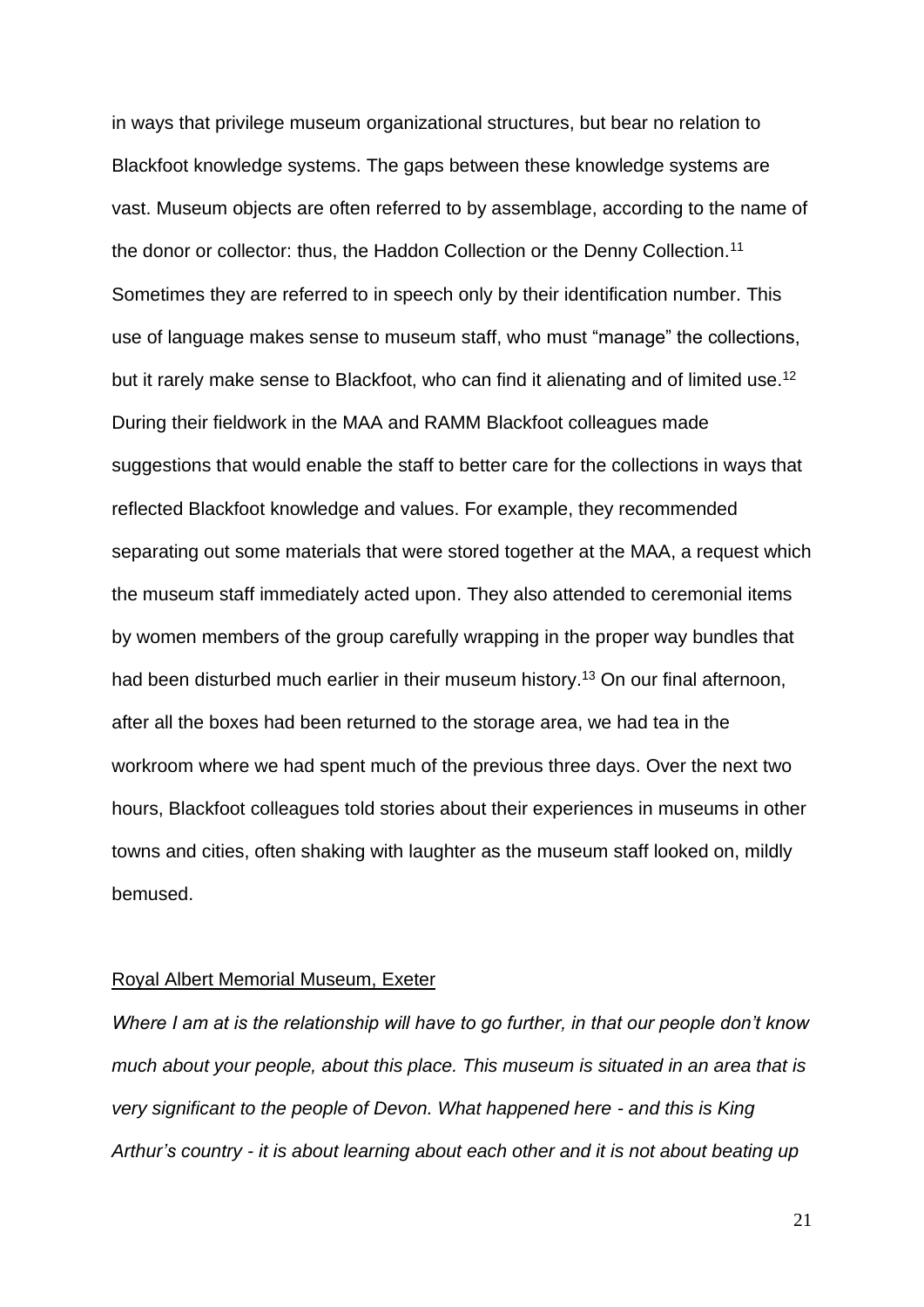*on each other. That is the easy way out. It is for our people to come back here and say this is where Crowfoot's shirt was and who is Crowfoot? We want you to know about him, and what happened with the treaties, and the outstanding issues that continue over there. But we also want to know about this place and the people. …. We want to look at trading of courses, bringing our students over here and vice versa. Exchanging lectures; you come and lecture at Blackfeet Community College, at Old Sun [College], at Red Crow [College]. We want to know* you*, and we want to come and do that kind of exchange.*

Narcisse Blood made these comments in a meeting at the RAMM on our second day in Exeter. The museum has material associated with Crowfoot, the political leader at Siksika who was instrumental in negotiating Treaty 7 in 1877 (Treaty 7 Elders et al 1996). This includes his full regalia, which came to the museum in 1878 via the family of Cecil Denny, a North West Mounted Police officer with connections to Exeter who had been at Blackfoot Crossing when Treaty 7 was signed (Pratt 2006, 239). The group had seen this regalia the previous day in an emotionally-charged session in the storage area, which began with a pipe ceremony and concluded with an honor song for Crowfoot sung by Herman Yellow Old Woman and Kent Ayoungman.

The following day, all the network partners participated in a panel discussion attended by some 100 members of the public, in which we talked about the network's goals and Blackfoot partners spoke of their involvement with museums more generally. At this event Tony Eccles publicly reiterated his personal support to repatriate Crowfoot's regalia, while making clear that the decision on this matter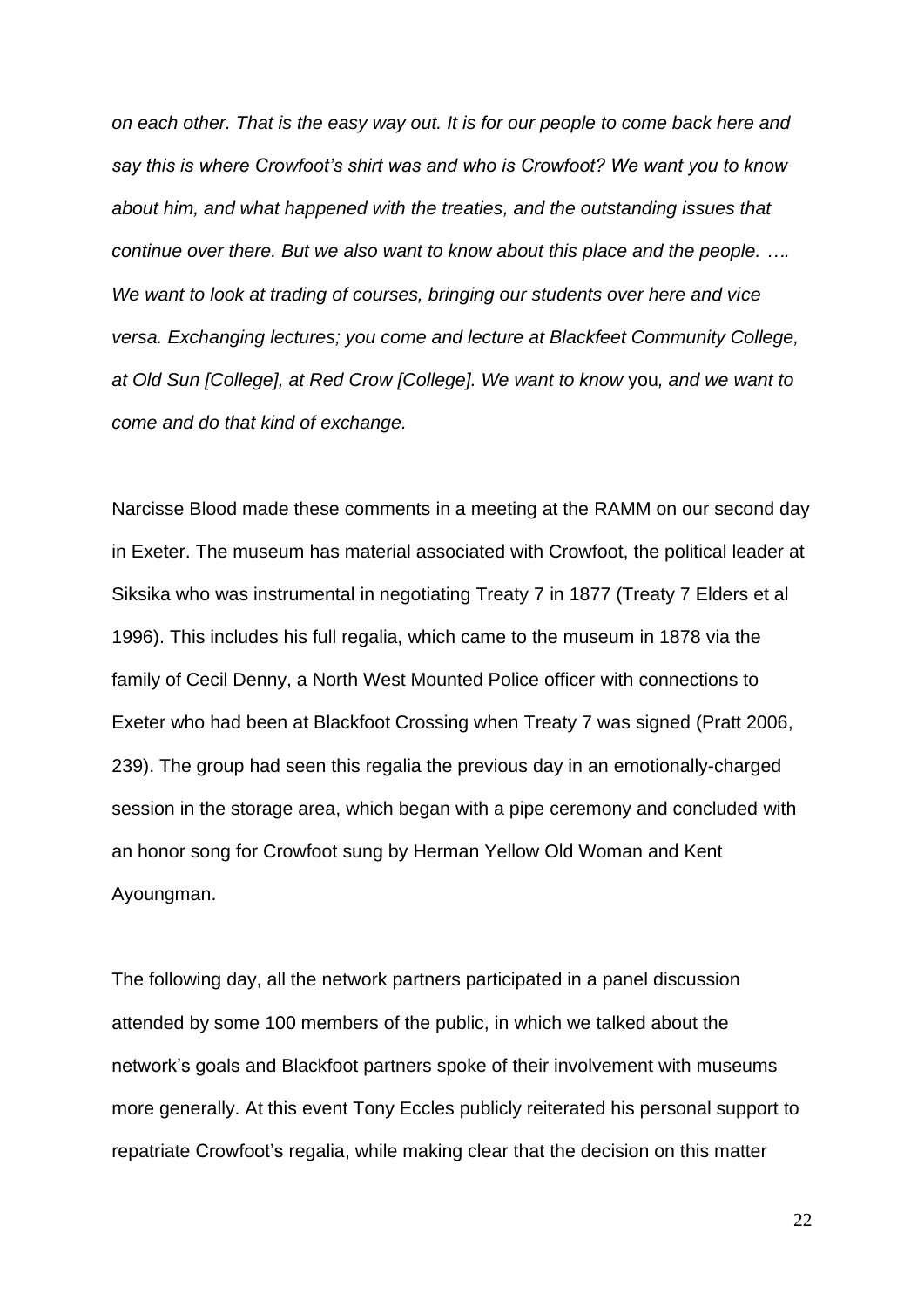would be taken by the City Council, the museum's governing body.<sup>14</sup> Improved public access to Crowfoot's regalia has long been on the agenda for the Blackfoot, who argue that the heritage center at Blackfoot Crossing Historical Park is a more fitting venue for it. Immediately after the panel discussion, we met to plan the visit that UK partners would make to North America the following summer and to consider our future aspirations. It was at this point that Blackfoot partners initiated a frank discussion about the long-term goals of repatriation and how these might shape a relationship with the RAMM. This could extend beyond the return of the items associated with Crowfoot to incorporate cultural and educational exchanges to benefit a range of people, not just the Blackfoot. Such exchanges, it could be argued, have the potential to restore the original spirit and intent of the treaties, and, at the very least could generate renewed understanding of a historic agreement that links the Blackfoot with Great Britain, as Narcisse Blood explained:

What I'm saying is people don't know that much about the Treaty here. And vice versa; we are starting to lose it. And this is a good way to revive a very solid sacred agreement [that] was made. And I think that is why everything is happening the way it is. When we ask for prayers about the Treaty we made, sometimes they get answered in very peculiar ways. …What you saw in there with the pipe, *that* was what was invoked. ...And so I think that is something that we could use to talk about the connection, especially those two shirts.<sup>15</sup> ...It was a guy from Siksika that said these reserves were set up to deliberately to divide us. He said, "The challenge is to reconnect." So, we are reconnecting.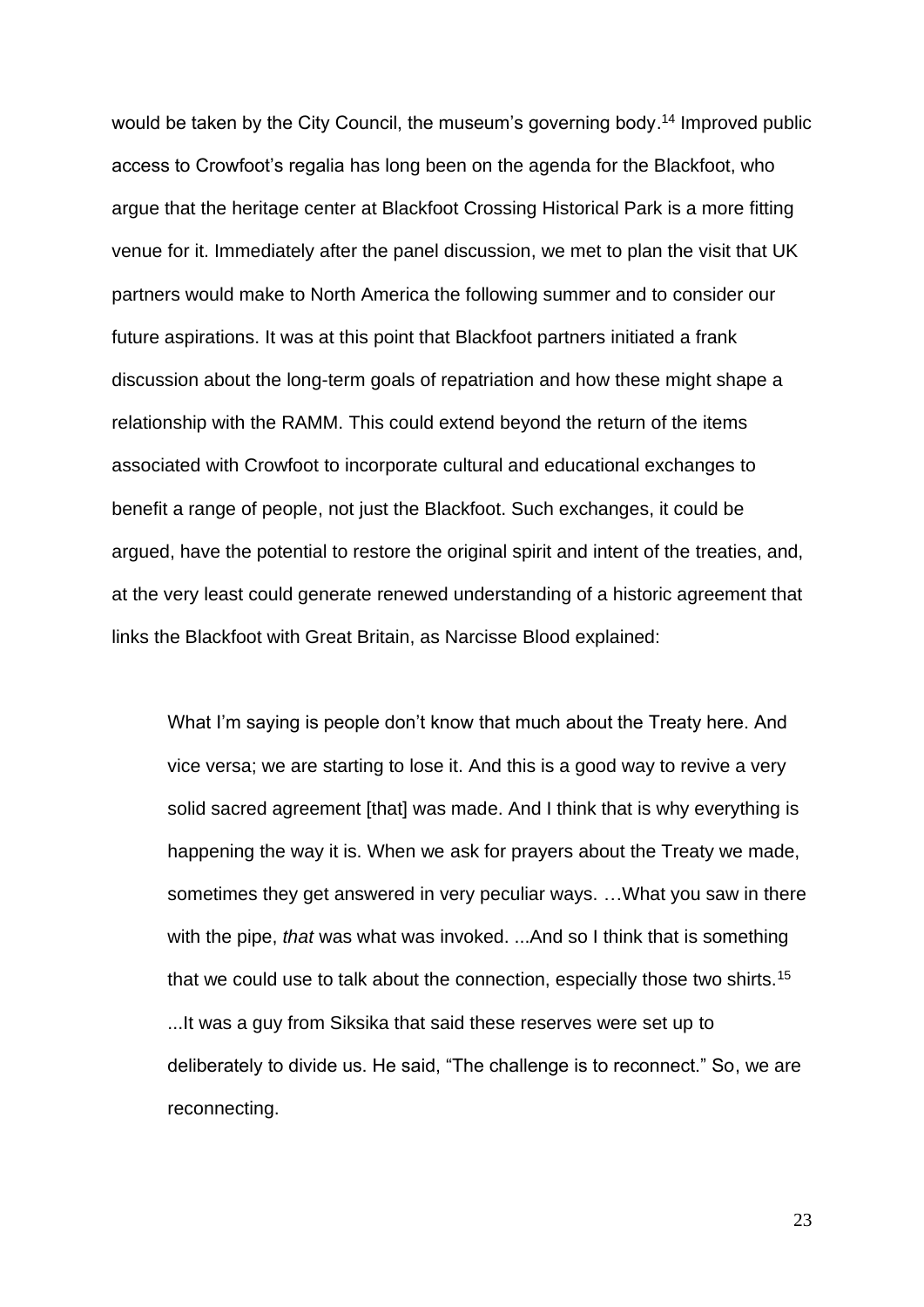Reconnections were being made between the museum collections and the Blackfoot researchers who spoke with them, sung to them, and prayed with them. New connections were also being made with the people who care for them now. At the time of writing there has been no agreement to repatriate any of the items we saw in Exeter, though dialogue about this matter was extended beyond our immediate group during the reciprocal phase of the project, and is continuing.

#### Blackfoot Crossing Historical Park: Crowfoot day of celebration

*Arriving there it seemed it was getting more and more exciting. And we walked up to the room where things were. They had covered the suit and the rest of the stuff with that paper. And it was so powerful. You could see parts of it sticking out from underneath the paper. It was like Christmas time, when you want to open your gift and you don't know what is inside, what to expect. And that is how it felt.* 

*And you can feel it, you can feel the energy. I am a very emotional guy. And then we smoked the pipe. And after the pipe was smoked, then they unveiled the suit. Gee, that was a very, very powerful time. Today, when I look at the film that was taken that day, I still feel goose bumps, the energy. And then we sang the Chief's song. That kind of really…the pot boiled over after that.* 

15 July 2014 was a day of celebration at Blackfoot Crossing Historical Park (BCHP), Siksika Nation. Organized by Herman Yellow Old Woman, whose reflections on his visit to RAMM I quote above, the event was attended by, amongst others, members of Chief and Council, elders from Siksika, Kainai and Tsuu T'ina nations, representatives from Alberta Aboriginal Relations and corporate guests. The day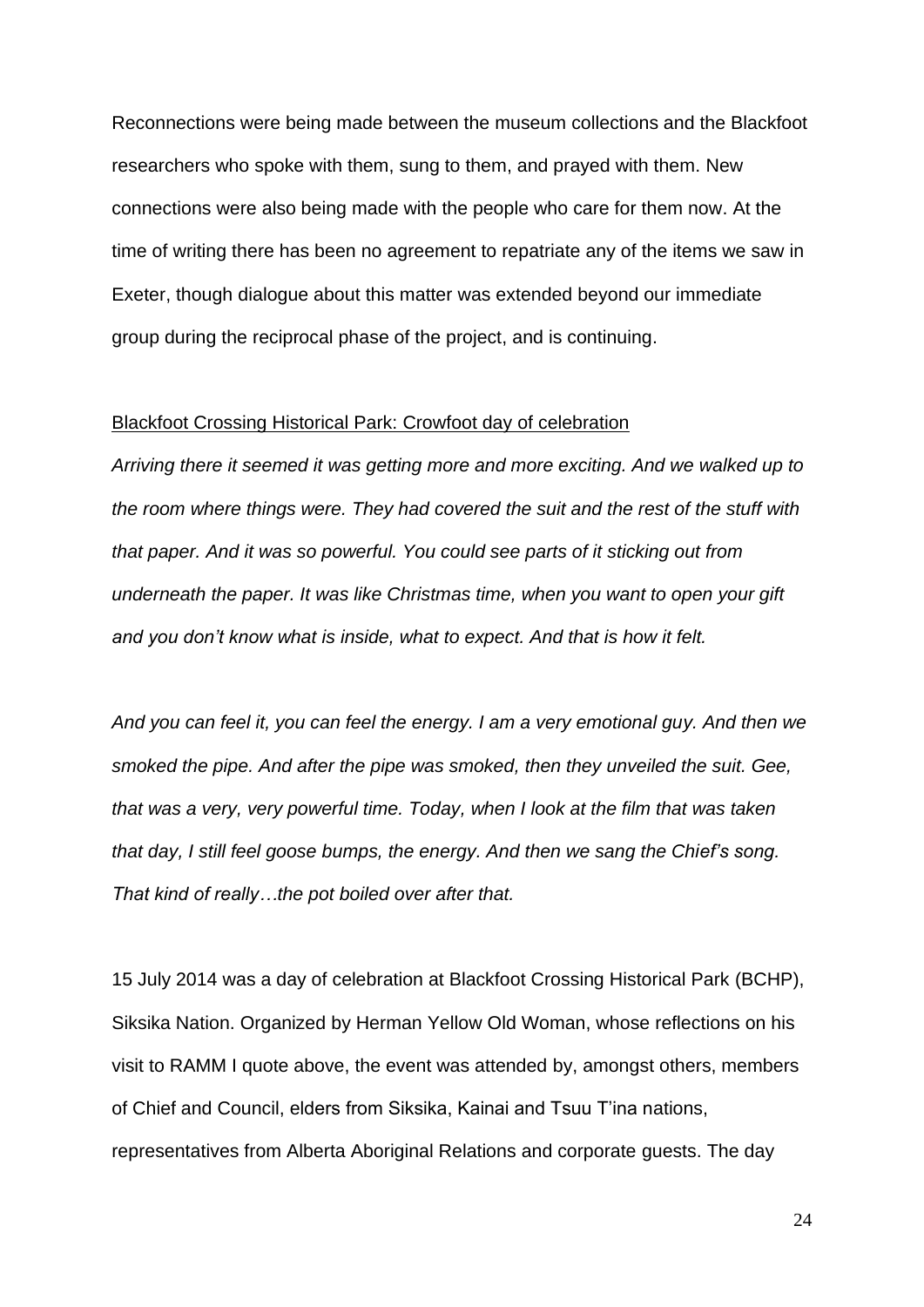began with a pipe ceremony led by Frank Weasel Head in a tipi painted with scenes related to Treaty 7, deemed appropriate given the purpose of the day. This was a continuation of the process begun in the RAMM, during which Herman Yellow Old Woman and Kent Ayoungman had sung to Crowfoot, and at which many of those present had felt the chief's presence.

After the pipe ceremony, we relocated to the atrium of the impressive conference center and exhibition building at BCHP. Here, the audience took in the view towards the river valley opposite – the site of Blackfoot Crossing – while listening to speeches from the elders and dignitaries present about Crowfoot's regalia and its importance to Siksika Nation, to the Blackfoot, to the peoples of Alberta, and to all Canadians. The UK partners were also invited to speak. I summarized the network's activities then Tony Eccles related how Crowfoot's regalia came to be in Exeter and explained that repatriating from a UK museum was likely to be a lengthy process. At the conclusion of the speeches, presentational gifts were made from the Provincial Minister of Aboriginal Affairs, Frank Oberle, to Tony Eccles, as the representative of the RAMM, and from Oberle and Eccles to representatives of Siksika Nation Chief and Council.

After these formal proceedings, we enjoyed a lunch of beef stew and bannock, accompanied by demonstrations of powwow dance styles, and the elders made further statements about Crowfoot, about museums, and about repatriation. Beaded medallions depicting the Siksika Nation coat of arms were then gifted to the UK partners and to Oberle. These gifts, diplomatic in nature, were accompanied by an explanation from Herman Yellow Old Woman of the elements of the design, with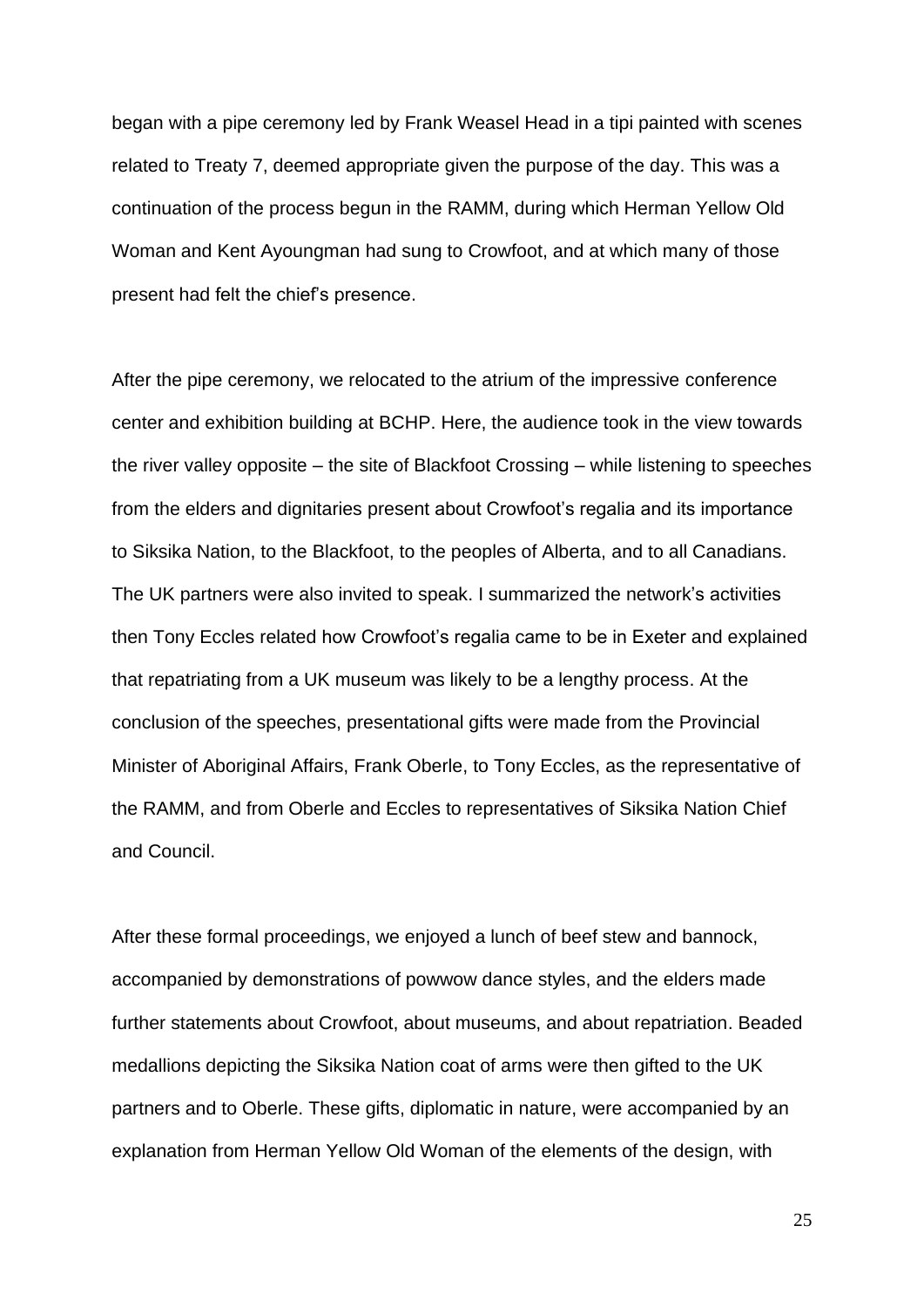specific reference to the blue and green circle components which symbolize that "as long as the sun shines, the green grass grows, and the river flows the Treaty will always be". <sup>16</sup> Our respective roles in the network were explained to those present, and a public statement was made about the importance of continued collaboration. Afterwards, Herman Yellow Old Woman gave the UK team a tour of the storage and exhibition areas at BCHP. This was an opportunity to show the extent of the collections management work undertaken since the facility opened in 2007, and to indicate where Crowfoot's regalia would be displayed, should a formal request for repatriation be submitted and approved.

Blackfoot Crossing, where Treaty 7 was signed, is considered a site of partnership, as that term was understood by our Siksika hosts' ancestors. The words "partnership", "collaboration" and "relationship" were used repeatedly at the event to honor Crowfoot, and the meaning they encompass was reinforced through diplomatic means such as gift exchange and formal language. Eccles was politely and publicly reminded of the personal support he had extended to the Blackfoot delegation in Exeter in November 2013, and we were all witnesses to support in Alberta – from provincial representatives and business interests – for making Crowfoot's regalia accessible to people in Canada.

### Two Medicine, near Browning, Montana

Carol Murray: *So, up at this area is where they had to be camped. You have to remember, the road wasn't here like it is today. So, this was all open, there were no fences. These fences are new, but the camp would have been up here….This would*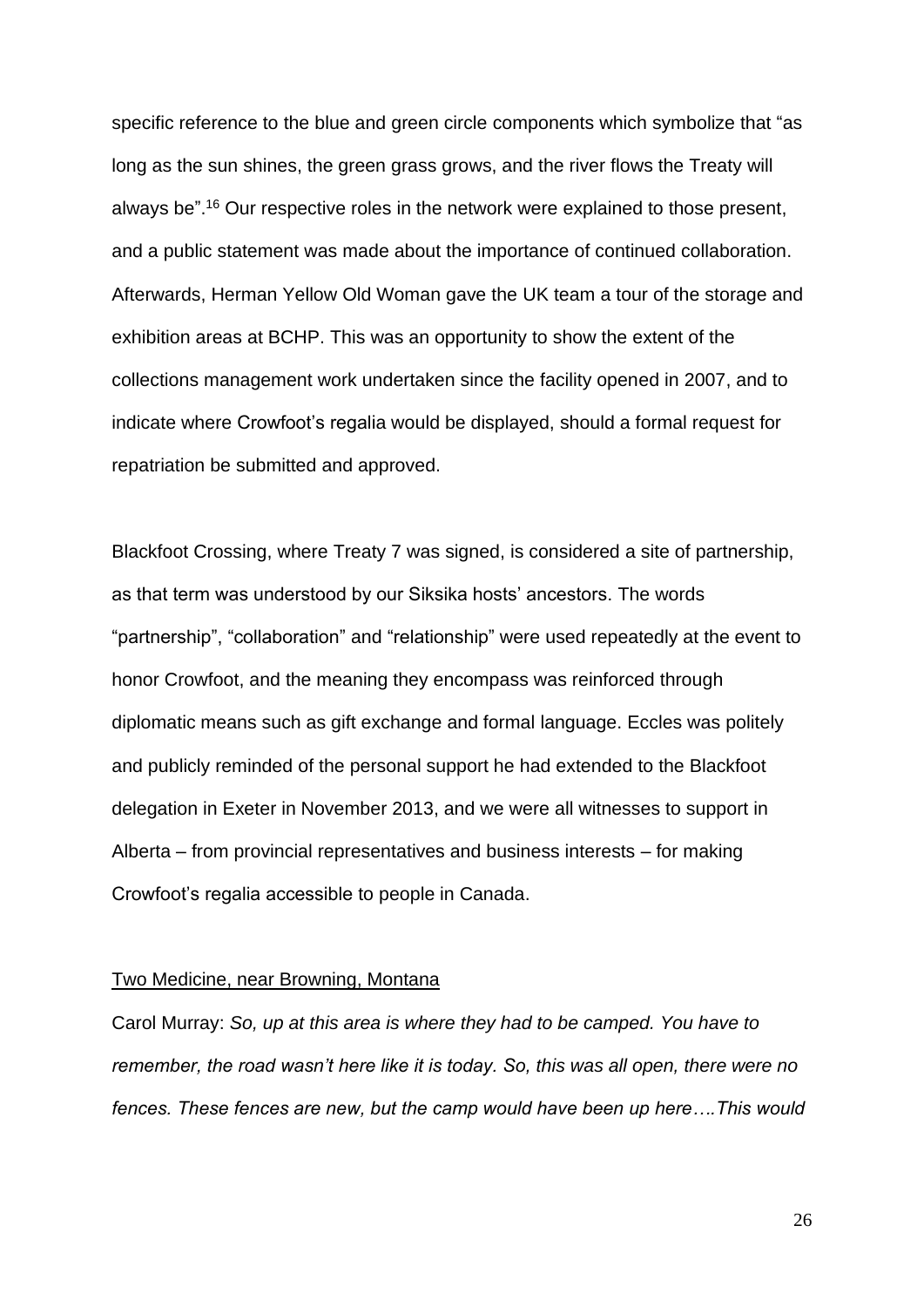*have been Little Plume's land, back here where the houses are – you can see the top of the houses.*

Anita Herle: *So where the old wooden house is?*

Carol Murray: *Yeah, that would have been Yellow Owl's house. And some of the people that were in the meeting today – like the one named Gilbert – that would have been his childhood home.*

Anita Herle: *And the creek here, what is it called?*

Carol Murray: *The creek here is called Little Badger. But in the record they put it* 

*down as Beaver Creek.* 

Anita Herle: *Right.*

Alison Brown: *And that is just a mistake?*

Carol Murray: *It is just a mistake. Yeah. But in the back, where all the big tall trees are growing, that is where the Two Medicine River flows.*

Anita Herle: *Yeah, so he does say here Two Medicine River. And who else? You mentioned some other people along here, who would have been here.*

Carol Murray: *So, down this way, on the other side where the trees are, actually right* 

*on the other side of these trees, is where Little Badger Creek drops into Two* 

*Medicine River. And then Little Plume would have lived down there. Yellow Kidney* 

*lived just down there, where you see my daughter's house. That is actually where Yellow Kidney lived*.

Anita Herle: *Okay.*

Carol Murray: *Yeah. So this is the area where the event of 1909 would have taken place.*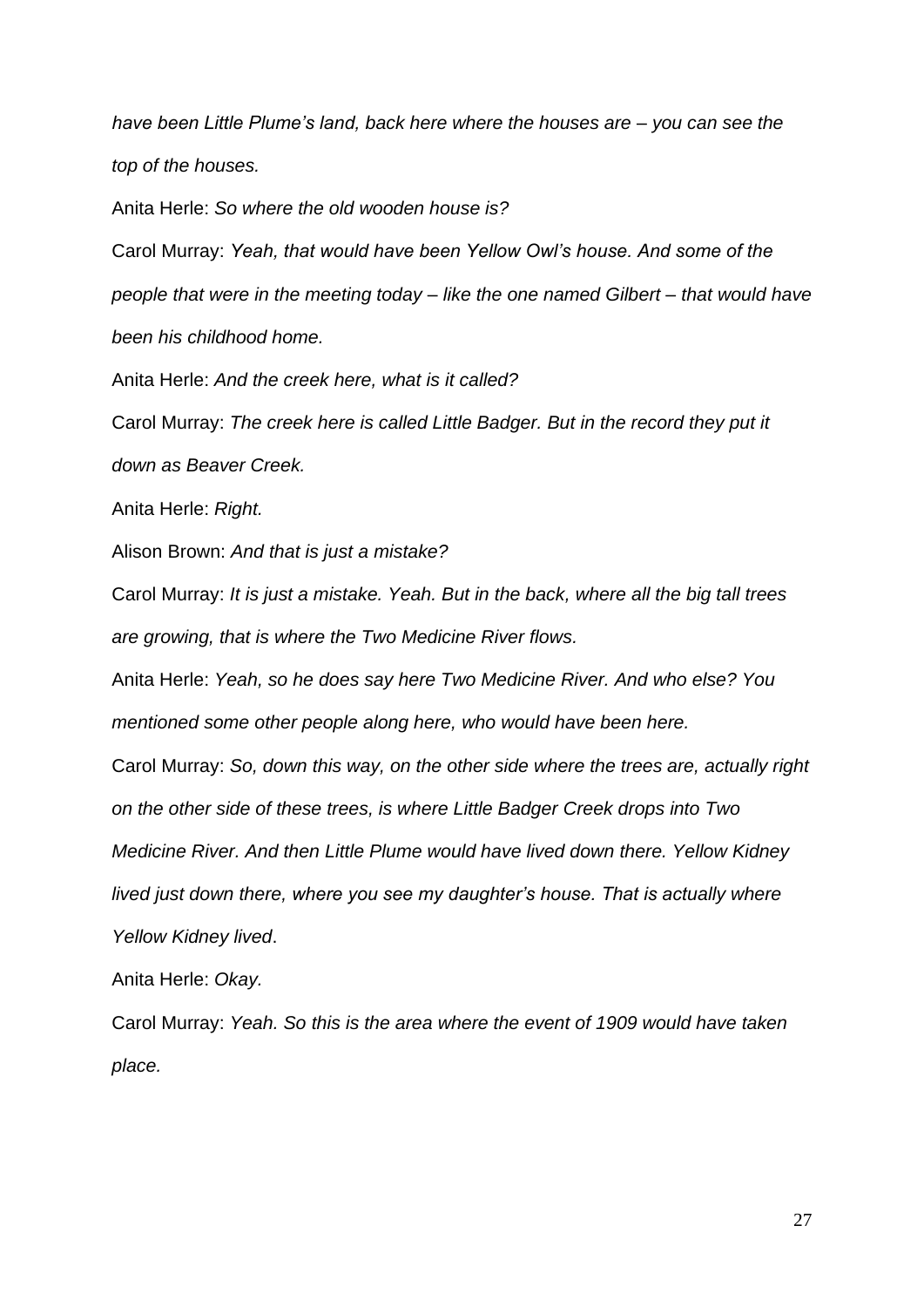This conversation took place during one of several tours to sites in Blackfoot territory that are directly connected to collections in the MAA and the RAMM. In this case, we were at the area of the Blackfeet reservation visited by Cambridge anthropologist Alfred Haddon with celebrated photographer Edward Curtis in August 1909. Over several weeks, Haddon took numerous photos and collected cultural materials that are now split between the MAA and the Horniman Museum in London, with the majority being in Cambridge.<sup>17</sup> Earlier in the day, we participated in a well-attended and lively gathering, initiated by Carol Murray, to which individuals descended from those depicted in the 80 photographs in the MAA were invited. Participants worked together to try and identify those Haddon photographed, drawing on their prior research with the better-known Curtis photographs and their genealogical knowledge. After the meeting, Anita Herle presented electronic and printed copies of the photographs to the Blackfeet Community College and she and Carol Murray signed a Memorandum of Understanding on behalf of their institutions, in which they agreed to share new information about the images if and when it should arise. We then drove the short distance from Browning, the largest settlement on the reservation, first to a rocky outcrop used as a bison drive and then to the area where Yellow Owl, Little Plume and others named in Haddon's memoir lived. As we swatted away the persistent mosquitoes, we cast our minds back over 100 years to when the photographs were taken and, with Carol's guidance, tried to reconcile the descriptions from Haddon's memoir with the landscape in which we were situated.

We experienced similar tours in each of the nations. Herman Yellow Old Woman took us to Blackfoot Crossing and Crowfoot's last camping place, and Narcisse Blood and Alvine Mountain Horse took us to several ceremonial sites on the Kainai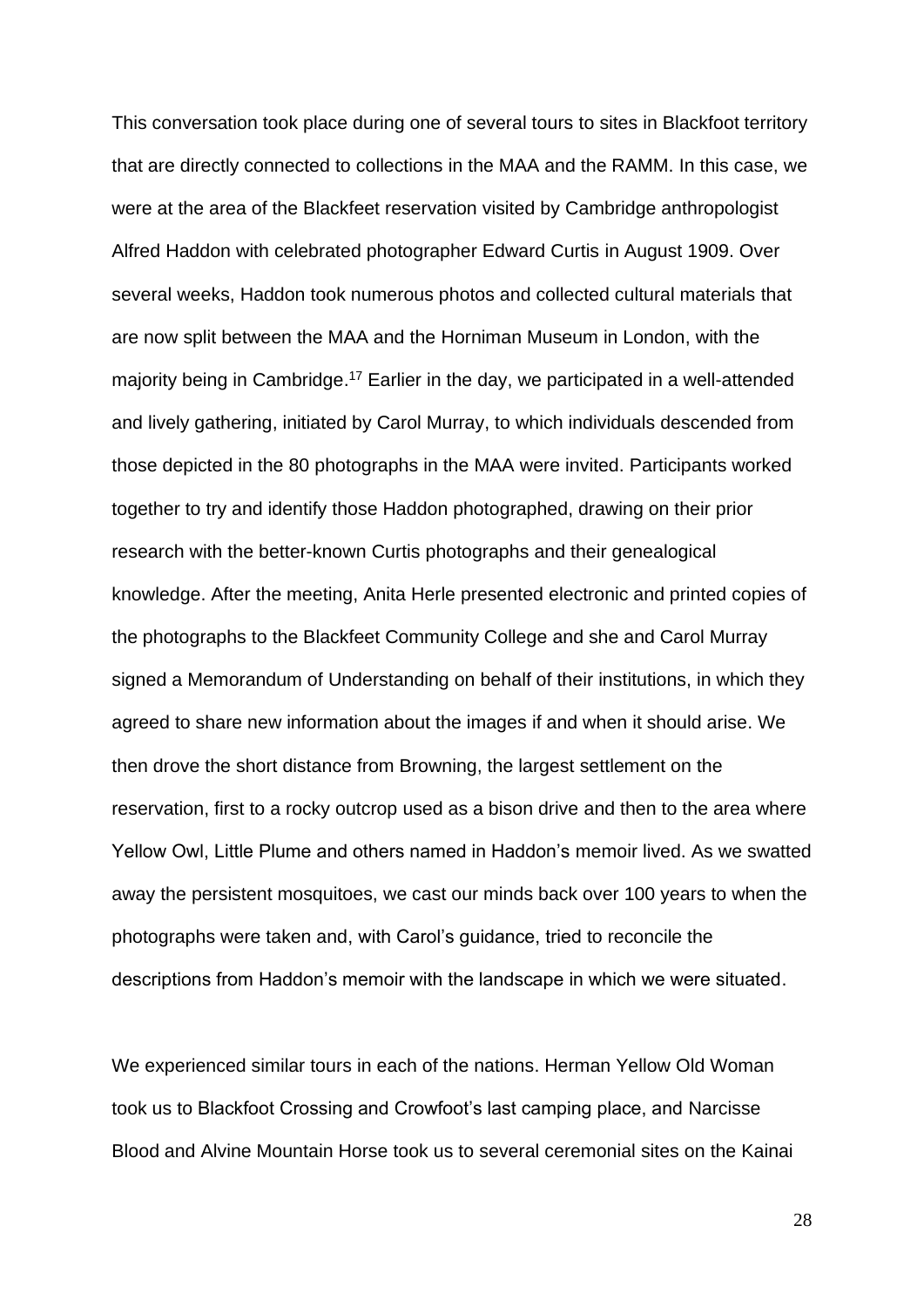reserve and also to nearby Waterton Lakes National Park. We also met with Allan Pard at Head Smashed In Buffalo Jump, adjacent to the Piikani Nation. These meetings allowed the museum staff to contextualize the collections they care for, but also to listen to the stories that continue to be told about each of these places in the places themselves. Throughout Blackfoot territory there are named features associated with Blackfoot history, including those connected to ancient stories as well as to more recent events (Oetelaar 2006; Zedeño 2007). The Beaver Bundle, for example, was given to the Blackfoot in the area today known as Waterton Lakes National Park; the MAA has items in its collection associated with this bundle. Visiting these sites, and hearing the stories, emphasized for the museum staff the living present in which these 'historic' collections feature. Moreover, if, as Árnason et al (2011, 10) argue following from Heidegger, that "narrative is the process of gathering relations with landscape par excellence", then the telling of and listening to narratives in Blackfoot territory gave rise to a better understanding of how the narratives that the museum staff had come to know through archival sources could be complicated by Blackfoot knowledge of their own histories.

# **"We all agree": A Blackfoot approach to museum collaboration**

Relationships do get tested, but that strengthens them" (N. Blood to A. Brown 01 April 2011).

The Blackfoot Collections in UK Museums Network brought together colleagues from very different places. Although we used the overarching 'Blackfoot' ethnonym, our group has involved individuals from all four Blackfoot nations who are related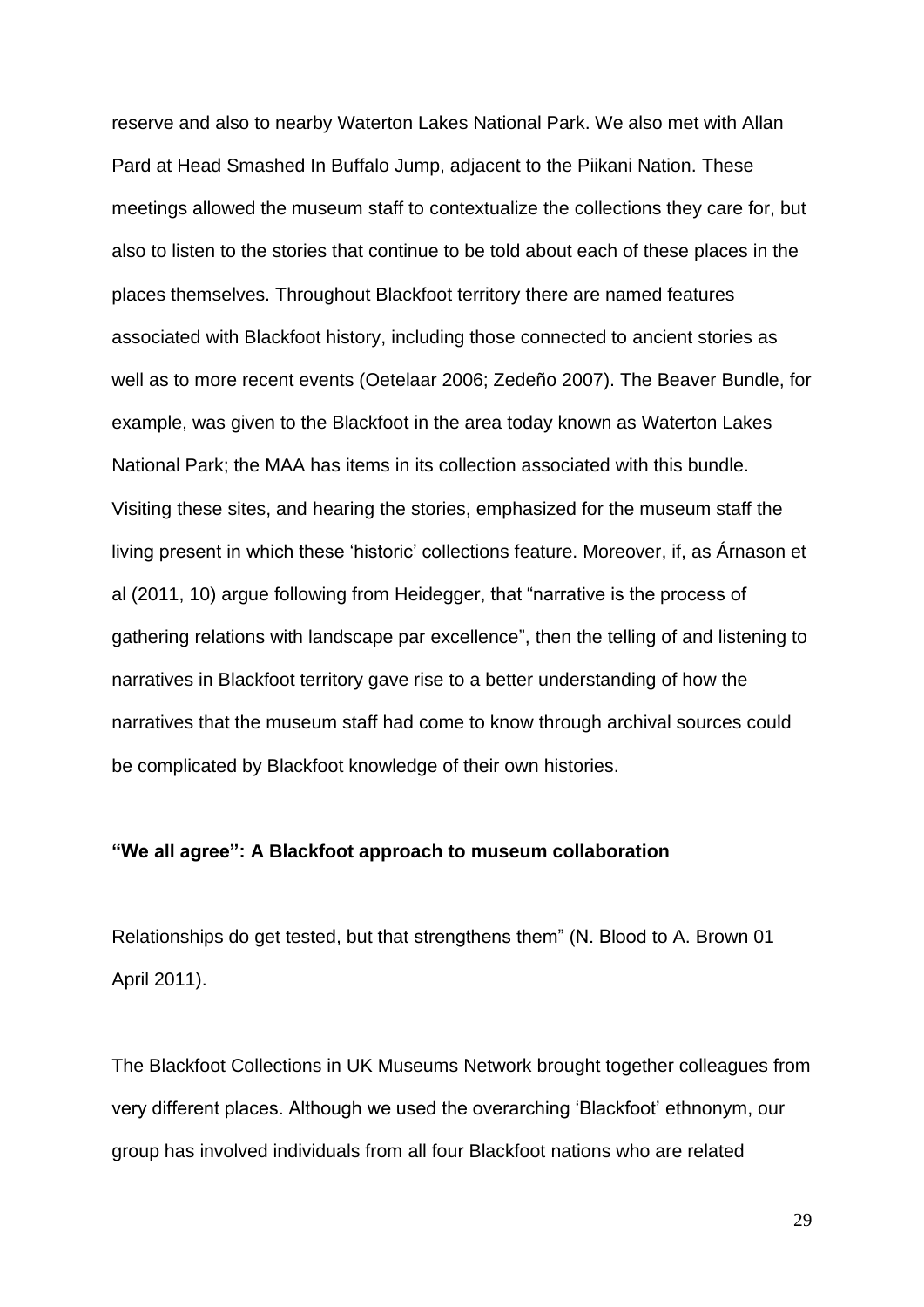through ceremony as well as through kinship. It also brought together colleagues from different kinds of institutions (university, university museum, local government museum). This means that while we operated as a team, it would be simplistic to think of this as anything other than a team made up of smaller teams and sets of relations. Nonetheless, while the Blackfoot nations are distinct, they work together to achieve shared goals, as Frank Weasel Head (2015, 160) has noted, "We have always been related by blood, language, and ceremony, and these alliances continue into the present day." Collaboration is thus often (though not always) uppermost in how Blackfoot come together in their dealings with museums. Collaboration with museums extends to making the necessary compromises if they will secure the future well-being of Blackfoot children.

At several points in this article I have referred to reaching consensus in decisionmaking processes. I have witnessed this many times in museum situations when a unified 'Blackfoot approach' is required. For example, during planning meetings for the Glenbow's Blackfoot Gallery that I attended in the late 1990s, Blackfoot-speaking community curators would often discuss a theme or concept together, while non-Blackfoot speakers sat patiently until they reached an agreement on how to proceed, after which a synopsis of the discussion would be presented. This usually occurred during discussions of spiritual matters involving restricted knowledge. Similar processes were at play during network gatherings, for example, when we discussed how we should record information generated during our museum work, Blackfoot colleagues spoke first among themselves and then proposed that one member of the group should film the sessions and would subsequently gather further information from people at home. This research data, where appropriate, would then be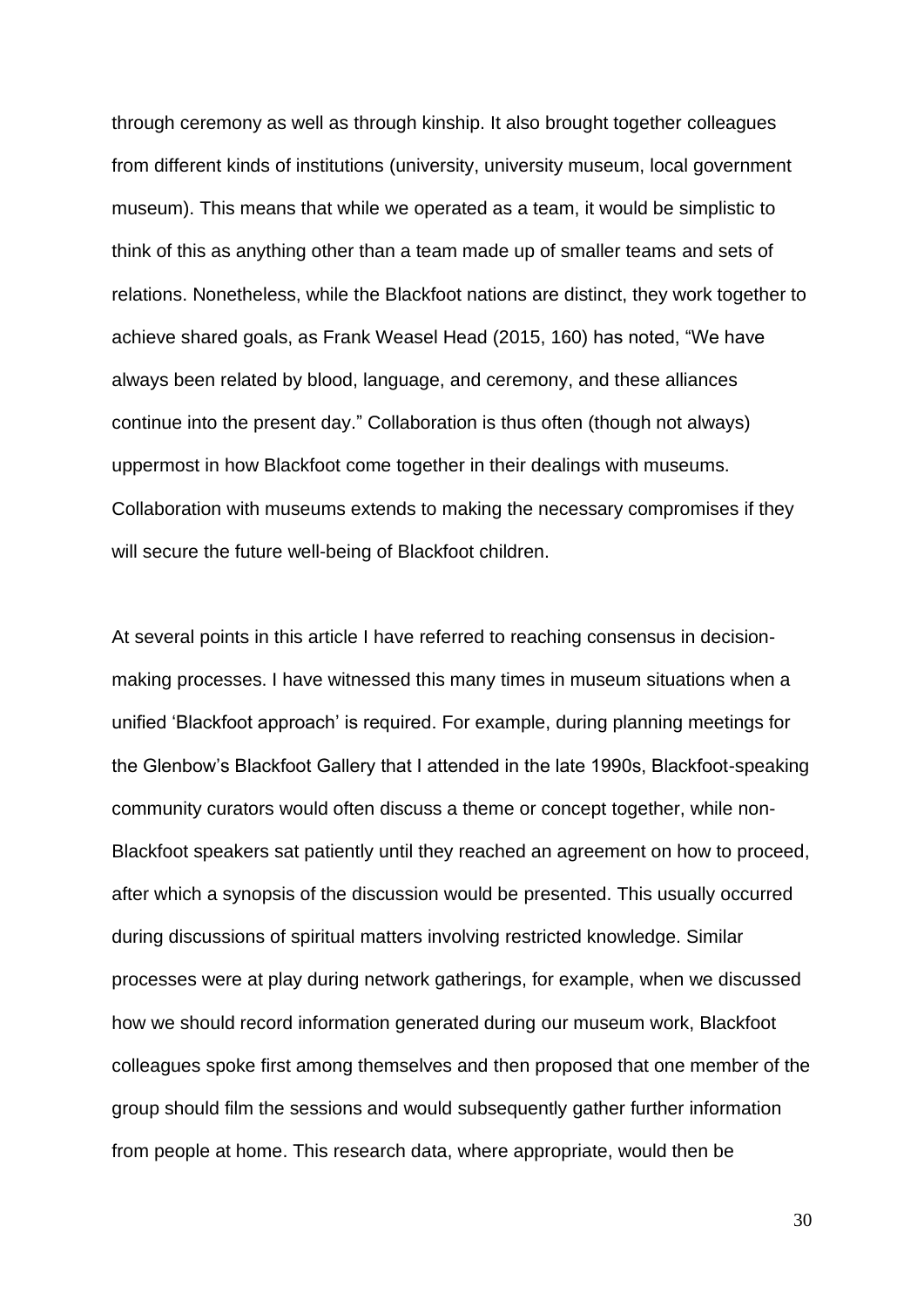presented to the museum for their catalogues in a format that worked for Blackfoot team members. Note-taking in the museums was thus quite limited at the time of the group's visit. Internal collaboration and respect for protocol was also evident when it came to speaking about particular cultural items. One of the crucial lessons of the project is thus the importance of accepting the internal modes of collaboration that Blackfoot colleagues already have in place. Reflecting later on how the group functioned, Herman Yellow Old Woman told me that "our team worked pretty well" (25 July 2015) and we agreed that the group's extensive prior experience of working together in museum situations helped put everyone at ease.

Blackfoot concepts of relationship building, consensus and co-existence, undoubtedly influenced how the engagements we had as a team (or teams within a team) unfolded. The insistence of Blackfoot partners when we first proposed putting the network together that it should not just involve Blackfoot colleagues coming to the UK, but that the UK curators should also visit the Blackfoot in their own territory, and on their own terms, is crucial here. The museum staff, they believed, would never understand the cultural items they care for if they did not take the time to visit the places connected to these collections so as to start to appreciate how they might figure in the lives of Blackfoot today. In addition, spending time together, visiting, eating, and laughing was going to be important in giving the group opportunities to get to know one another a little better. Of course, Eccles and Herle, who spent only ten days in Blackfoot territory, gained only a superficial glimpse of life within Blackfoot communities, but that glimpse was far more than they had experienced previously, and its importance cannot be underestimated. This is especially so, given that both curators were able to reflect upon their emerging relationships with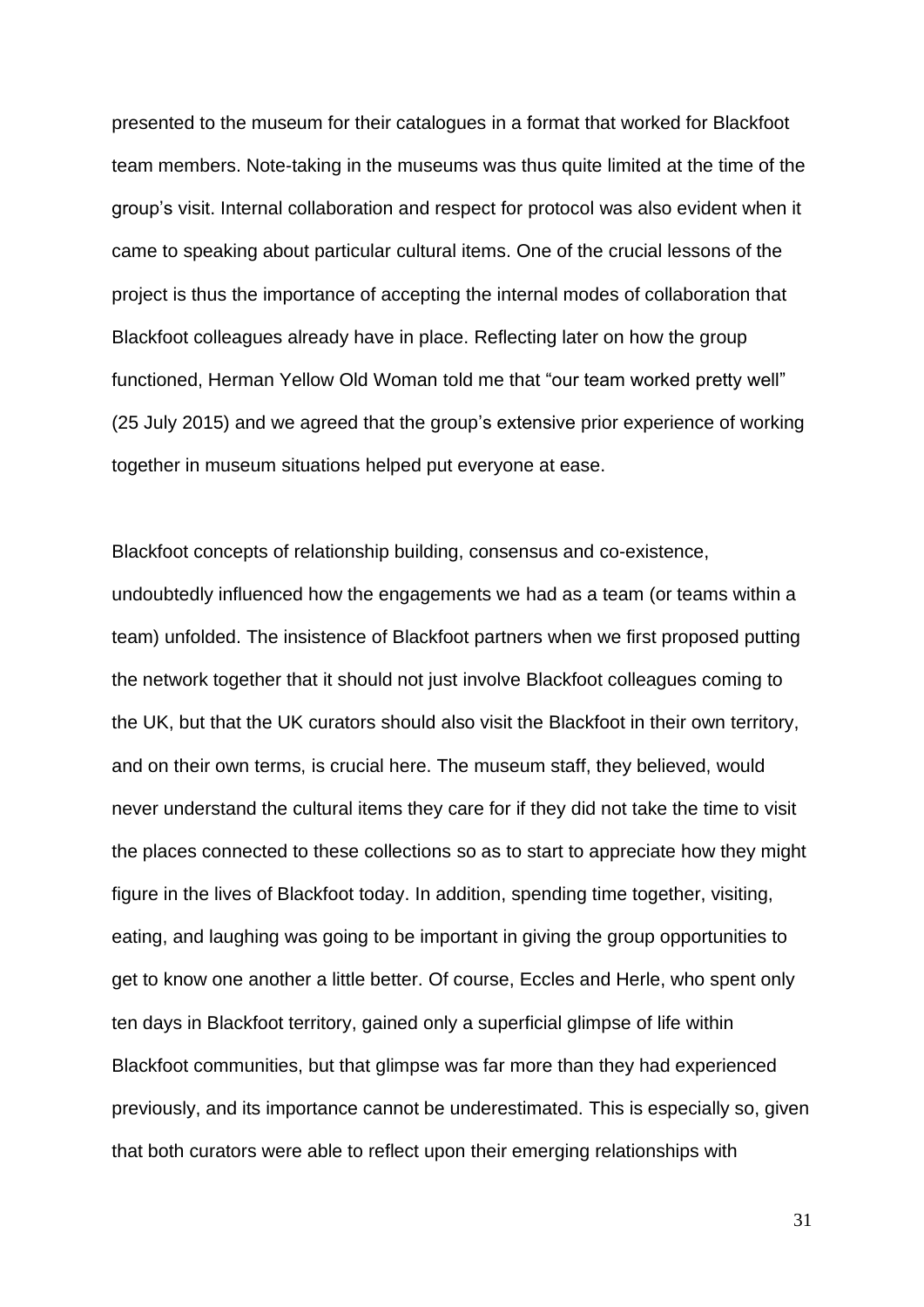Blackfoot in relation to their considerable experience of working with indigenous peoples from other parts of the world.

All of us worked hard throughout the project to make the reciprocal visits as comfortable and as positive as we could, even though we knew there would be difficulties and disorientation along the way. Collaboration and relationship-building are not a one-way street; we have all had to learn about and respect each other's protocols. Despite all of our collaborative efforts, however, tensions remain. I have already mentioned the inherent inequalities in doing this work: for academics and museum staff working with collections is part of their jobs; for the Blackfoot, collections are not objects, this is their life. As Carol Murray quietly observed, while gently patting the bottom edge of a shirt during our first day in the MAA, "We have been taught to be scared of these things, but this is *us*" (author field notes, 18 November 2013). Where do comments like this take us? During the museum fieldwork, Blackfoot colleagues made direct reference to reciprocity and needing assurances that the museums were serious about working together. As we looked at displays in the MAA on our very first morning, for example, John Murray spoke of what he sees today as a renaissance in Blackfeet culture, following the near destruction of language and spiritual knowledge within his community. "At home the people are hungry [for knowledge]," he said, and then asked what the MAA was planning to do about this (author field notes, 18 November 2013). While the group could give guidance to the museums, there had to be something given in return, something upon which to base a relationship.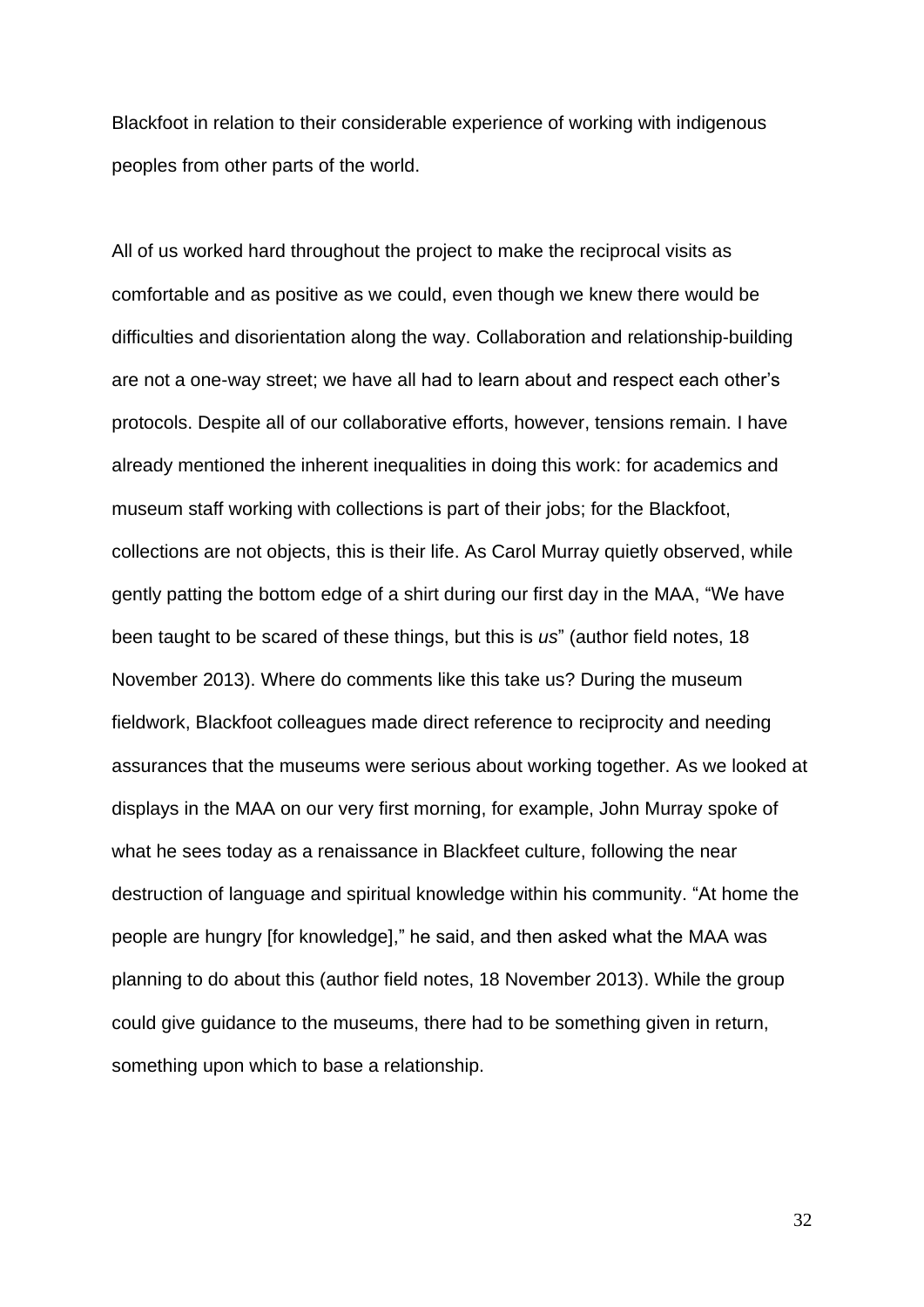Several days later, as we reflected on what we had seen in both museums, the question arose of how to take action, and not just to talk about what we might do next. Participating in such projects brings with it the expectations of people at home, who suspect – with good reason – that such exchanges are more heavily weighted in the favor of museums, as Frank Weasel Head explained:

The big question that is asked of us, coming over [is], "What's in it for the people? What is in it for us, of you going over there?" ... I think we have delivered a lot, coming over. ...We brought a lot of information. And that is what people asked of us when I told them I was going over. "Well, what you gonna bring back? What's in it for us? You're going to bring a lot of information over there, but what are you going to bring *back*?"

This is, indeed, the big question. In this particular instance, Tony Eccles's assurance that he remained personally supportive of the group's desire to repatriate items in the RAMM collection was positively received, and the MAAs subsequent presentation of copies of the Haddon photographs to the Blackfeet Community College should also be acknowledged. Nonetheless, these discussions force us to confront how we might meaningfully continue to co-author our relationships and what form these future collaborations might take. We also continue to ponder the forms of data which museums can usefully provide, given Blackfoot concerns that collections lists have limited value and that the language they encompass can potentially be alienating. We do not yet have answers to these questions, but we continue to consider them as the network's first phase comes to a close.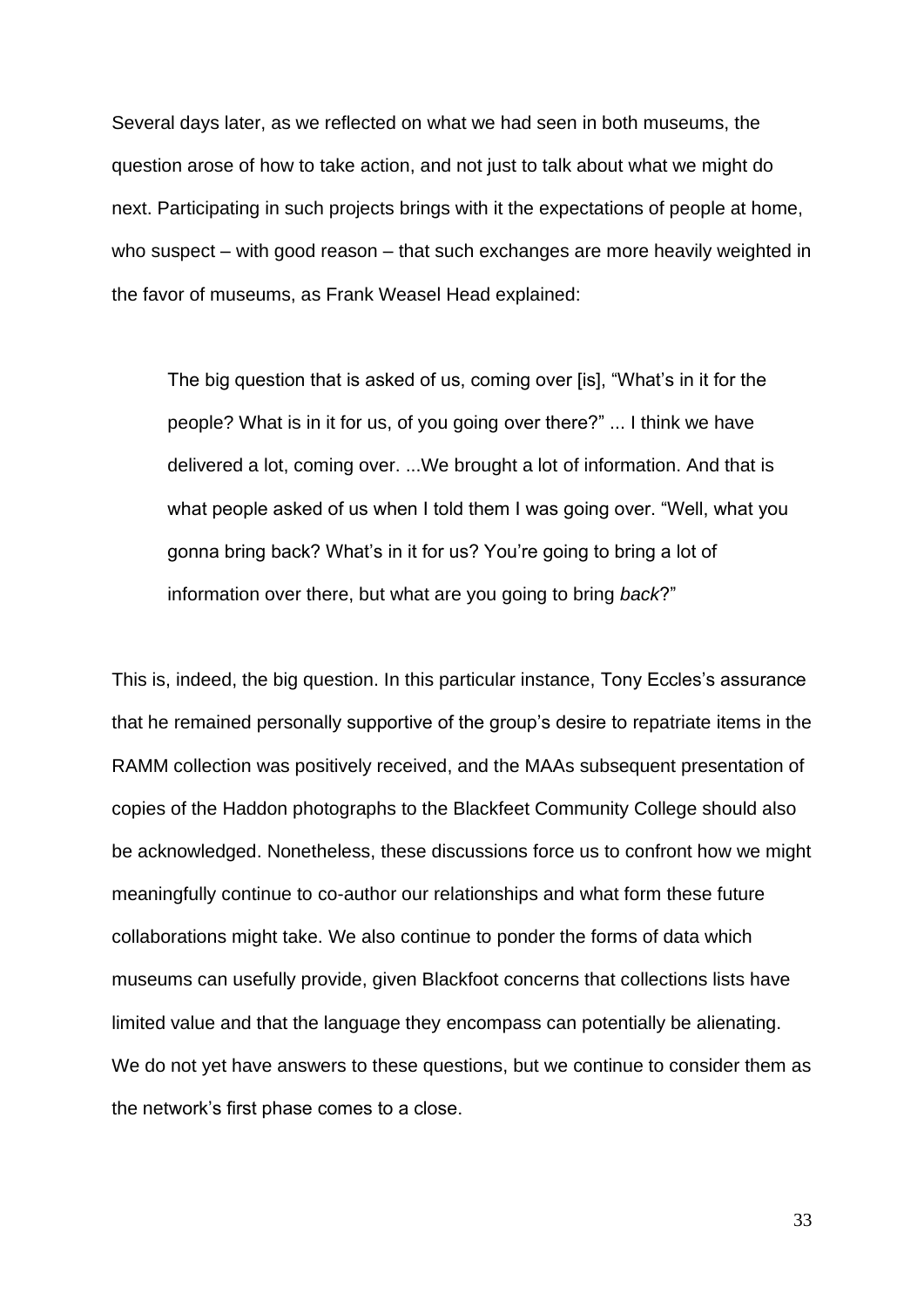### **"You can't eat a buffalo all at once"<sup>18</sup>: concluding thoughts**

This is an on-going story. I have used the Blackfoot Collections in UK Museums Network to raise questions about what collaboration can mean in museum spaces and beyond. This network arose at a time when the Blackfoot had established good relations with many North American museums so as to locate and repatriate major bundles and continue with the process of cultural revitalization begun in the 1970s. They see working with museums in Europe as their next major challenge (Pard 2015, 133). It also arose at a time when museums were looking more critically at how collaboration was being practiced, whether this meant expanding the notion of the 'contact zone' (Onciul 2015), developing 'radical trust' (Lynch and Alberti 2010), or finding alternative strategies to negotiate the very real challenges and tensions of doing this work.

It is within these contexts that I have presented ethnographic moments that occurred during network meetings in order to foreground Blackfoot notions of consensus, of collaboration, and of the importance of relationship-building, and to examine how these contexts intersect. Blackfoot strategies for developing relationships with museums include emphasizing the importance of getting *out* of the museum, so that curators can begin to grasp the intimate relationship between people, places and cultural items. This is indeed an indigenization of museum-First Nations collaboration. We saw this clearly with the emphasis on taking the UK partners to sites within Blackfoot territory and explaining to them how they connected to cosmological beliefs and events in more recent history. The Blackfoot are fully aware, through their own processes of collaboration, that working together can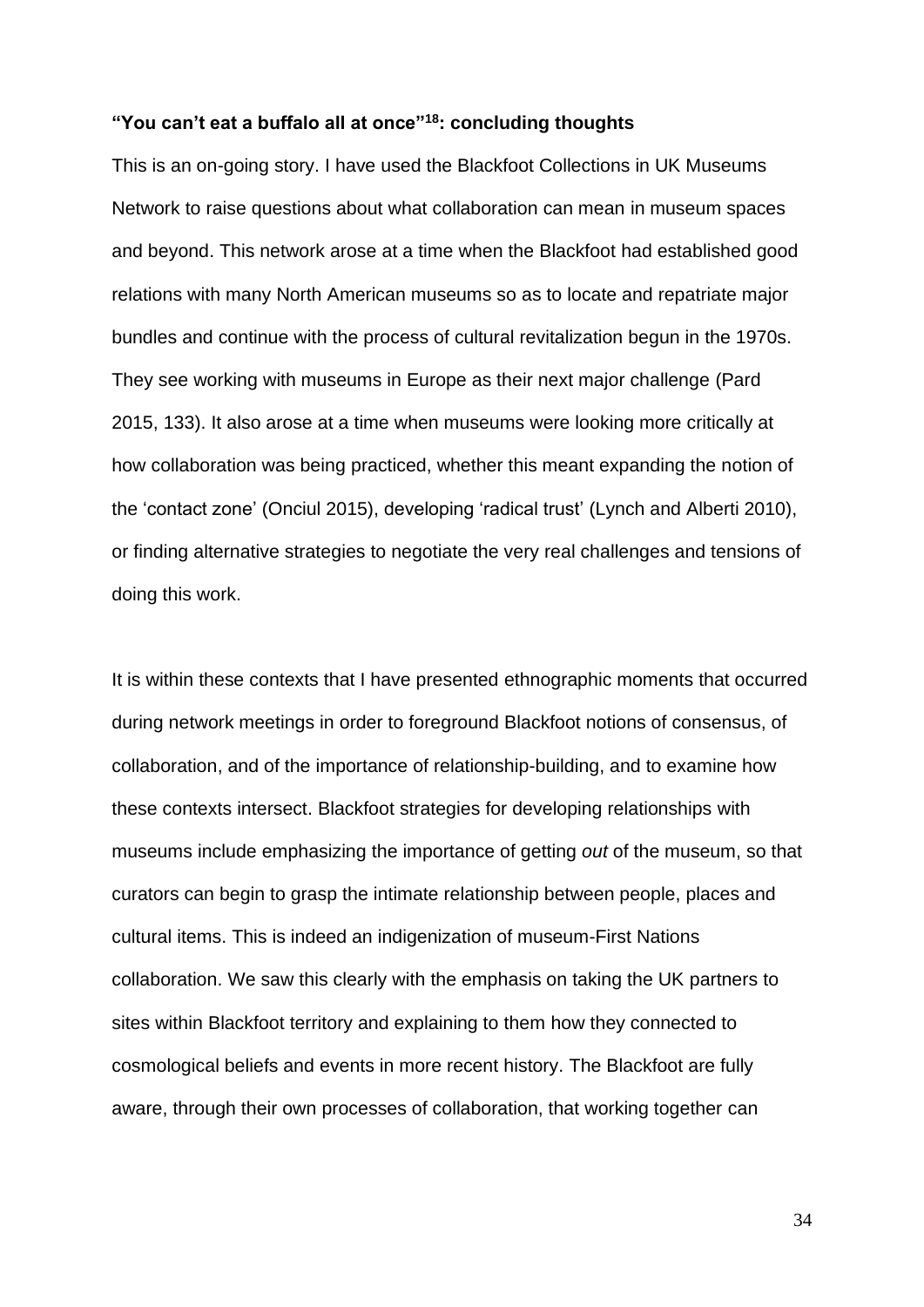produce many benefits: repatriations have taken place; bonds have been strengthened; more people in their communities are getting involved in ceremony.

Clearly, this work is challenging on many levels and compromises have to be made when attempting to co-author relationships, especially those being built from scratch. Community support as well as adequate financial resources and institutional commitment are vital. Without the financial support of the Leverhulme Trust it is unlikely that either partner museum would have contemplated working as closely with the Blackfoot as has been possible; this is especially so given the international travel which we all agreed was essential. Given the lack of a prior relationship with the Blackfoot, the network's experimental nature, and the many other commitments of staff who are responsible for diverse collections and must also respond to the needs of local audiences, it took an immense commitment for the RAMM and the MAA to allow their staff to participate. On the other side of the Atlantic, the Blackfoot face parallel challenges to co-authoring relationships. It would have taken many years for them to raise sufficient funds to travel to the UK as a group. How then, could we have started to get to know each other? This brings me back to a point forcefully made in our funding bid: countries that now house collections deemed crucial for cultural survival have a responsibility to provide resources for them to be better cared for. This means providing adequate support for the expenses incurred by cultural specialists who advise curators on their care. It also means supporting museum staff to give them the opportunity to participate in fully engaged museum work beyond their institutions.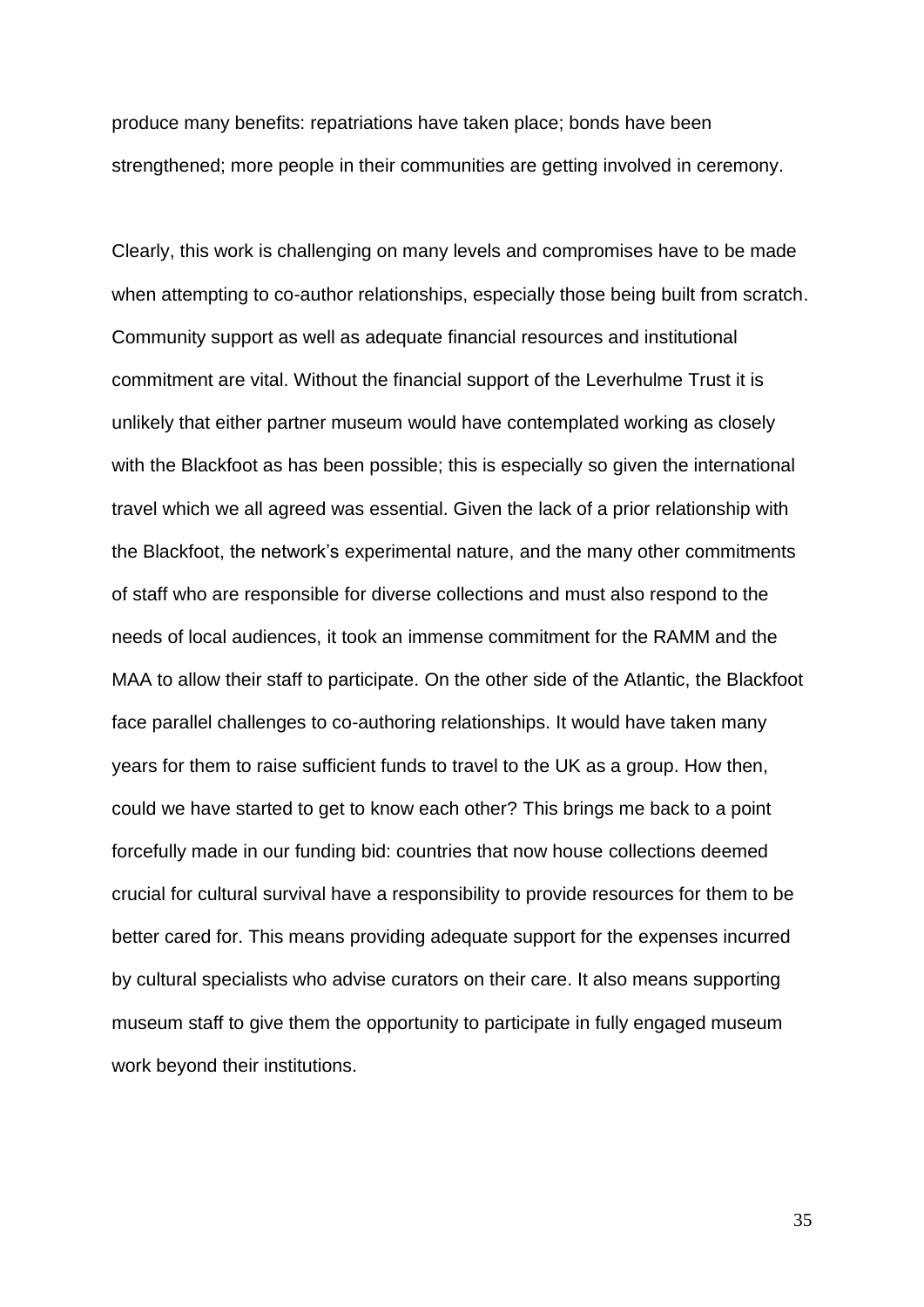It is the hope of those involved in the network that the experience of starting to build relationships with two museums with no previous experience of working with the Blackfoot will lead to positive outcomes. But, we are realists. It is by no means certain that working relationships, beyond those established through our initial "exploratory discussions" will be sustained. This requires the will of all parties and there are challenges for us all. Moreover, all parties need to know what they want out of such relationships. To date, copies of all the Haddon photographs from the MAA have been deposited at the Blackfeet Community College and discussions about the future of cultural items in the RAMM are on-going and are considered a priority by the Blackfoot. Perhaps this is as far as we can or indeed need to go at this time. As Frank Weasel Head noted, the MAA and the RAMM staff received a lot of knowledge from the group, when they went through the collections with them. The extent to which the museums will reciprocate further than they have to date remains to be seen; but the next steps in any future relationship must be taken by the museums and the Blackfoot together without the organizing structure that the network has provided. This leaves the question of what will happen to the network itself. As I have shown, the Blackfoot have long collaborated with each other on cultural and spiritual matters, and have developed successful ways of operating as a team in their dealings with museums. The possibility of extending the network beyond the UK to other European museums remains, though it may shift composition to include different participants. Blackfoot colleagues are generally supportive of this goal, so long as the lessons learned from our activities to date are borne in mind.

A final question concerns the extent to which these lessons could be applied beyond museum work. In July 2014, Tony Eccles, Anita Herle and I met with Allan Pard in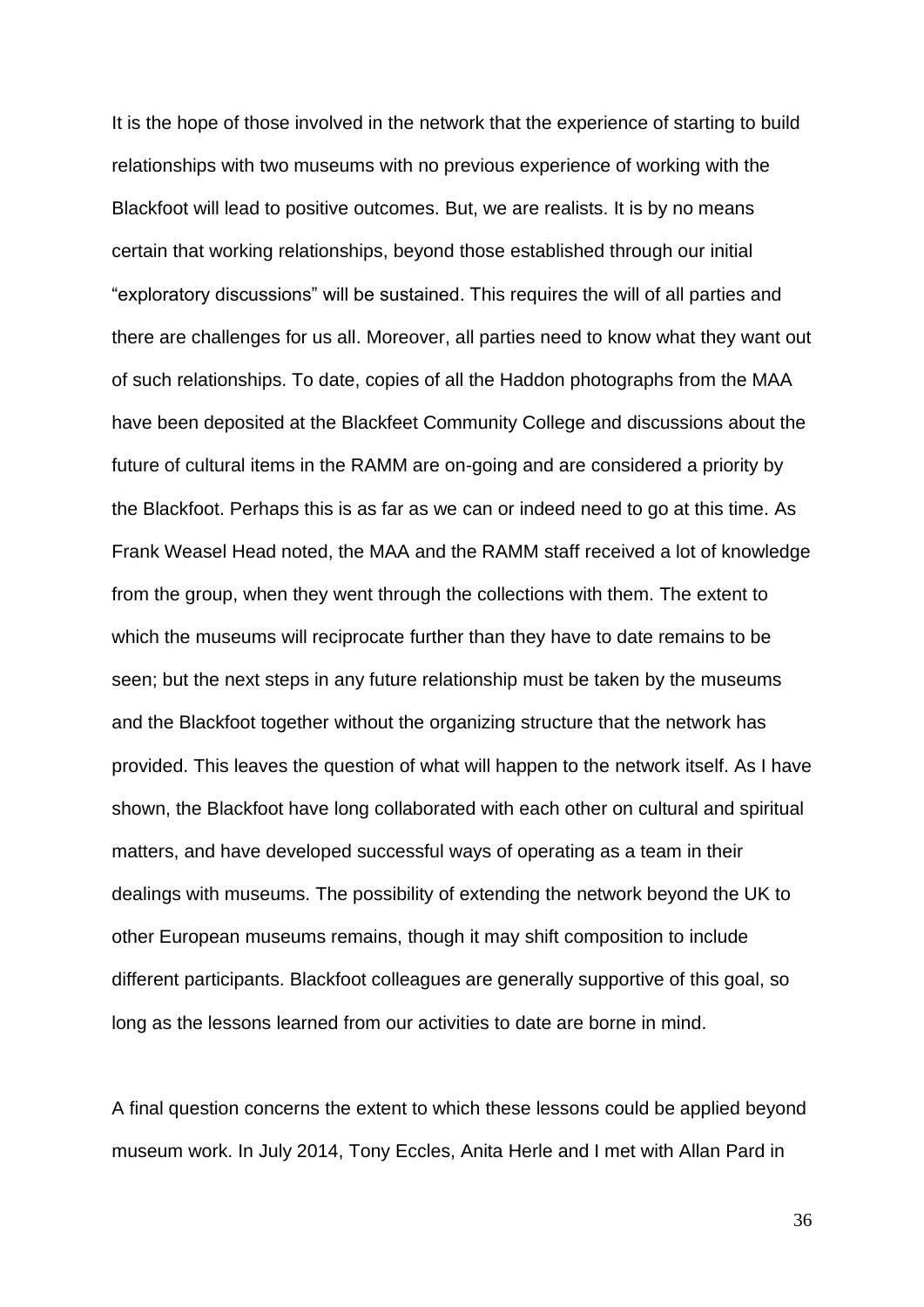Johnny's, a popular restaurant in the town of Fort McLeod, a short drive from the Piikani Nation. We discussed network activities to date, what Herle and Eccles made of the people and places they were being introduced to, and the positive aspects of the collaborative venture we were trying to push forward. In southern Alberta, where the lack of cross-cultural awareness in the past has led to tense relations between First Nations and others, museums and heritage organizations are in a strong position to demonstrate the benefits of good relations. As Pard noted during our discussion, "if there is one thing that the Blackfoot can teach the world, it's the importance of co-existence" (Allan Pard, 18 July 2014). The Blackfoot never tried to impose their values onto anyone who came into their territory. Those of us looking to work collaboratively - in whatever branch of anthropology – can learn from this, as we take small steps forward together.

#### **Acknowledgements**

The Blackfoot Collections in UK Museums Network (2013-2015) was funded by The Leverhulme Trust (grant IN-2013-009). Dr. Peter Loovers was the Network Facilitator and his assistance has been invaluable. I also thank colleagues David Laing and Susan Mitchell for administrative support. The staff of the Museum of Archaeology and Anthropology at the University of Cambridge and the Royal Albert Memorial Museum in Exeter did so much to make this project happen and particular thanks go to Dr. Anita Herle, Rachel Hand, Dr. Jocelyne Dudding, and Tony Eccles. Dr. Stephanie Pratt offered sound advice throughout the project. Charlene Wolfe, John Murray, Carol Murray, Herman Yellow Old Woman, Kent Ayoungman, Alvine Mountain Horse, Charlie Russell continue to support the network in different ways and I am truly grateful to them all. I also thank those of the above-named colleagues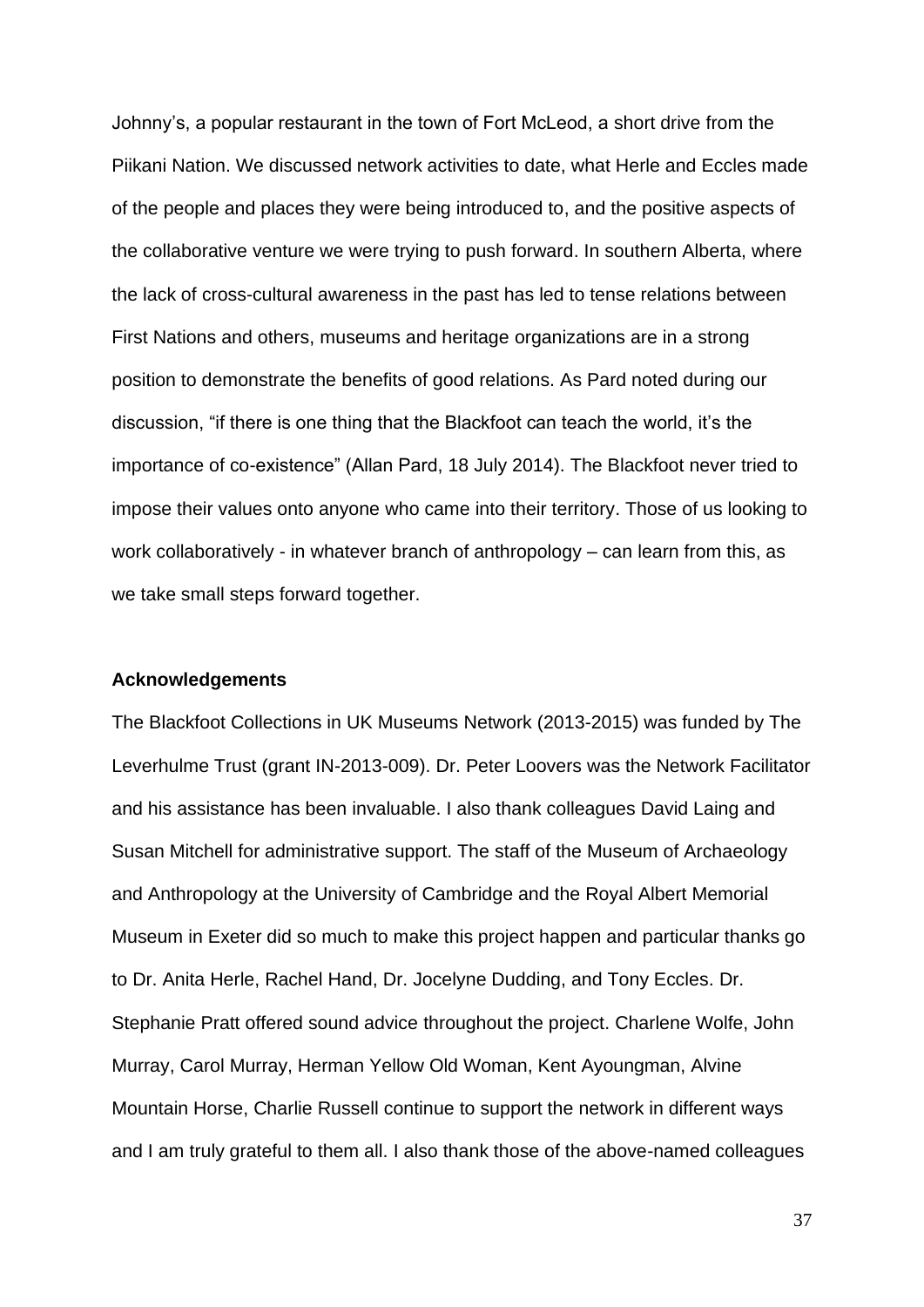who read and commented on earlier drafts of this article. Dr. Gerald T. Conaty, Director of Indigenous Studies at the Glenbow Museum and an advisor to the network in its early days, passed away in 2013. In 2015, Frank Weasel Head and Narcisse Blood also passed away, as, in 2016, did Allan Pard. Readers who knew these men personally, or are familiar with their work, will recognize how influential they have all been on my thinking. This article is dedicated to their memory.

# **Bibliography**

Ames, Michael M. 1992. *Cannibal Tours and Glass Boxes: The Anthropology of Museums.* Vancouver: UBC Press.

Bastien, Betty. 2004. *Blackfoot Ways of Knowing: The Worldview of the Siksikaitsitapi.* Calgary: University of Calgary Press.

Bell, Catherine, Graham Statt, and the Mookaakin Cultural Society. 2008. "Repatriation and Heritage Protection: Reflections on the Kainai Experience." In *First Nations Cultural Heritage and Law: Case Studies, Voices and Perspectives,* ed. Catherine Bell and Val Napoleon, 203-57. Vancouver: UBC Press.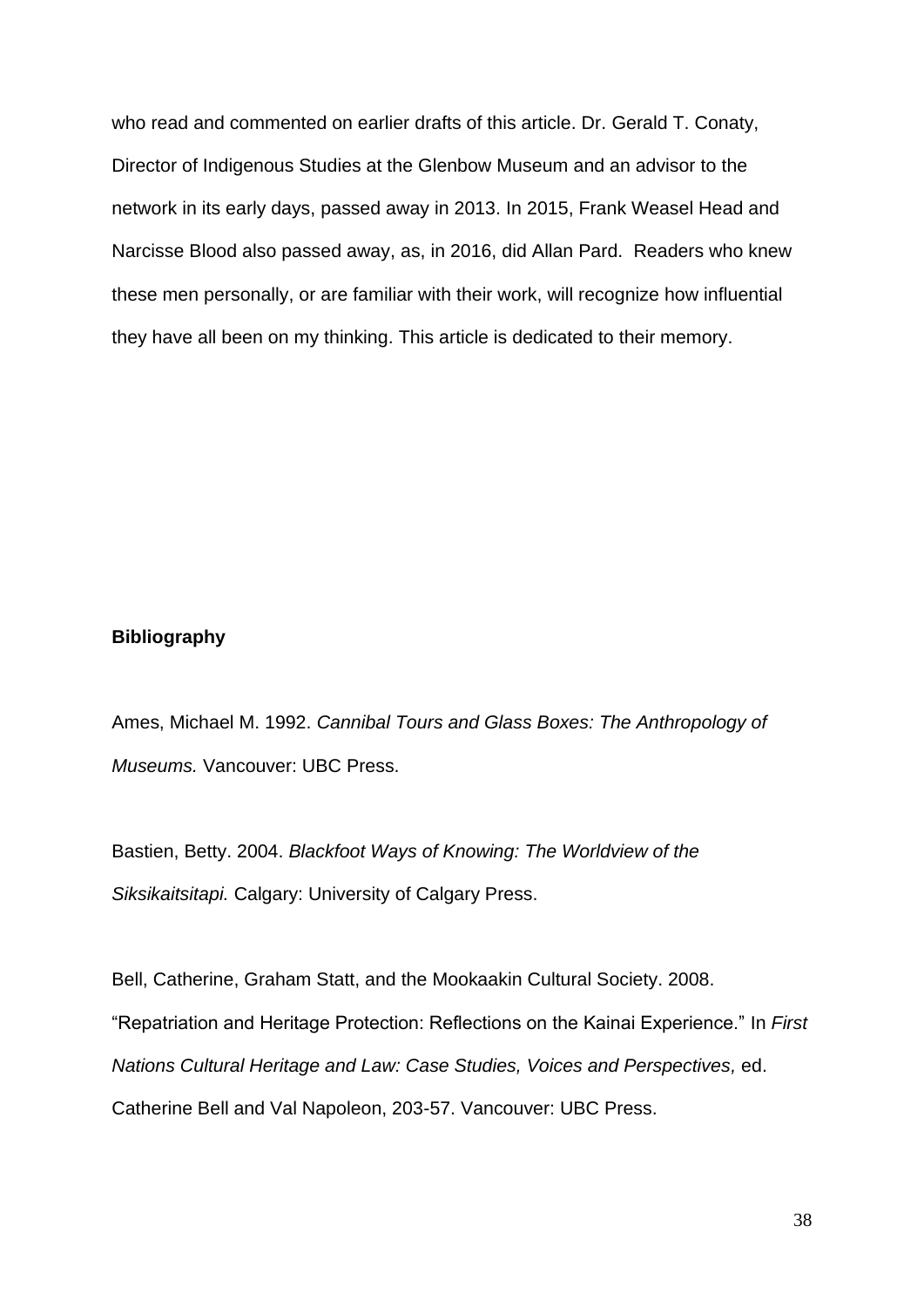Binnema, Theodore. 2006. "Allegiances and Interests: Niitsitapi (Blackfoot) Trade, Diplomacy, and Warfare, 1806-1831." *Western Historical Quarterly* 37 (Autumn): 327-49

Biolsi, Tom and Larry Zimmerman, ed. 1997. *Indians and Anthropologists: Vine Deloria, Jr., and the Critique of Anthropology.* Tucson: University of Arizona Press.

Boast, Robin. 2011. "Neocolonial Collaboration: Museum as Contact Zone Revisited." *Museum Anthropology* 34 (1): 56–70.

Brown Alison K. 2014. *First Nations, Museums, Narrations: Stories of the 1929 Franklin Motor Expedition to the Canadian Prairies*. Vancouver: UBC Press.

Brown, Alison K. and Laura Peers. 2013. "The Blackfoot Shirts Project." *The International Handbooks of Museum Studies* 2:12:263–87.

Brown Alison K. and Laura Peers with members of the Kainai Nation. 2006. *Pictures Bring Us Messages: Photographs and Histories from the Kainai Nation.* Toronto: University of Toronto Press.

Chambers, Cynthia and Narcisse Blood. 2009. "Love Thy Neighbour: Repatriating Precarious Blackfoot Sites." *International Journal of Canadian Studies* 39-40: 253-79.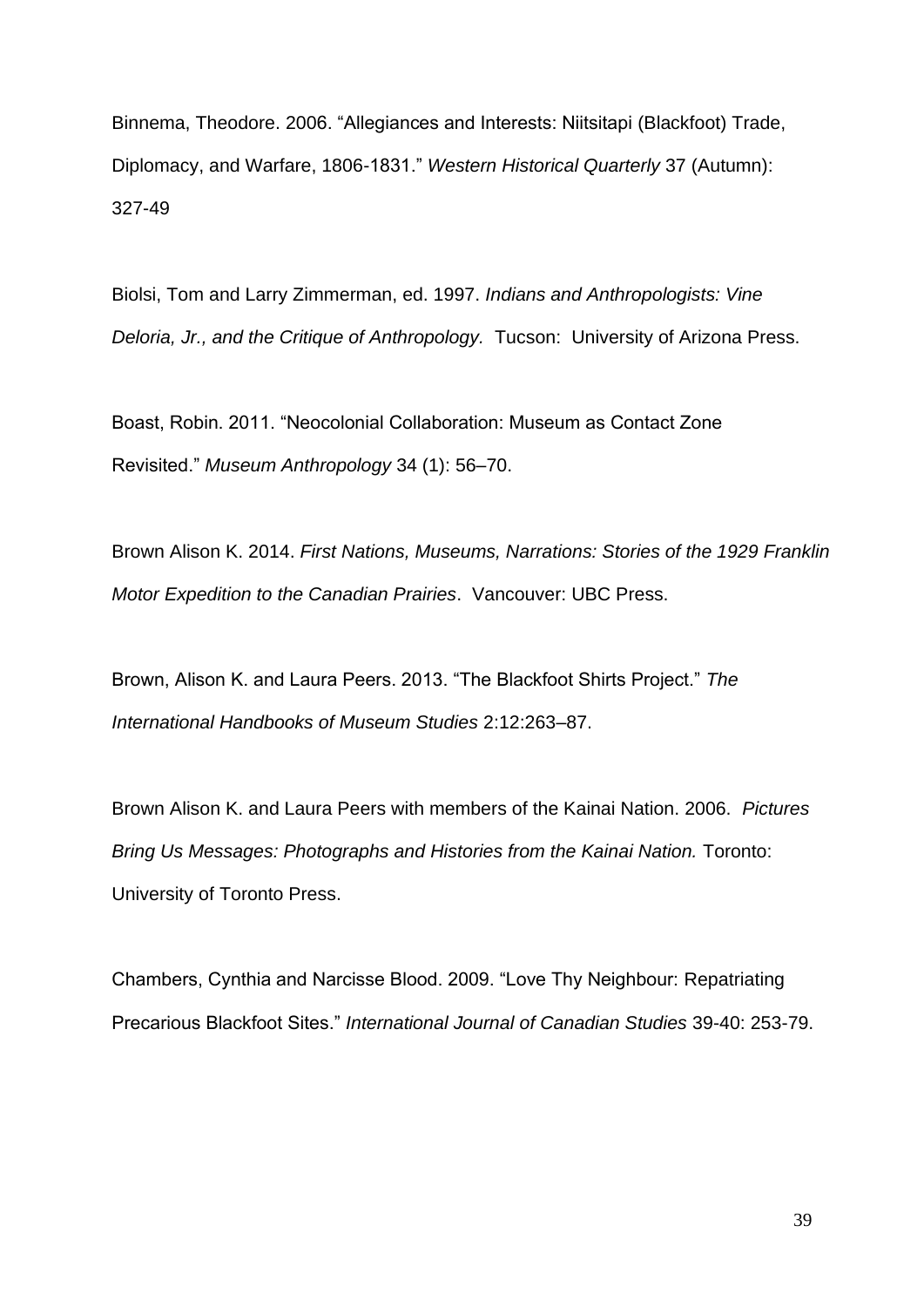Clerke, Teena and Nick Hopwood 2014. *Doing Ethnography in Teams: A Case Study of Asymmetries in Collaborative Research*. Springer Briefs in Education. New York: Springer International Publishing.

Clifford, James. 1997. *Routes: Travel and Transculturation in the Late Twentieth Century*. Cambridge, MA: Harvard University Press.

---. 2014. *Returns: Becoming Indigenous in the Twenty-First Century*. Cambridge, MA: Harvard University Press.

Conaty, Gerald T*.* 1995. "Economic Models and Blackfoot Ideology." *American Ethnologist* 22 (2): 403-12.

---. 2003. "Glenbow's Blackfoot Gallery: Working towards Coexistence." In *Museums and Source Communities: A Routledge Reader,* ed. Laura Peers and Alison K. Brown, 227-41. London: Routledge.

---. 2008*. "*The Effects of Repatriation on the Relationship between the Glenbow Museum and the Blackfoot People." *Museum Management and Curatorship* 23 (3): 245-59.

---. ed. 2015. *We Are Coming Home: Repatriation and the Restoration of Blackfoot Cultural Confidence*. Edmonton: Athabasca University Press.

Conaty, Gerald T., and Robert R. Janes. 1997. "Issues of Repatriation: A Canadian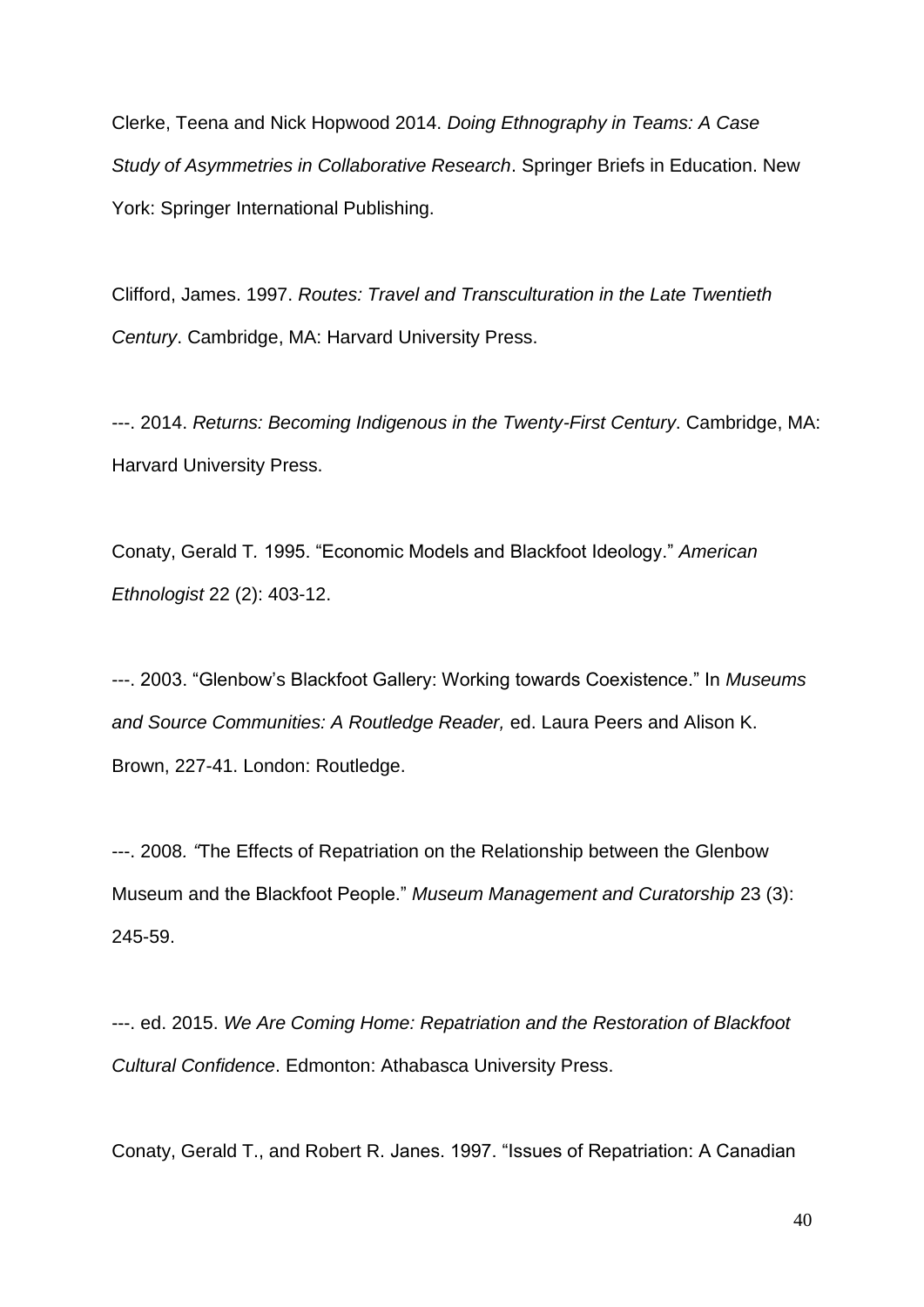View." *European Review of Native American Studies* 11 (2): 31-7.

Conaty, Gerald T., and Beth Carter. 2005. ""Our Story in Our Words": Diversity and Equality in the Glenbow Museum." In *Looking Reality in the Eye: Museums and Social Responsibility,* ed. Robert R. Janes and Gerald T. Conaty, 43-58. Calgary: University of Calgary Press.

Crop Eared Wolf, Annabelle. 1997. "Protecting Religious Rights and Freedoms: Blood Tribe/Kainai Efforts through Cultural and Intellectual Properties Policy and Repatriation." *Alberta Museums Review* 23 (3): 38-40.

Curtis, Neil G.W. 2008. *"*Thinking about the Right Home*: Repatriation and Marischal Museum, University of Aberdeen.*" In *Utimut: Past Heritage–Future Partnerships– Discussions on Repatriation in the 21st Century, ed.* Mille Gabriel *and* Jen Dahl*,* 44*-* 54*. Copenhagen: International Work Group for Indigenous Affairs and Nuuk: Greenland National Museum and Archives.*

Ewers, John C. 1958. *The Blackfeet: Raiders on the Northwestern Plains*. Norman: University of Oklahoma Press.

Field, Les W. 2008. *Abalone Tales: Collaborative Explorations of Sovereignty and Identity in Native California*. Durham, NC: Duke University Press.

Gidley*,* Mick, ed. 1982. "A. C. Haddon Joins Edward S. Curtis: An English Anthropologist among the Blackfeet, 1909." *Montana* 32 (autumn): 20-33.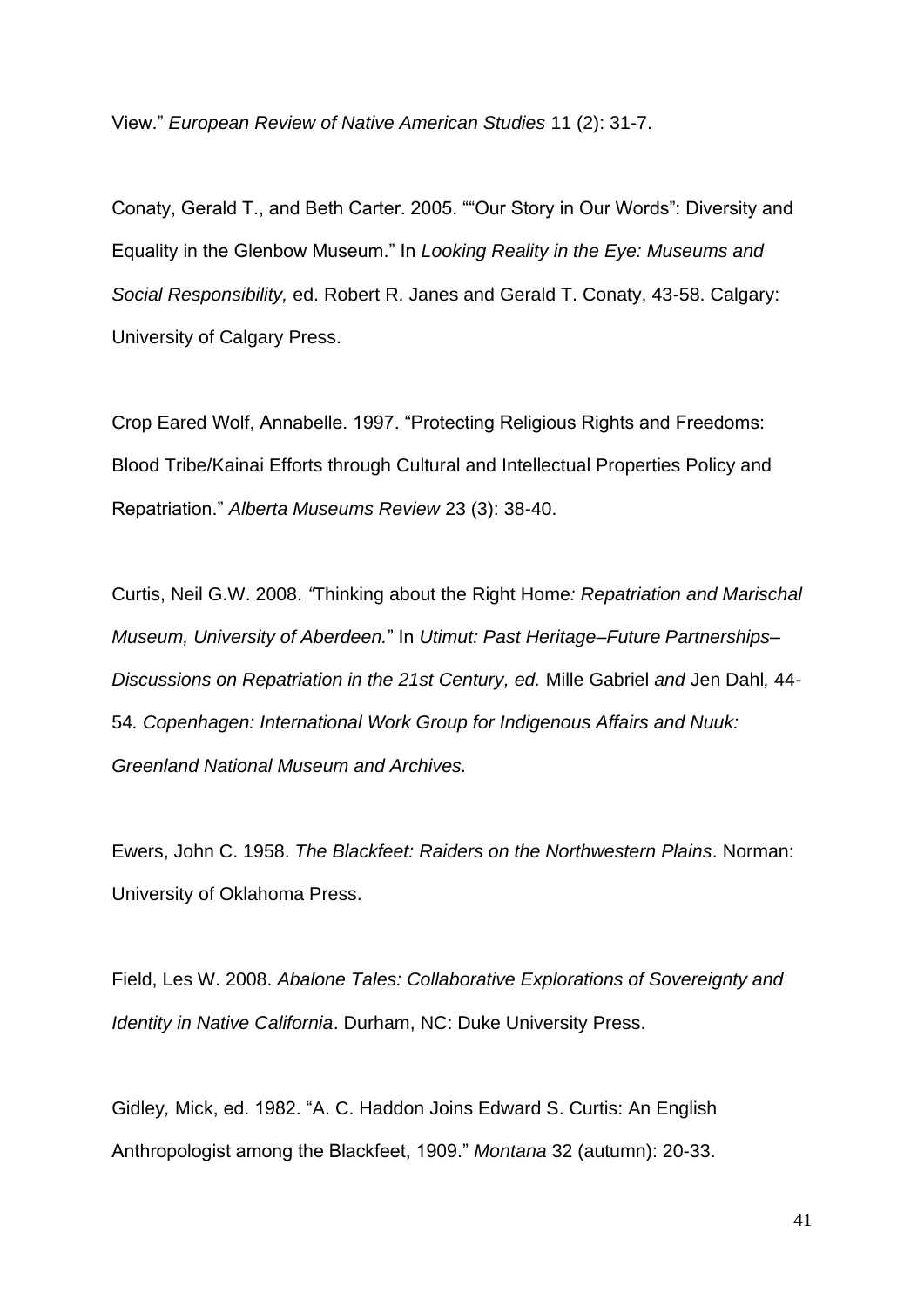Golding, Viv. 2013. "Collaborative Museums: Curators, Communities, Collections." In *Museums and Communities: Curators, Collections and Collaboration*, ed. Viv Golding and Wayne Modest, 13-31. London: Bloomsbury.

Harrison, Julia. 2005. "Shaping Collaboration: Considering Institutional Culture." *Museum Management and Curatorship* 20 (3): 195-212.

Herle, Anita. 1994. "Museums and Shamans: A Cross-Cultural Collaboration." *Anthropology Today* 10 (1): 2-5.

---. 2003. "Objects, Agency and Museums: Continuing Dialogues between the Torres Strait and Cambridge*.*" In *Museums and Source Communities*: *A Routledge Reader*, ed. L. Peers and A. Brown, 194-207. Routledge: London.

Jessup, Lynda and Shannon Bagg (eds) 2002. *On Aboriginal Representation in the Gallery*. Canadian Ethnology Service Mercury Series 135, Hull: Canadian Museum of Civilization.

Lassiter, Luke Eric. 2005. *The Chicago Guide to Collaborative Ethnography.* Chicago: University of Chicago Press.

Lokensgard, Ken. 2010. *Blackfoot Religion and the Consequences of Cultural Commoditization.* Farnham, UK: Ashgate.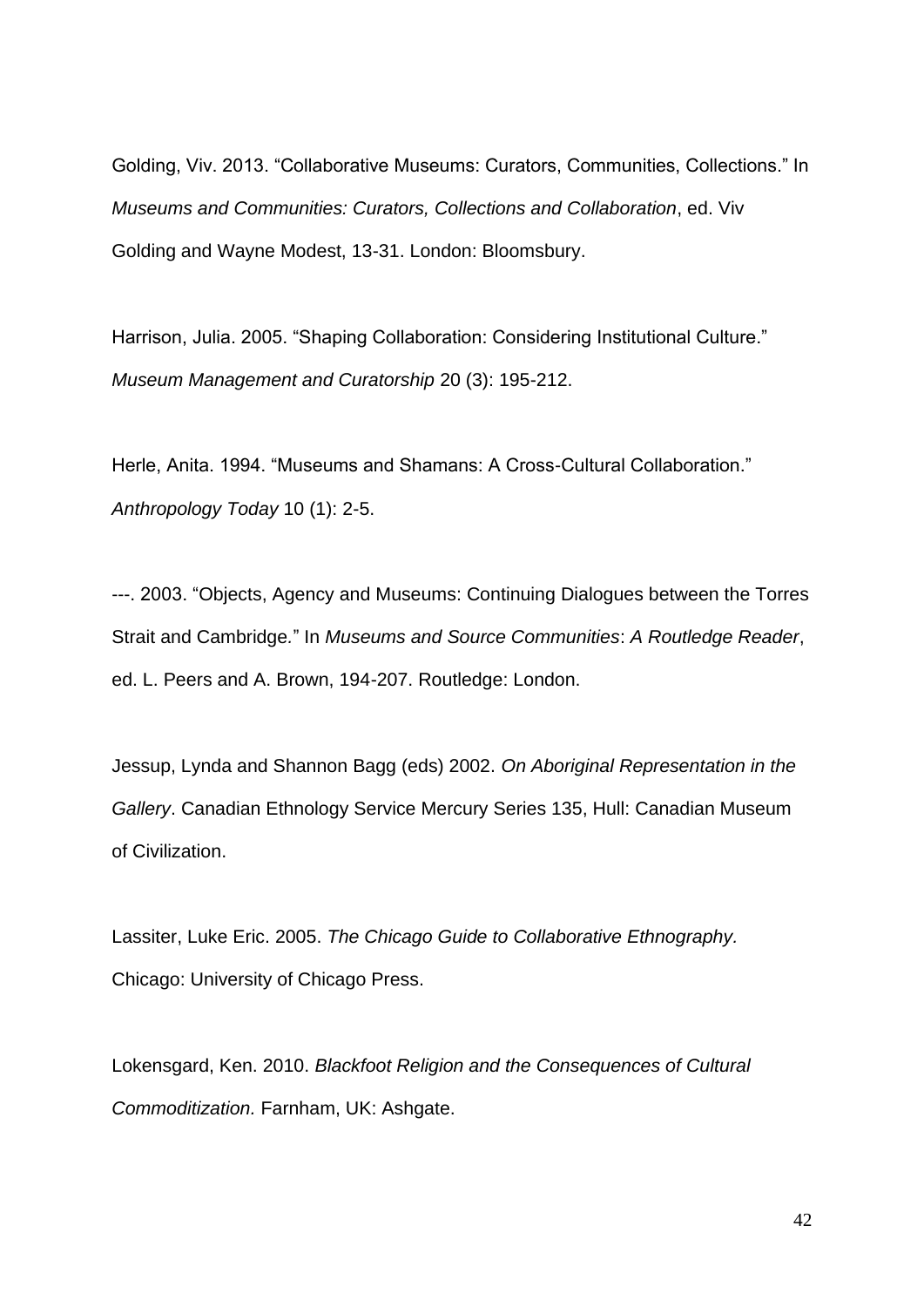Lynch, Bernadette T. and Samuel J.M.M. Alberti. 2010. "Legacies of prejudice: racism, co-production and radical trust in the museum." *Museum Management and Curatorship* 25 (1): 13-35.

Nicks, Trudy. 2003. "Museums and Contact Work." In *Museums and Source Communities: A Routledge Reader*, ed. Laura Peers and Alison K. Brown, 19-27. London: Routledge.

Noble, Brian and Reg Crowshoe. 2002. ""Nitooii -- The Same That Is Real": Parallel Practice, Museums, and the Repatriation of Piikani Customary Authority." *Anthropologica* 44 (1): 113-30.

Nugent, David 1993. *"*Property Relations, Production Relations and Inequality: Anthropology, Political Economy, and the Blackfeet*." American Ethnologist* 20 (2)*:*  336*–*62*.*

Oetelaar, Gerry A. 2006. "People, Places and Paths: The Cypress Hills and the *Niitsitapi* Landscape of Southern Alberta." *Plains Anthropologist* 51 (199): 375-97.

Onciul, Bryony. 2015. *Museums, Heritage and Indigenous Voice: Decolonizing Engagement*. London: Routledge

Phillips, Ruth B. 2011. *Museum Pieces: Towards the Indigenization of Canadian Museums.* Montreal and Kingston: McGill-Queen's University Press.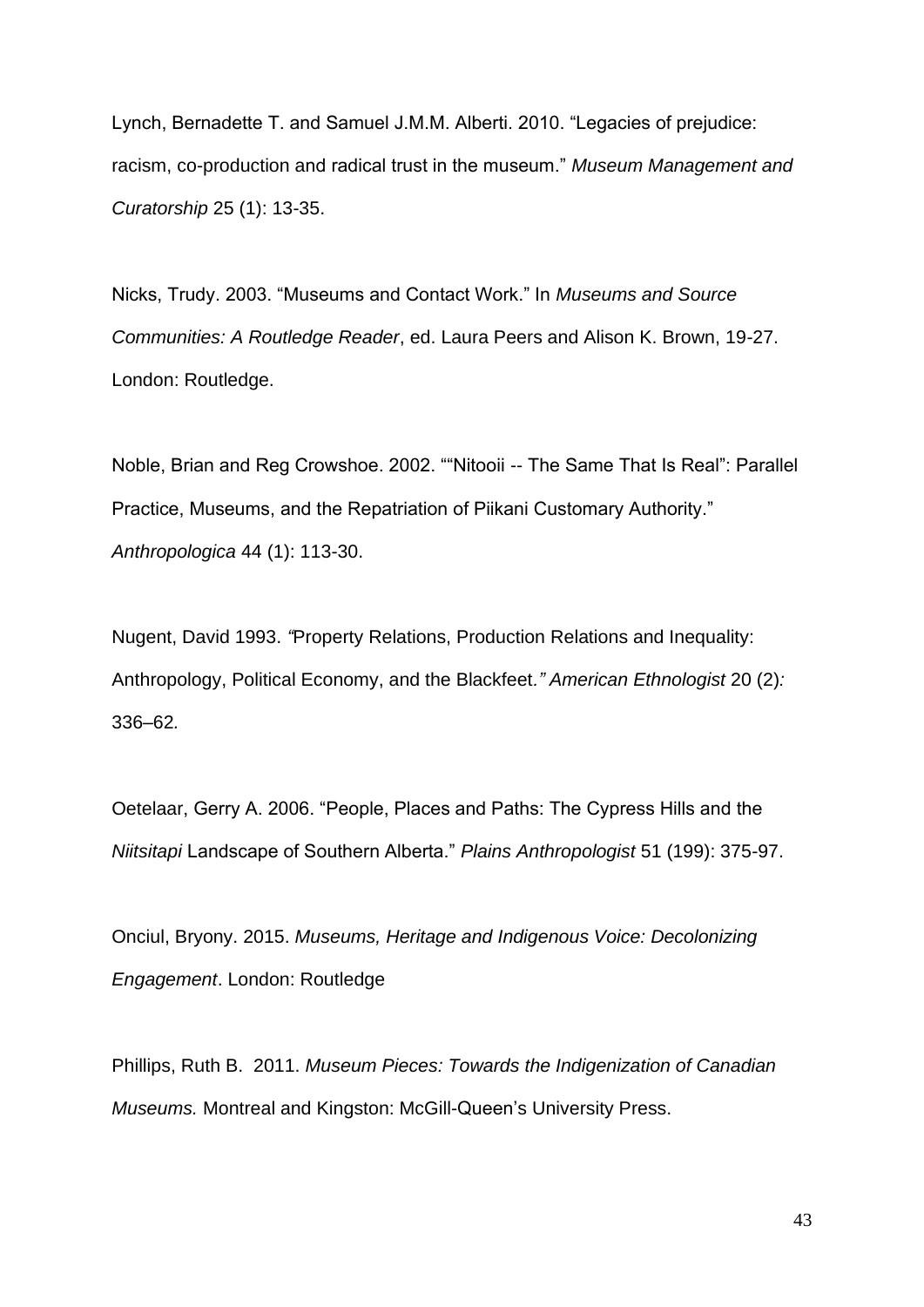Pratt, Stephanie. 2006. "Blackfoot culture and world culture: Contexts for the collection and display of the decorated shirt of Issapoomahsika (or Crowfoot) in the Royal Albert Memorial Museum and Art Gallery, Exeter." *Journal of the History of Collections* 18 (2): 237-47.

Salmond, Amiria J. M. 2013. "Transforming translations (part I): "The owner of these bones"." *HAU: Journal of Ethnographic Theory* 3 (3): 1–32.

Schultz, Lainie. 2011. "Collaborative Museology and the Visitor." *Museum Anthropology* 34: 1-12.

Tovías, Blanca. 2011. *Colonialism on the Prairies: Blackfoot Settlement and Cultural Transformation, 1870-1920*. Brighton: Sussex Academic Press.

Treaty 7 Elders and Tribal Council with Walter Hildebrandt, Sarah Carter, and Dorothy First Rider. 1996. *The True Spirit and Original Intent of Treaty 7*. Montreal: McGill-Queen's University Press.

Van Santen, Caroline. 2013. "The Making of a Blackfoot Exhibition in the Zeeuws Museum." *Journal of Museum Ethnography* 26: 89-106.

Wesley-Esquimaux, Cynthia and Magdelena Smolewski. 2004. *Historic Trauma and Aboriginal Healing*. Ottawa: The Aboriginal Healing Foundation.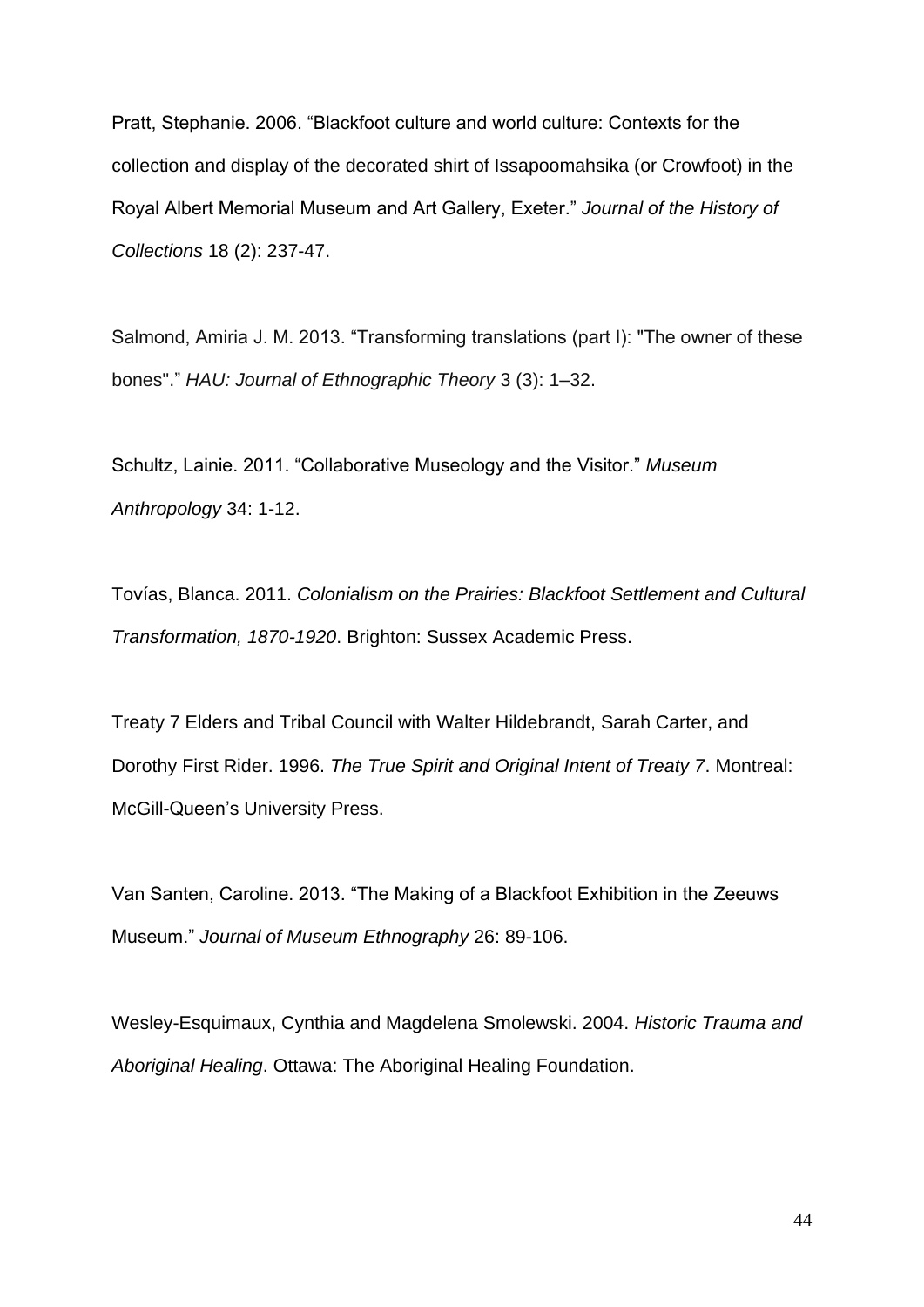Whittles, Martin and Tim Patterson. 2009. "Nápi and the City: Siksikaitsitapi Narratives Revisited." In *First Nations, First Thoughts: The Impact of Indigenous Thought in Canada*, ed. Annis May Timpson, 97-119. Vancouver: UBC Press.

Zedeño, Maria N. 2007. "Blackfeet Landscape Knowledge and the Badger-Two Medicine Traditional Cultural District." *The SAA Archaeological Record* 7 (2): 9-22.

<sup>1</sup> Blackfoot partners are Herman Yellow Old Woman (Siksika Nation Museum, Blackfoot Crossing Historical Park), Narcisse Blood (Mookaakin Cultural and Heritage Society, Kainai Nation), and Allan Pard (The Long Time Trail Society, Piikani Nation), all of whom through their respective organizations have legal authority to negotiate repatriations from museums in Alberta according to the terms of the First Nations Sacred Ceremonial Objects Repatriation Act*.* John Murray the Tribal Historic Preservation Officer has the tribal remit to work with US museums and represents the Blackfeet Nation. The grant also covered the expenses for a second individual from each nation: Frank Weasel Head (Kainai); Charlene Wolfe (Piikani); Kent Ayoungman (Siksika); Carol Murray (Blackfeet). Alvine Mountain Horse and Charlie Russell (both Kainai) funded their flights and meals. Anita Herle (Senior Curator for Anthropology) is the MAA partner and we were assisted by Rachel Hand (Collections Manager) and Jocelyne Dudding (Photographic Collections Manager). Tony Eccles, Curator of World Cultures, represents the RAMM. The University of Aberdeen, Brown's institution, is the lead partner, due to an existing Memorandum of Understanding with the Mookaakin Cultural and Heritage Society that promotes collaborative working.

<sup>2</sup> Vivian Ayoungman, who teaches Blackfoot language at the Old Sun Community College on the Siksika reserve, provided this translation on 21 October 2015. I am most grateful to her, and to Kent Ayounman, for assistance with language and cultural matters.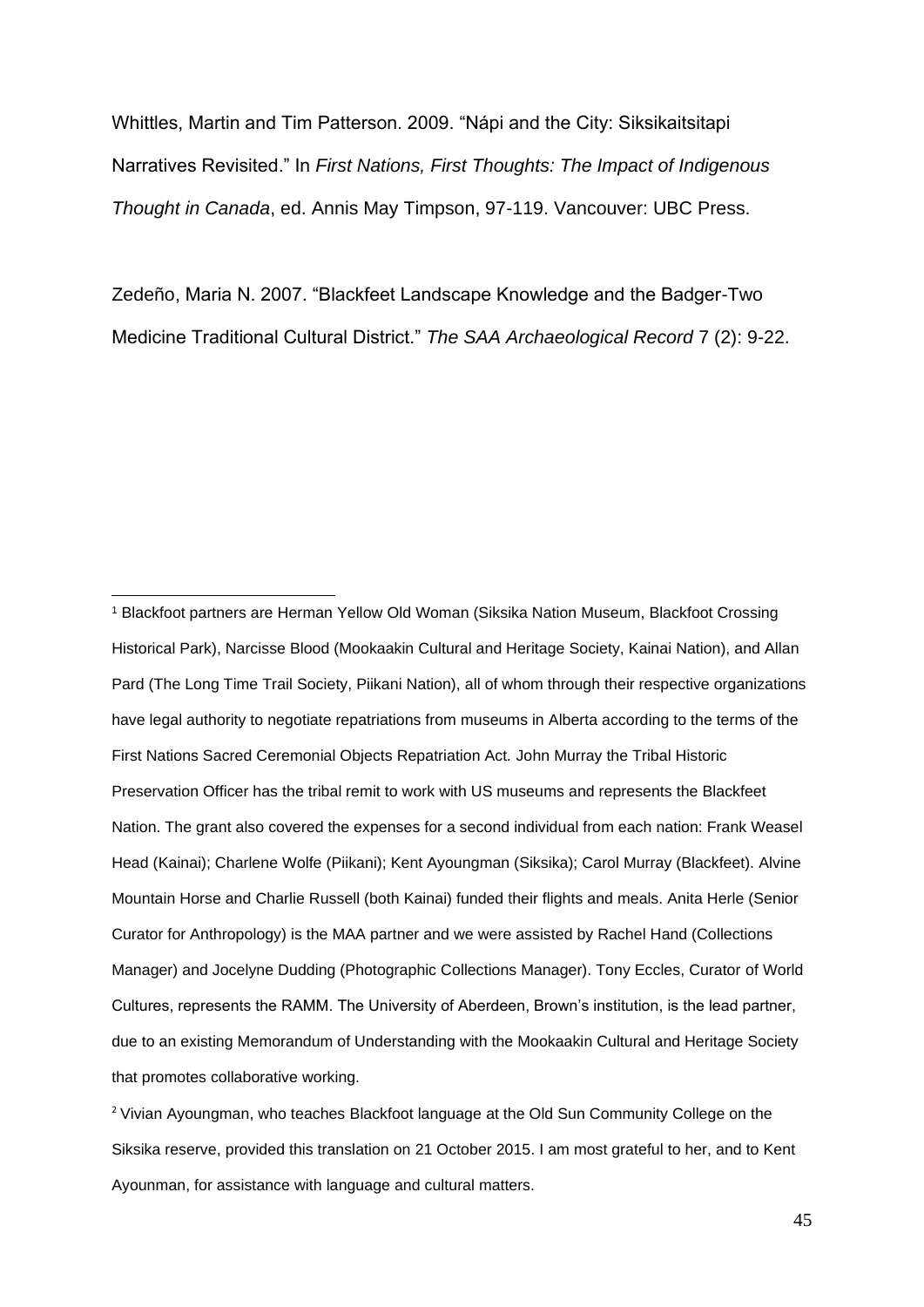<sup>3</sup> I acknowledge here Andy Blackwater, a ceremonial leader from the Kainai Nation, who explained his understanding of this term and its role in Blackfoot diplomacy over a lunch meeting in Lethbridge, Alberta, on 27 July 2015.

<sup>4</sup> The Blackfoot are three closely-related nations: Siksika, Kainai and Piikani. The imposition of the US-Canada border split the Piikani into north and south (Blackfeet), with a reserve in Alberta and a reservation in Montana. Naming is a politicized process and the names used by outsiders for the peoples who referred to themselves collectively as *Niitsitapi* have changed over time. I use the collectives "Blackfoot", 'Aboriginal' or 'First Nations' as appropriate throughout this article. <sup>5</sup> With reference to collaborative programs developed by some European museums, Conaty (2015, 31-2) suggests that loans and other forms of access are positive steps but remain shaped by neocolonial research frameworks.

<sup>6</sup> These delegates included Frank Weasel Head, Narcisse Blood, Allan Pard, and Herman Yellow Old Woman, as well as Gerry Conaty from the Glenbow, who offered advice on the application and local support for Blackfoot partners.

<sup>7</sup> https://www.leverhulme.ac.uk/funding/our-approach-grant-making

<sup>8</sup> Allan Pard and Charlene Wolfe had to postpone their visit and came instead in March 2015 when we included the Horniman Museum in London in their itinerary.

<sup>9</sup> Haddon's memoir of his experiences is reproduced in Gidley (1982).

<sup>10</sup> Blackfoot often smudge and/or pray before handling collections in museums. We established a practice for doing this as a team before we began work each day.

<sup>11</sup> The RAMM's Blackfoot collections come from two distinct sources: the Denny Collection and the Dewdney Collection.

<sup>12</sup> Though most museums make computer-generated collections lists available prior to community visits, their format and quality is shaped by the institution's record-keeping practices.

<sup>13</sup> At the RAMM the group asked that a *Mao'to'ki* (Buffalo Women's Society) headdress be removed from display, a request that was immediately addressed.

<sup>14</sup> In the UK there is no legislation regarding the repatriation of cultural property, and museums respond to requests on a case by case basis. The RAMM has responded positively to requests for ancestral remains and cultural items from indigenous groups in the Pacific region. Until this project RAMM had not received a repatriation request for material in its North American collection.